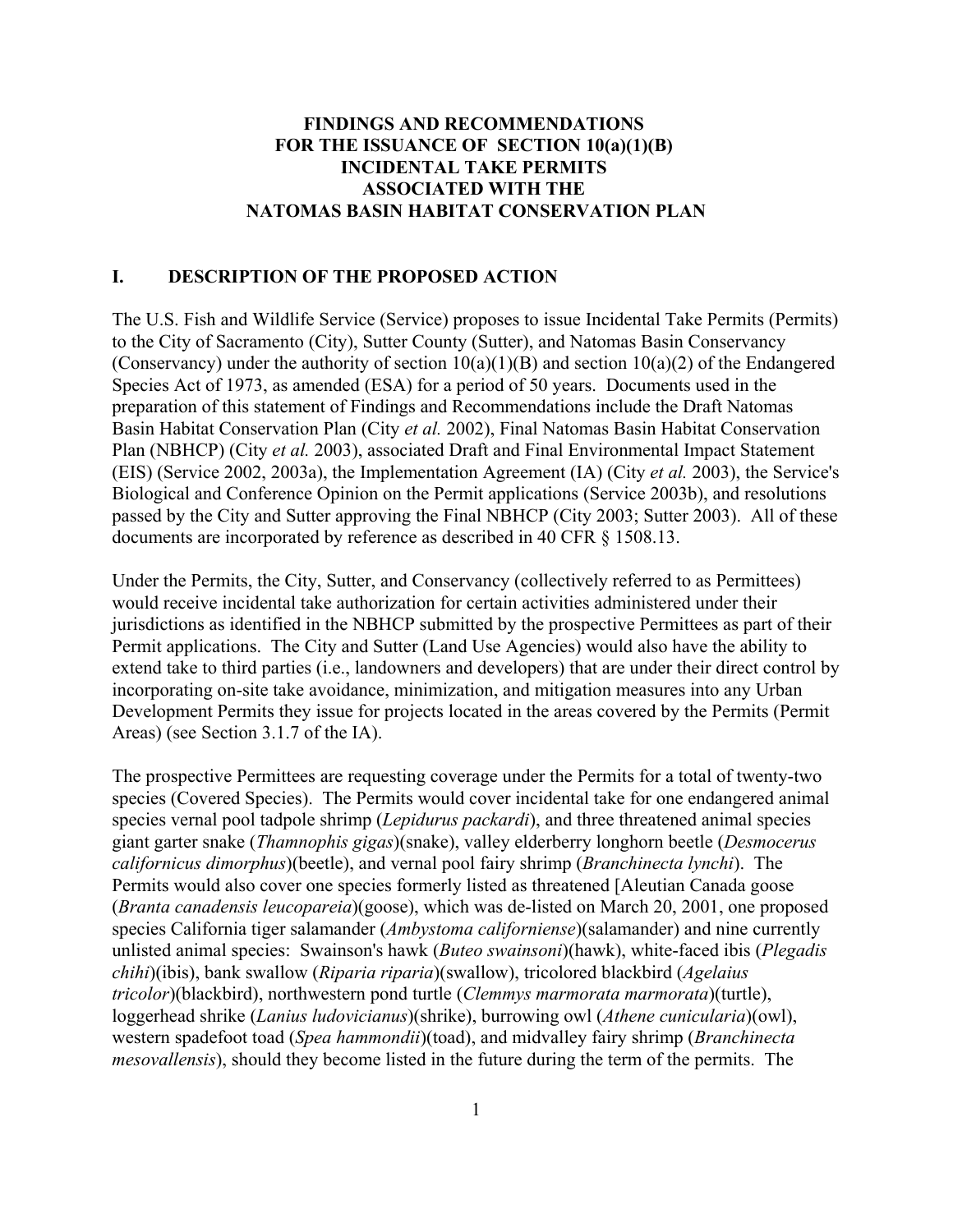Permits would become effective to authorize take of the currently unlisted Covered animal Species concurrent with their listing under the Act. One endangered plant species Sacramento Orcutt grass (*Orcuttia viscida*), two threatened plant species Colusa grass (*Neostapfia colusana*) and slender Orcutt grass (*Orcuttia tenuis*) and four currently unlisted plants Boggs Lake hedge-hyssop (*Gratiola heterosepala*), delta tule pea (*Lathyrus jepsonii* var. *jepsonii*), legenere (*Legenere limosa*), and Sanford's arrowhead (*Sagittaria sanfordii*) would also be considered Covered Species and included on the Permits. Although take of plant species is not prohibited under the ESA and therefore cannot be authorized under an incidental take permit, the plant species would be included on the permits in recognition of the conservation benefits provided to the species under the NBHCP. Assurances provided under the "No Surprises" rule at 50 C.F.R. 17.3, 17.22(b)(5) and 17.32(b)(5) would extend to all Covered Species.

The prospective Permittees have requested incidental take authorization from the California Department of Fish and Game (CDFG) for the 22 Covered Species protected under the California Endangered Species Act (CESA) and/or California Environmental Quality Act (CEQA).

Actions conducted under the NBHCP and IA will comply with the provisions of the Migratory Bird Treaty Act (MBTA) with strict avoidance measures for actions affecting MBTA-Covered Species such as the goose, hawk, ibis, swallow, blackbird, shrike, and owl. The MBTA prohibits the taking, killing, or possessing of migratory birds. The MBTA identifies a variety of prohibited actions including the taking of individual birds, young, feathers, eggs, nests, etc. There are currently no MBTA Covered Species that are listed under the ESA and subject to a Special Purpose Permit at this time. Should any of the MBTA Covered Species become listed under the ESA during the life of the Permits, the Permits would also constitute an MBTA Special Purpose Permit for that species for a three-year term as specified under 50 C.F.R. 21.27 subject to renewal by the City, Sutter, and Conservancy.

The Permit would authorize for a period of 50 years, the incidental take of Covered Species associated with the conversion of up to 15,517 acres (City = 8,050 acres, Sutter = 7,467 acres) of agricultural or vacant lands that currently, or in the future, could provide habitat for the Covered Species within the Permit Areas in the Natomas Basin (Basin). The conversion of these lands would occur as a result of urban development, an activity addressed and covered by the NBHCP, and would result in impacts to Covered Species, including take of species currently listed under the Act. In addition, take resulting from the implementation of management activities on established reserve lands would be authorized by the Conservancy's Permit. The primary mitigation for the impacts of take resulting from urban development on Covered Species and their habitat is the collection and use of mitigation fees to acquire preserve, enhance and restore 0.5 acre of habitat land for each 1.0-acre of development. The total habitat loss for Covered Species, as proposed in the NBHCP, would be mitigated by the preservation and enhancement of 7,758.5 acres of high quality habitat reserve lands that will be specifically managed in perpetuity for the Covered Species. The NBHCP also includes minimization measures to reduce impacts on Covered Species resulting from covered activities.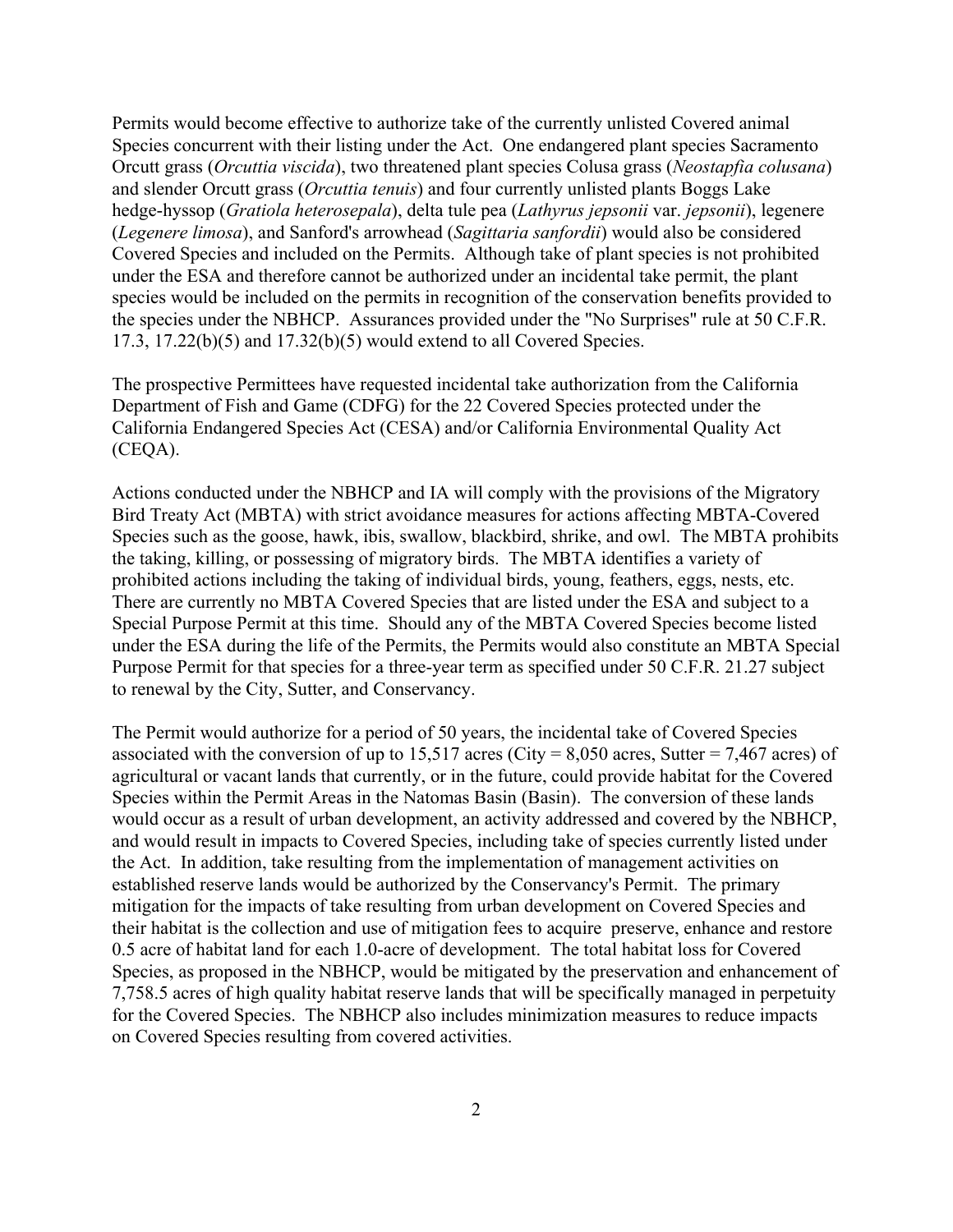### **Types of Activities Covered**

Activities proposed to be covered under the Permit are the otherwise lawful activities which are described in detail in Chapter 1, Section N.(1) of the NBHCP, and in the Biological and Conference Opinion (Service 2003b). These activities generally include urban development that converts vacant land or agricultural uses to residential, commercial, and industrial uses, including related public and private infrastructure development and improvements by the Land Use Agencies. The City is seeking incidental take coverage for a total of 8,050 acres of authorized development located within the City's proposed Permit Area. A total of 4,324 acres of the 8,050 acres of the City's permit area has been disturbed or developed under the original permit issued for the 1997 NBHCP (City 1997). Also, approximately ten of the total 8,050 acres covered by the City's Permit are for drainage improvements to widen the West Drain outside of the City limits, in Sacramento County. This area has already been disturbed in compliance with the 1997 NBHCP. The proposed Permit would extend take coverage for Covered Species within the City's Permit Area and would cover urban development proposals, public projects, and associated infrastructure.

Sutter's proposed Permit would authorize incidental take coverage for the Covered Species within Sutter's Permit Area incidental to urban development, public projects, and their associated infrastructure. Sutter is requesting incidental take coverage associated with the conversion of 7,467 acres of agricultural and vacant lands to urban development located within Sutter's Industrial/Commercial Reserve area, which is located in the southeast portion of Sutter County within the Basin. The 7,467 acres of urban development would be located within the proposed Sutter Permit Area, except for infrastructure improvements in northern Sacramento County.

The Conservancy is seeking incidental take coverage associated with the acquisition, establishment and management of the system of habitat reserves that will be created by the Conservancy on behalf of the City, Sutter and other Potential Permittees throughout the Basin. Within its Basin wide Permit Area, the Conservancy is seeking incidental take coverage for managing reserves, preservation, creation, restoration, and enhancement activities, and monitoring the NBHCP's success in meeting its biological goals.

The NBHCP specifically does not cover the following: (1) agricultural activities, with the exception of those conducted on the Conservancy's reserves; (2) dredging; (3) pesticide use; or (4) hunting.

### **Relationship of Plan to Section 7 Consultations**

Private or public actions that are Covered Activities under the NBHCP may also be subject to separate Section 7 review if those actions are authorized, carried out, or funded by federal agencies. Incidental take for Covered Activities carried out by the Permittees or third party developers acting under the authority of an Urban Development Permit issued by either the City or Sutter County will be granted under the Permits and will be subject to the take mitigation, minimization and avoidance measures provided for under the NBHCP. Incidental take coverage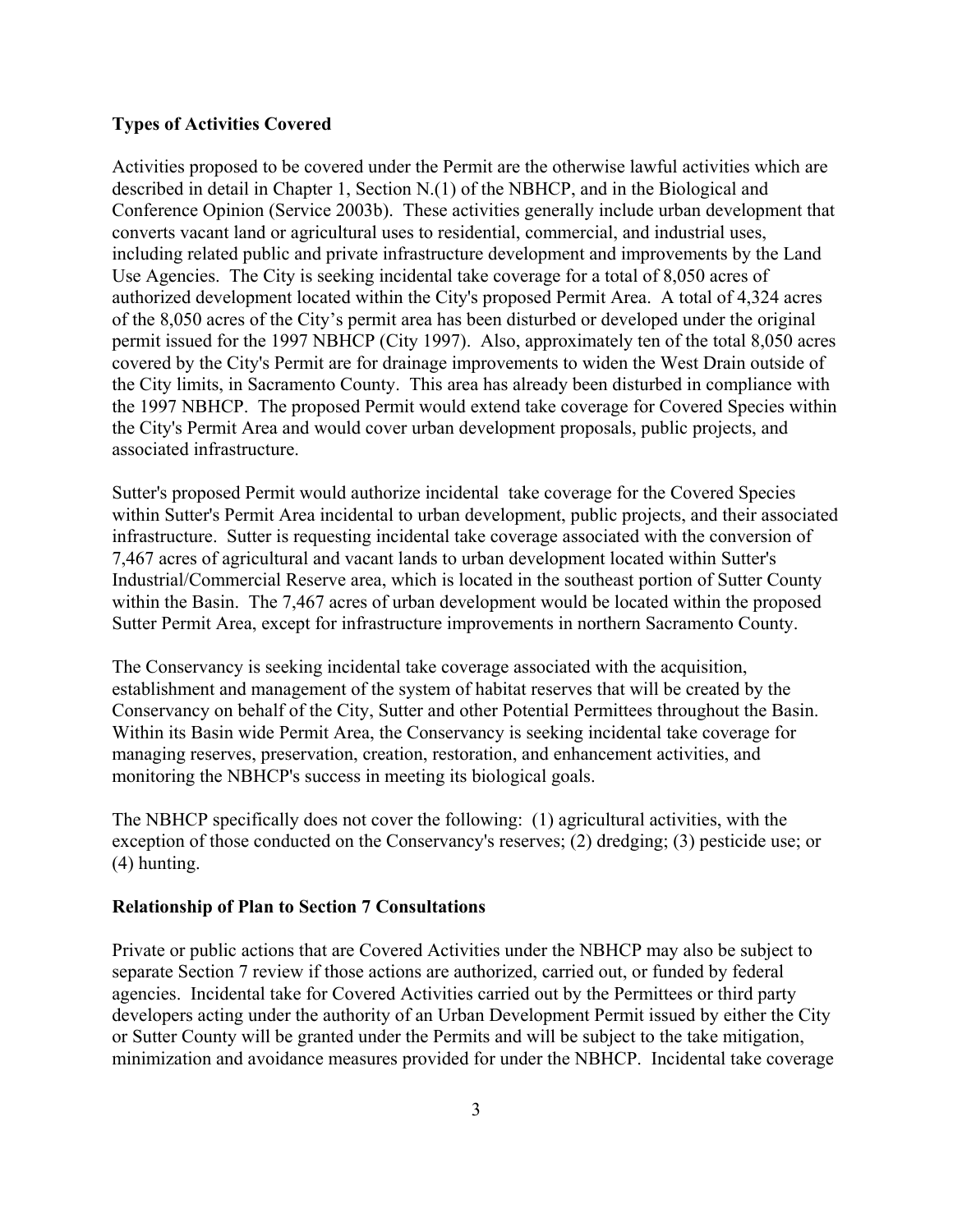for the federal action agency will be granted through the incidental take statement issued with the Service's Section 7 biological opinion.

## **Term of the Permits**

The Permits would be in effect for a period of 50 years. Section 8.2 of the IA describes provisions for termination of the Permit(s). Under these provisions, should a Permittee request early termination of its Permit, the Permittee would be required to execute a termination agreement in order to ensure that it fulfills its mitigation obligations for all authorized development approved, authorized, or carried out prior to termination. Mitigation obligations will be in accordance with the NBHCP and the IA for all urban development approved, authorized, or carried out. The Service may suspend or revoke a Permit as a result of a violation of the Permit and/or pursuant to any applicable Federal laws or regulations. If the Permit is revoked or suspended, the Permittee remains obligated to fulfill all of its responsibilities under the Permit for any permitted activity approved, authorized, or carried out by the Permittee between the effective date of the Permit and date of the Permit suspension or revocation.

## **Background - Natomas Basin Regional Conservation Strategy**

The 2003 NBHCP is the culmination of almost a decade of regional conservation efforts in the Basin. In 1994, the Sacramento Area Flood Control Agency (SAFCA) proposed a flood control project for the Basin that required a permit from the U.S. Army Corps of Engineers (Corps). The Corps conditioned its permit for the flood control project on the preparation of a habitat conservation plan (HCP) for the Basin. The local land use agencies (City, Sutter, and Sacramento County), with additional participation by the water agencies (Reclamation District Number 1000 (RD 1000) and Natomas Central Mutual Water Company (Natomas Mutual), began preparing a HCP. In 1997, the City was the first to submit its permit application to the Service. In December 1997, the Service issued a Section 10(a)(1)(B) incidental take permit to the City.

Sutter and Sacramento County informally submitted draft HCPs to the Service in October 1998. The Service suspended review of their HCPs because a lawsuit was filed challenging the City's HCP and Permit. To date, Sacramento County has elected not to apply for an incidental take permit covering unincorporated County lands in the Basin based on the 1997 NBHCP, the 2003 NBHCP, or a separate HCP.

Because Sacramento County elected not to continue participation in the regional HCP effort, a separate HCP designed to fit within the structure of the regional NBHCP was prepared for Metro Air Park (MAP), a special planning area adjacent to Sacramento International Airport in the County of Sacramento that Sacramento County approved for commercial and industrial development. The MAP comprises 1,983 acres of the total 17,500 acres of planned urban development described in the 2003 NBHCP. The Service issued a Permit to the Metro Air Park Property Owners Association on February 21, 2002.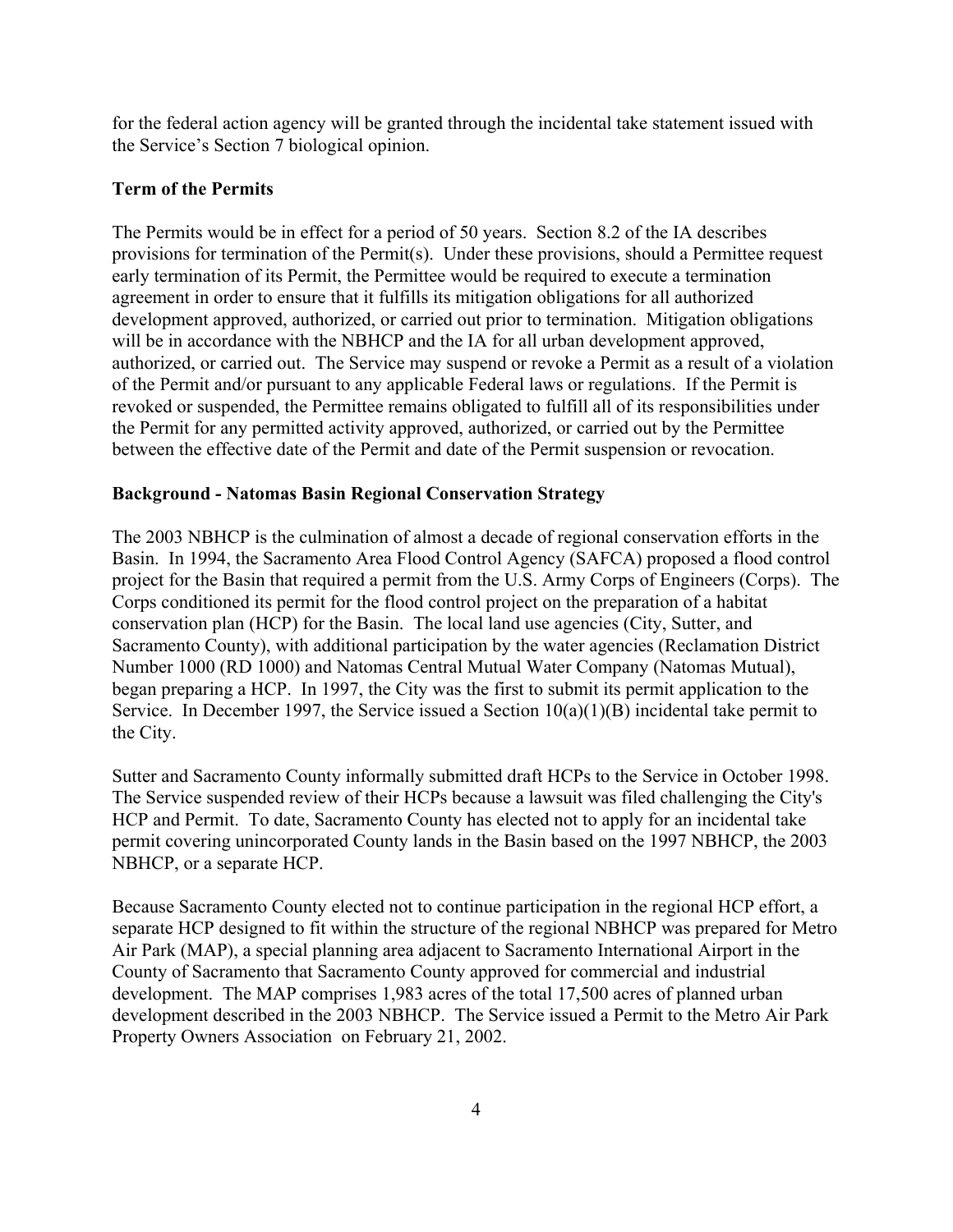In February 2000, the National Wildlife Federation and other plaintiffs filed suit against the Service's issuance of the Permit to the City (*National Wildlife Federation, et al. V. Babbitt*, (E.D.Cal.) (*NWF. V. Babbitt*). The plaintiffs claimed that the Service violated Sections 7 and 10 of the ESA in issuing the City's permit. In addition, the plaintiffs asserted that the Service violated the National Environmental Policy Act (NEPA) by preparing an Environmental Assessment rather than an EIS.

In August 2000, the United States District Court for the Eastern District of California issued a Memorandum of Opinion and Order (Order). The Court ruled in favor of the plaintiffs on six of nine claims. Pursuant to a Settlement Agreement executed by the parties in the federal suit (effective May 10, 2001), the Order was modified to allow incidental take protection for limited land development within the City, with the provision of specific mitigation requirements.

The City and Sutter, with involvement by the Water Agencies, prepared the 2002 draft NBHCP which corrected deficiencies in the original HCP identified by the district court in *NWF v*. *Babbitt*. In July 2002, the City, Sutter, and the Conservancy each submitted Permit applications, in accordance with ESA Section 10(a)(2)(A), based on the 2002 NBHCP. On August 16, 2002, the draft EIS/EIR, draft NBHCP and draft IA went out for public review for a period ending on December 5, 2002. The final EIS/EIR, final NBHCP and final IA went to the public for the 30 day cooling off period on May 2, 2003 through June 2, 2003. Refer to section II. Public Comment for more detail.

### **NBHCP Conservation Strategy**

The purpose of the NBHCP is to promote biological conservation in the Natomas Basin in conjunction with economic and urban development within the Permit Areas. The NBHCP was developed as a multi-species conservation program designed to provide a regional conservation strategy for the protection and conservation of threatened, endangered, and sensitive species and their habitats in the Natomas Basin. The NBHCP emphasizes conservation of the overall ecosystem for the Natomas Basin by maintaining and enhancing a combination of wetland and upland habitat values utilized by the species covered by the plan. The NBHCP establishes a conservation program to minimize and mitigate the expected loss of habitat values and incidental take of Covered Species that could result from urban development and certain activities associated with the Conservancy's management of its system of reserves established under the NBHCP. The goal of the NBHCP is to minimize incidental take of the Covered Species in the Permit Areas and to provide mitigation for the impacts of Covered Activities on the Covered Species and their habitat. The primary mitigation for the impacts of urban development on Covered Species and their habitat in the Natomas Basin is the collection and use of mitigation fees to acquire and preserve 0.5 acre of habitat land for each 1.0-acre of gross development that occurs in the Basin. The effective, basin-wide, ratio of conservation to development is actually higher than 0.5 to 1.0, because all undeveloped lands in the Basin are subject to the mitigation ratio regardless of their value as habitat for the Covered Species.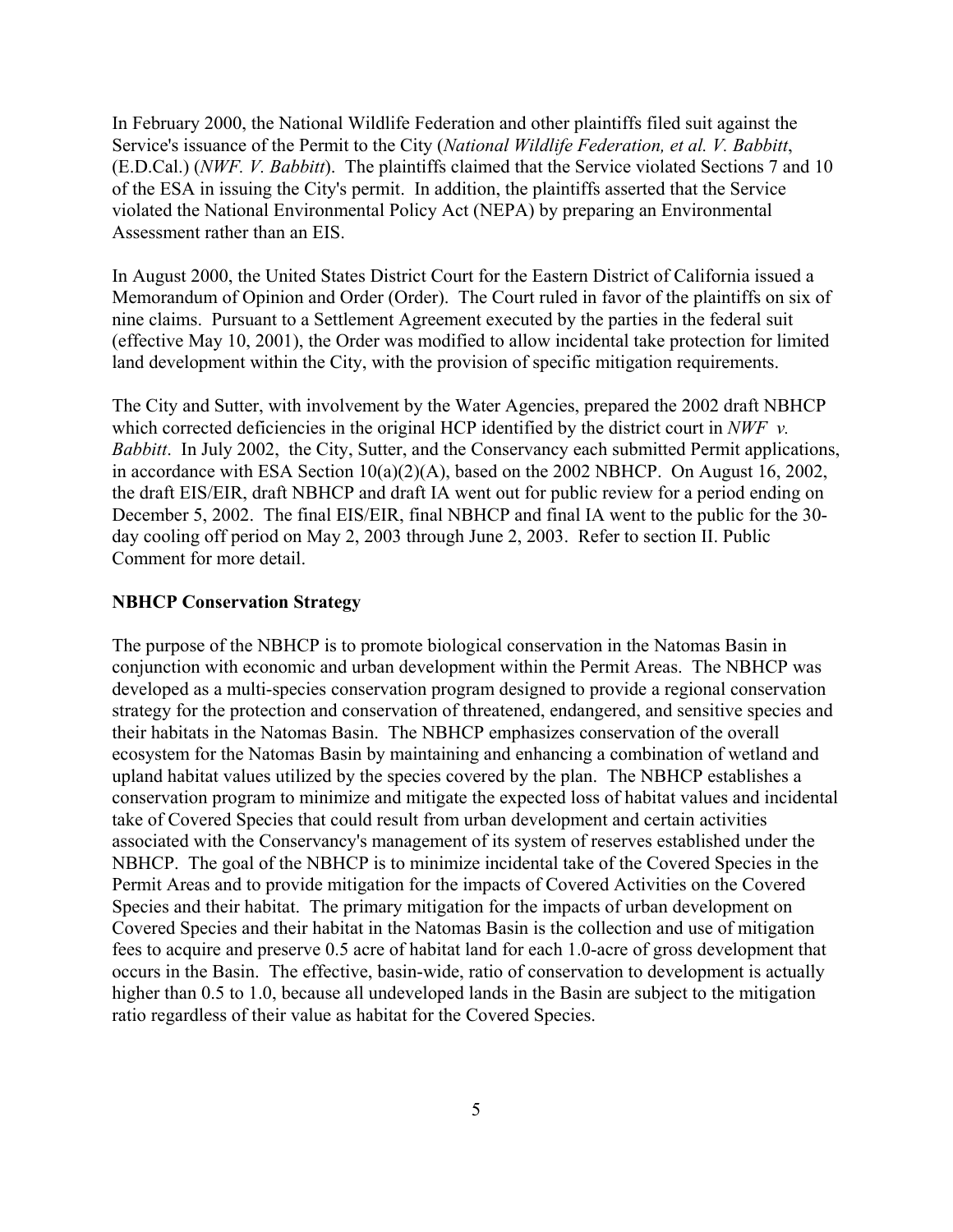The City and Sutter will each be required to mitigate the impacts of their Covered Activities independently. Thus, if either one of the Permits, other than the Permit issued to the Conservancy, is revoked, the other Permits would remain in effect. However, the conservation strategy adopted in the NBHCP reflects a region-wide assessment of, and mitigation for, impacts to the Covered Species; even though the level of impacts to particular Covered Species differs between each jurisdiction. The withdrawal of one of the jurisdictions from the NBHCP is considered a Changed Circumstance under the NBHCP, which would trigger a review of the mitigation lands relative to the types of habitat which have been and are projected to be impacted by the remaining jurisdiction and, if necessary, modification of reserve system management to ensure that reserve lands adequately mitigate for the types of habitat and impacts to species occurring in the remaining land use jurisdiction. Because the Conservancy, in carrying out its reserve acquisition and management activities, is acting on behalf of and is controlled by the City and Sutter, noncompliance by the Conservancy with the terms and conditions of its Permits, the NBHCP or IA, shall be considered a failure of the City and Sutter to comply with their obligations under the NBHCP and may result in suspension and/or revocation of their respective Permits.

The effectiveness of the NBHCP's Operating Conservation Program to adequately minimize and mitigate the effects of take of the Covered Species due to authorized development depends on the City and Sutter limiting total development within their respective Permit Areas to a combined total of 15,517 acres. In addition, the Operating Conservation Program and the NBHCP's effects analysis account for a combined total of 17,500 acres of Planned Development occurring in the Basin (i.e., 15,517 acres within the City and Sutter County's Permit Areas and 1,983 acres of Metro Air Park development in Sacramento County). Because the NBHCP's Operating Conservation Program is based upon the City limiting total development to 8,050 acres within the City's Permit Area, approval by the City of future urban development beyond the 8,050 acres or outside of its Permit Area would constitute a significant departure from the NBHCP's Operating Conservation Program and would trigger a reevaluation of the NBHCP, a new effects analysis, potential amendments and/or revisions to the NBHCP and Permits, a separate conservation strategy and issuance of Permits to the permittee for that additional development, and/or possible suspension or revocation of the City's Permit in the event the City was to violate such limitations without having completed the required reevaluation, amendments or revisions. Similarly, approval by Sutter of development within the Basin beyond the authorized 7,467 acres or outside of the Sutter Permit Area would constitute a significant departure from the NBHCP's Operating Conservation Program and would trigger a reevaluation of the NBHCP, a new effects analysis, potential amendments and/or revisions to the NBHCP and Permit, and/or possible suspension or revocation of the Sutter's Permit in the event Sutter were to violate such limitations without having completed the required reevaluation, amendments or revisions. Any additional urban development within the Basin that occurs outside of the City's and Sutter's Permit Areas, with the exception of the MAP development, including any development within Sacramento County or within the jurisdiction of another Potential Permittee, also would constitute a significant departure from the NBHCP's Operating Conservation Program. Such new urban development would require a new effects analysis, a new conservation strategy and issuance of new Permits to authorize take resulting from the additional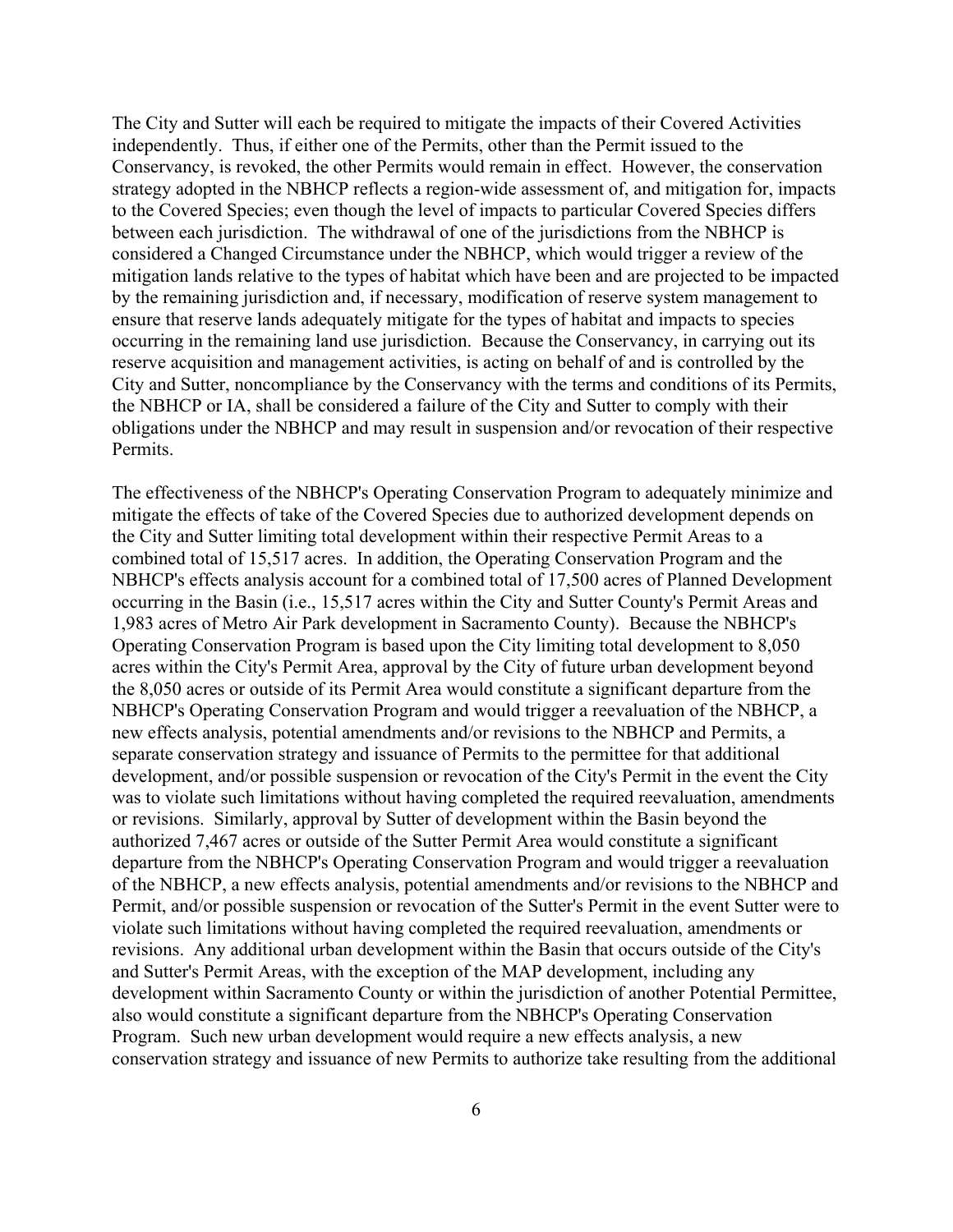urban development. However, so long as the City and Sutter limit urban development to their respective Permit Areas and continue to meet their respective obligations under the NBHCP, the Operating Conservation Program and associated Permits will remain valid for each Permittee's Covered Activities.

The NBHCP, developed in support of the proposed Permits, includes a conservation strategy which contains the following: (1) identification and implementation of incidental take avoidance and minimization measures to minimize impacts to species covered by the NBHCP; (2) establishment, enhancement, and management (at full build out) of up to 7,758.5 acres of reserves in perpetuity for the species covered by the NBHCP; and (3) establishment of a monitoring and reporting plan to gauge the anticipated biological success of the NBHCP and to provide information for the Adaptive Management Plan, which is designed to improve the biological success of the NBHCP as new information becomes available or conditions change.

Details regarding the proposed mitigation and minimization measures can be found in Section V of the NBHCP and in the Service's Biological and Conference Opinion (2003b). As required under the No Surprises Rule (50 CFR Parts 17 and 22 as modified on February 28, 1998), unforeseen and changed circumstances are also addressed and are discussed in more detail later in this document.

The conservation strategy is further summarized below:

### Incidental Take Avoidance and Minimization Measures

Sections V.A and V.B of the NBHCP and the Service's Biological and Conference Opinion (Service 2003b) discuss in detail specific incidental take minimization measures designed to minimize the impacts by averting the actual mortality or injury of individuals of Covered Species. Avoidance and minimization measures required in the NBHCP include: (1) completion of pre-construction surveys; (2) species-specific take avoidance and minimization measures; (3) preservation of the land adjacent to Fisherman's Lake; (4) a commitment by City and Sutter to avoid development within the one-mile wide Swainson's Hawk Zone (SHZ) adjacent to the Sacramento River (except for 252 acres previously approved within the City's SHZ); and (5) preservation and restoration of stands of riparian trees used for nesting by Swainson's hawks and other animals; also including tree plantings on Conservancy reserve lands.

#### Establishment and Management of Reserves in Perpetuity

The NBHCP proposes to offset the adverse effects of urban development by providing for the establishment of an interconnected reserve system composed of upland and managed marsh habitats and rice lands inside the Basin. Primary mitigation under the NBHCP is the progressive establishment of a system of interconnected biological reserves, representing 0.5-acre of reserve land for each 1.0-acre developed. Reserve lands are to be managed for the benefit of the Covered Species. A maximum of 15,517 acres of lands which provide habitat for the Covered Species is proposed for development under the NBHCP, requiring up to 7,758.5 acres of habitat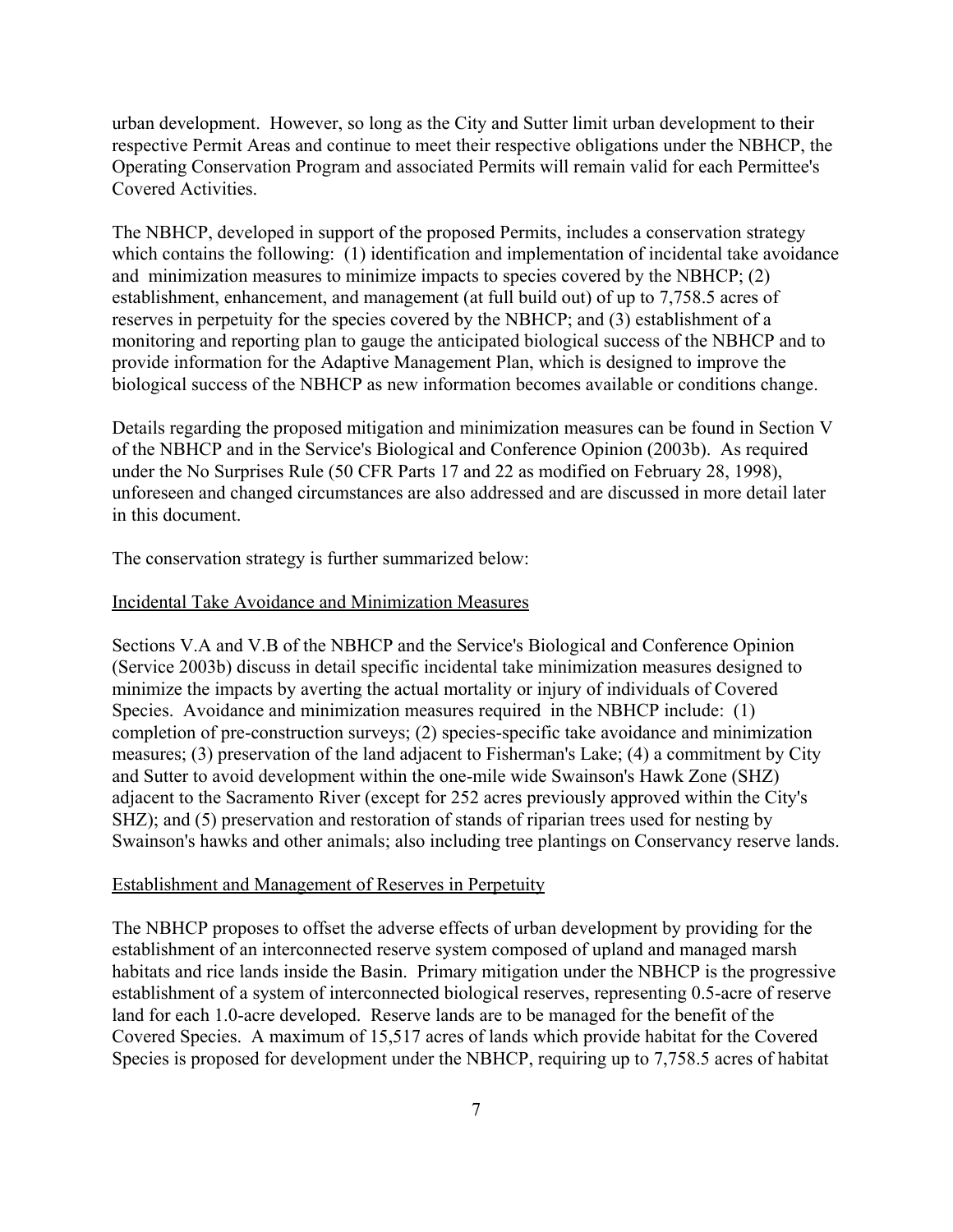preservation and/or enhancement/creation. All mitigation lands will be acquired through fee simple or easement acquisition.

Reserves will consist of habitat blocks, each a minimum of 400 acres in size, consisting of a matrix of wetland, upland, and rice habitat, with an interlinking network of water supply channels or canals. Upon completion of the 50-year Permit Term, at least one contiguous reserve will be larger than 2500 acres. Individual reserves must be connected to one another. This connectivity may be by air, land, or water, depending on the biology of the Covered Species and type of reserve being addressed. The Conservancy's acquisition of habitat mitigation lands for the City and Sutter will be in accordance with the IA and Section IV.C of the NBHCP.

The Conservancy will improve and manage the system of reserves in a manner that will benefit the Covered Species. While the system of reserves is intended to benefit all Covered Species, individual reserve sites may focus on either upland or wetland habitat that supports only a portion of the Covered Species. The Conservancy's current basin-wide land management objective for the reserves, under the NBHCP, is to maintain 25 percent as managed marsh, 25 percent as upland habitat for use by Swainson's hawk and other upland species, and 50 percent in rice production that is grown using production practices that are "species-friendly" for the giant garter snake and other Covered Species. The Conservancy will prepare specific Habitat Management Plans for reserve lands acquired under the NBHCP. These plans detail habitat restoration and management for the mitigation properties acquired by the Conservancy and address the specific resources and habitat values of each reserve site.

Chapter IV of the NBHCP describes the establishment and management of wetland and upland reserves including, but not limited to: (1) wetland and upland reserve acquisition criteria/methodology; (2) buffers and setbacks; (3) managed marsh design/management; (4) management of rice lands; and (5) avoidance of conflicts with Sacramento International Airport.

#### Monitoring and Reporting Plan

Monitoring of the NBHCP: Two related but separate types of monitoring programs will be required under the NBHCP. First, Compliance Monitoring will document Permittee activities and ensure that NBHCP Permittees complete obligations as specified within the NBHCP. These obligations vary between Permittees, based upon their specific obligations. Second, a Biological Effectiveness Monitoring Plan measures the biological success of the Operating Conservation Program. The Biological Effectiveness Monitoring Plan will provide the biological data necessary to guide and direct the Operating Conservation Program. Monitoring shall be performed for the duration of the Permits and in perpetuity per the terms of the Plan.

Compliance Monitoring: Compliance monitoring is verifying that the Permittees are carrying out the terms of the NBHCP, the IA and the associated Permits. The Conservancy will be the primary entity responsible for compiling, retaining, and making available to the Service and CDFG (Wildlife Agencies) data on compliance with the provisions and obligations contained within the NBHCP and the associated IA. The Land Use Agencies shall conduct compliance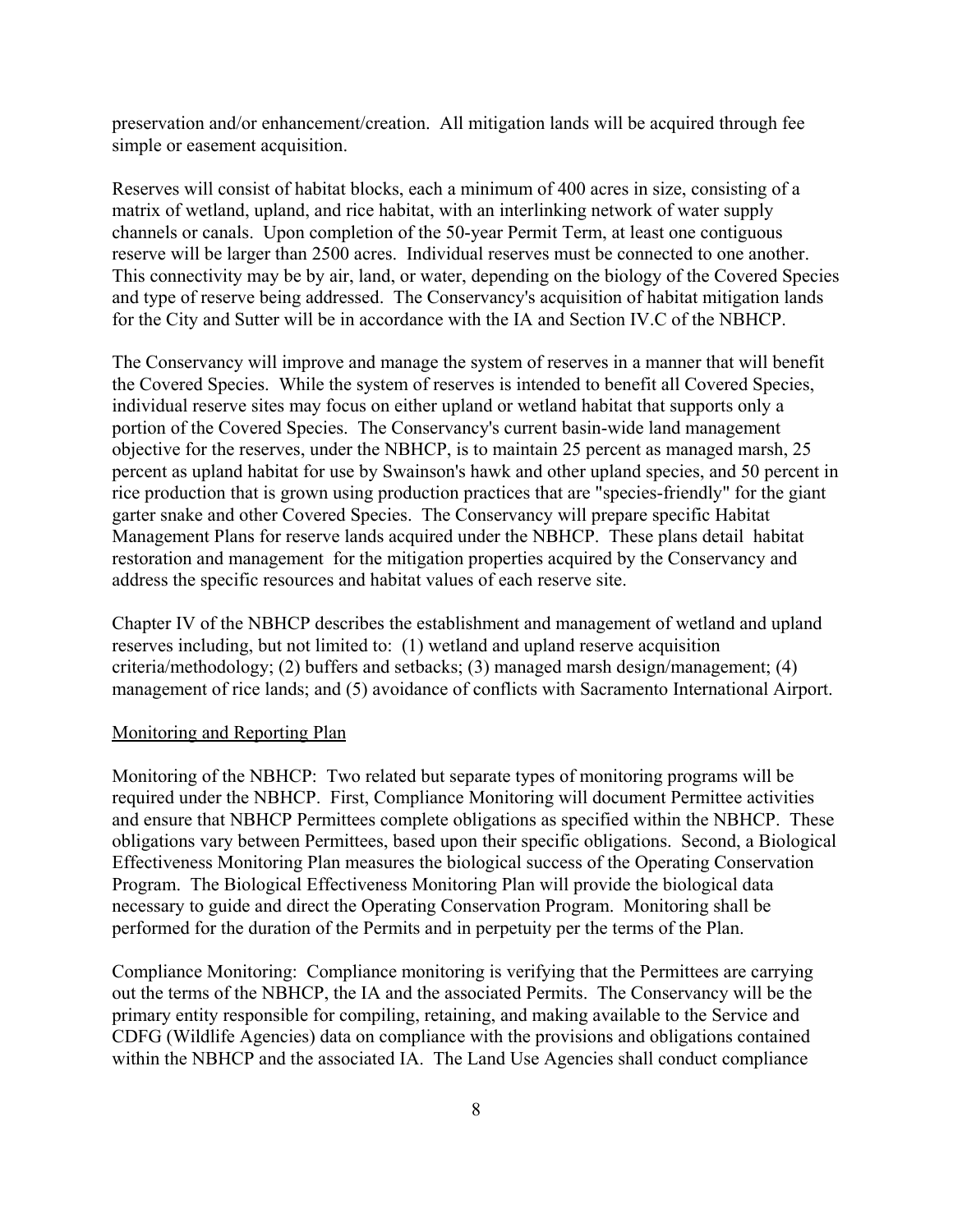monitoring and report to the Conservancy on their compliance and the compliance of parties operating under their control with regard to the their obligations under the NBHCP and Permits, including implementation of the NBHCP take avoidance, minimization, and mitigation measures. Compliance Monitoring will include the status of the implementation of the NBHCP terms and conditions (e.g., financial responsibilities and obligations, management responsibilities, and other aspects of the Permits, NBHCP and IA). At the Implementation Annual Meeting, the Conservancy will report to the other Permittees and Wildlife Agencies on the progress of the HCP conservation strategy. The Permittees' compliance with the NBHCP obligations will be reported in the Conservancy's annual report. Additional detail regarding Compliance Monitoring is located in Chapter VI of the NBHCP.

Biological Effectiveness Monitoring: Biological Effectiveness Monitoring will evaluate the effects of authorized development and other Covered Activities and will determine whether the effectiveness of the NBHCP's Operating Conservation Program is consistent with the assumptions and predictions made when the NBHCP was developed and approved. The Biological Effectiveness Monitoring evaluates the NBHCP to ensure that the biological goals and objectives are being met. The Conservancy will be responsible for completing the Biological Effectiveness Monitoring and will publish the results in its annual report. In order to ensure consistent application of monitoring techniques both on Conservancy reserves and throughout the Natomas Basin, the Conservancy shall prepare a comprehensive Biological Effectiveness Monitoring Plan. Additional detail regarding Biological Effectiveness Monitoring is located in Chapter VI of the NBHCP.

Annual Report: The Conservancy will compile and submit an annual report to the Wildlife Agencies detailing authorized development activities, habitat acquisition, management, and compliance and effectiveness monitoring activities throughout the Plan Area for the preceding year. Each Permittee will be responsible for providing the Conservancy with information in their possession necessary for compiling the annual report.

### Identification of Species to be Covered Under the NBHCP

The Service evaluated 22 species that could be covered under the NBHCP based on the following criteria: (1) sufficient information is known and for which adequate existing management prescriptions exist or can be easily defined and implemented and is sufficient to support an application for a section  $10(a)(1)(B)$  Permit; or (2) information is limited, but the species share habitat with other Covered Species whose management prescriptions would be of sufficient benefit to support its inclusion under the NBHCP.

## Biological Goals and Objectives

Overall biological goals and objectives of the NBHCP include: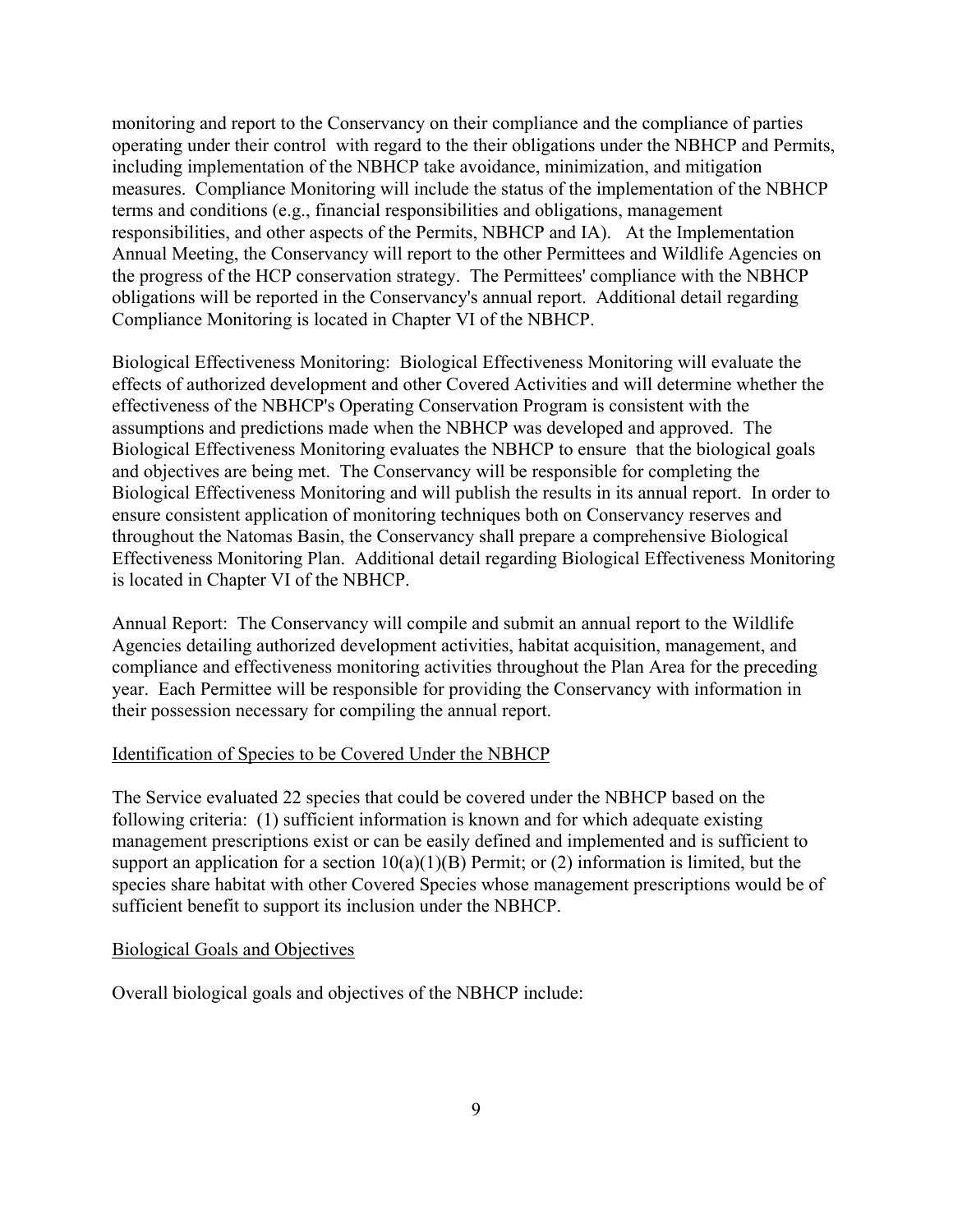1. Establish and manage in perpetuity a biologically sound and interconnected habitat reserve system that mitigates impacts on Covered Species resulting from Covered Activities and provides habitat for existing, and new viable populations of Covered Species.

2. Implement an adaptive management program that responds to changing circumstances affecting Covered Species and their habitats.

3. Preserve open space and habitat that may also benefit local, non-listed and transitory wildlife species not identified within the NBHCP.

4. Ensure that direct impacts of authorized development upon Covered Species are avoided or minimized to the maximum extent practicable.

5. Minimize conflicts between wildlife and human activities, including conflicts resulting from airplane traffic, roads and automobile traffic, predation by domestic animals, and harassment by people.

6. Ensure connectivity between Conservancy reserves to minimize habitat fragmentation and species isolation. Connections between reserves will generally take the form of common property boundaries between reserves, waterways (primarily irrigation and drainage channels) passing between reserves and/or an interlinking network of water supply channels or canals.

7. Within individual Conservancy reserves, provide a mosaic of habitats that support both wetland and upland species, and that are configured to support species that utilize both types of habitat.

8. Implement monitoring programs with qualitative and/or quantitative monitoring methods to evaluate management objectives and strategies for the reserve system.

9. Increase the diversity and abundance of Covered Species on reserve lands.

10. Revise the reserve design and management based on the most current biological data.

In addition to the overall biological goals and objectives, the following wetland species habitat goals and objectives have been proposed:

1. Acquire, enhance and create a mosaic of wetland habitats with adjacent uplands and connecting corridors to provide breeding, wintering, foraging, and cover areas for wetland species in the Plan Area.

2. Provide habitat to maintain, attract and sustain viable populations of the Covered Species. The habitat areas should be configured to encompass natural species migration areas, minimize species isolation, and prevent future habitat fragmentation.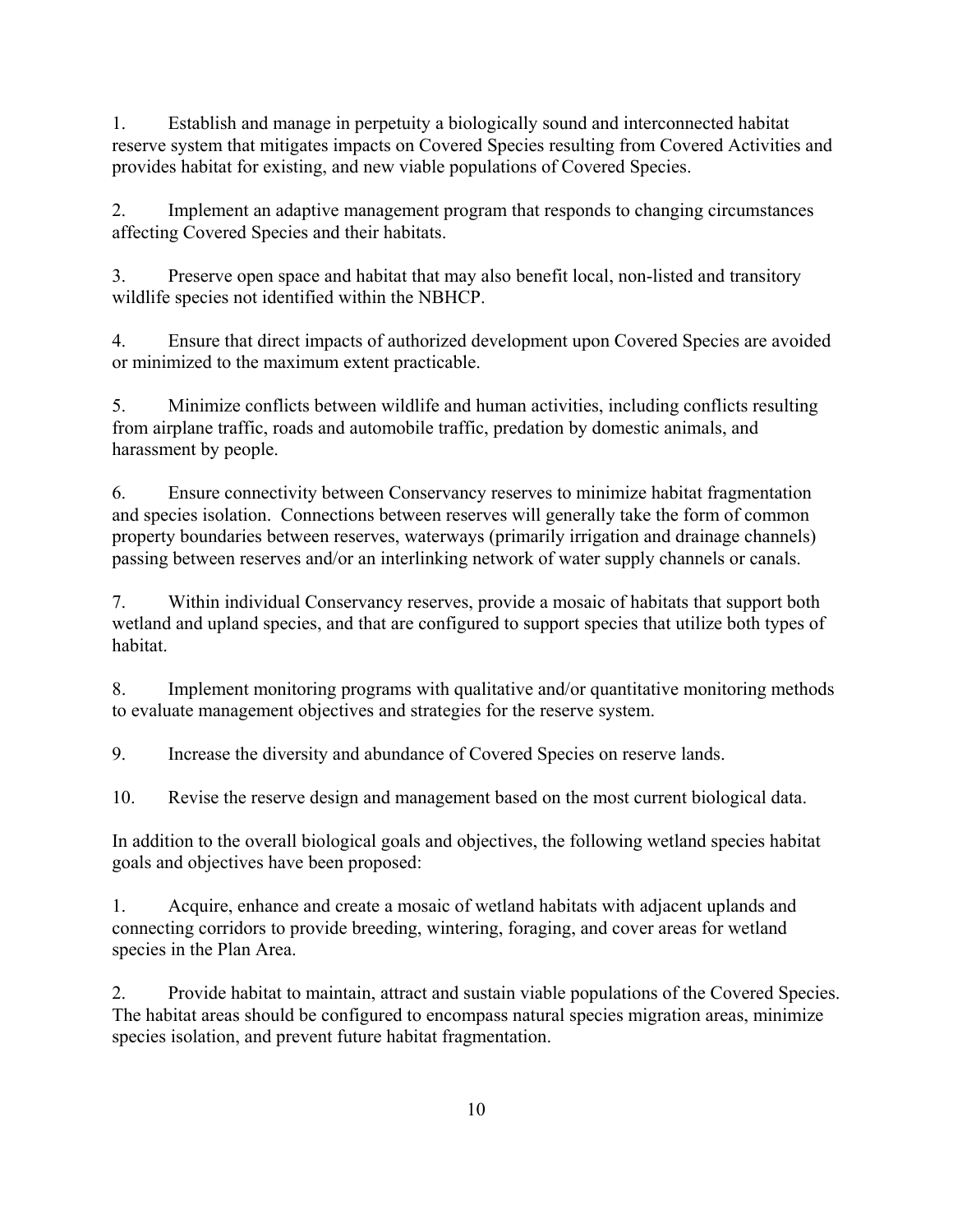3. Document population trends of Covered Species through monitoring.

In addition to the overall biological goals and objectives, the following upland species habitat goals and objectives have been proposed:

1. Acquire, enhance and create a mosaic of upland habitat types for breeding, foraging, and cover for species dependent on upland habitats.

2. Ensure reserve land connectivity with travel corridors for upland-dependent species. The habitat areas should encompass grasslands, agricultural croplands, riparian habitats, and shelter and nesting habitat areas (fence rows, clusters of shrubs and small trees), as well as wetland areas to provide a year-round source of water for upland species. The upland areas should be configured to enhance natural species migration, minimize species isolation, and prevent future habitat fragmentation.

## Adaptive Management Plan

Adaptive management is a process that allows the NBHCP's Operating Conservation Program to be adjusted during the life of the Permits to ensure that the most up-to-date information is being utilized, that the Plan's biological goals and objectives are being achieved, and in response to changing conditions. As identified in VI.F.1 of the NBHCP, some uncertainties regarding the NBHCP's Operating Conservation Program exist. Adaptive management will allow the Operating Conservation Program to address and respond to these uncertainties over time. Adaptive management changes to the NBHCP management actions, monitoring, and research needs may be implemented in the following ways:

- 1. Regularly scheduled periodic evaluations of the NBHCP monitoring data, other new scientific information or future recovery plan recommendations by the Conservancy and/or the TAC and a determination linking the information to the Plan's success in implementation and achieving the biological goals and objectives.
- 2. Identifying significant measurable threshold limits for each of the adaptive management objectives that will trigger proposals and solutions requiring a management change.
- 3. Conducting a review at the Independent Mid-Point Reviews for Land Use Agencies and the Overall Program Review at 9,000 acres of development.

These approaches will be used to evaluate the effectiveness of the established habitats on reserve lands and to implement adjustments to the Operating Conservation Program, as necessary, in order to achieve the biological goals and objectives of the NBHCP, and to address the mitigation requirements for particular Covered Species.

The Conservancy will use the annual reporting process to review the compliance and effectiveness monitoring and will use data collected in that effort to inform the adaptive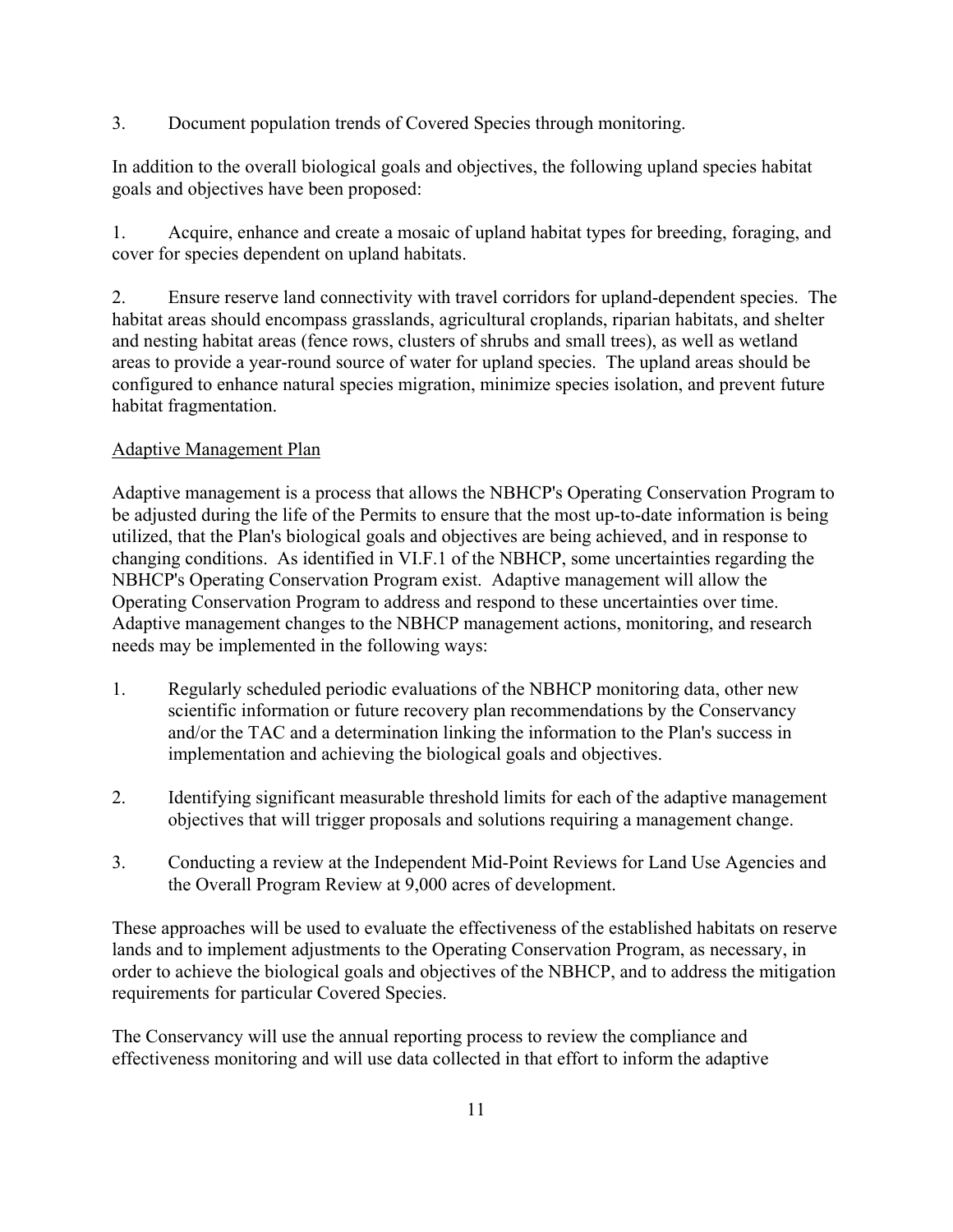management process. The Conservancy's report will include a summary of findings with specific management recommendations and direction, if applicable.

Preliminary management thresholds are provided in Section VI.F.1 of the NBHCP. Revised management thresholds will be incorporated within two years of issuance of the proposed Permits as part of the Biological Monitoring Programs. The management thresholds, in addition to the periodic evaluations, will be used to evaluate the NBHCP's implementation status and success in achieving its conservation goals and objectives.

The NBHCP requires that habitat reserves include a variety of habitat types to support the various needs of the Covered Species. The initial requirement is for the reserve system to be comprised of 50% managed rice, 25% managed marsh habitat, and 25% upland habitat. The NBHCP's adaptive management provisions provide for an increase in the amount of land required to be in managed marsh in response to a future giant garter snake recovery plan, monitoring results from the Basin, or new scientific information if the Service determines that a higher proportion of managed marsh would improve the effectiveness of the NBHCP's Operating Conservation Program, is beneficial for the snake, and would not adversely affect any other listed Covered Species. The NBHCP allows for a maximum of 75% of the wetland component of the mitigation lands to be converted to managed marsh. In support of a change in the ratio, the Service would provide justification in the form of a written analysis based upon scientific evidence or monitoring results, or a snake recovery plan (when adopted). The revised ratio would apply to reserves acquired and developed following issuance of the revised ratio. In other words, the revised ratio would not be retroactive.

The NBHCP also allows changing of the habitat ratios (i.e., 25% marsh, 50% rice, 25% uplands) if it is determined insufficient Swainson's foraging habitat is available. Such modifications also would be applied prospectively to future Conservancy acquisitions and would not affect existing, improved Conservancy reserves (see NBHCP, Section IV.C.1.e).

### Program Adaptation for Recovery Plans

The NBHCP's adaptive management provisions allow for revisions to management strategies to incorporate new or modified management strategies, such as those which may be included in recovery plans, or in response to monitoring results in the Plan Area or to new peer-reviewed scientific information. The NBHCP will incorporate recommendations made pursuant to future recovery plans, monitoring results from the Plan Area, or new scientific information provided such recommendations:

- 1. Relate to the physical management of mitigation lands.
- 2. Would improve the effectiveness of the NBHCP's Operating Conservation Program by identifying relevant new information, approaches, techniques, or species protection needs.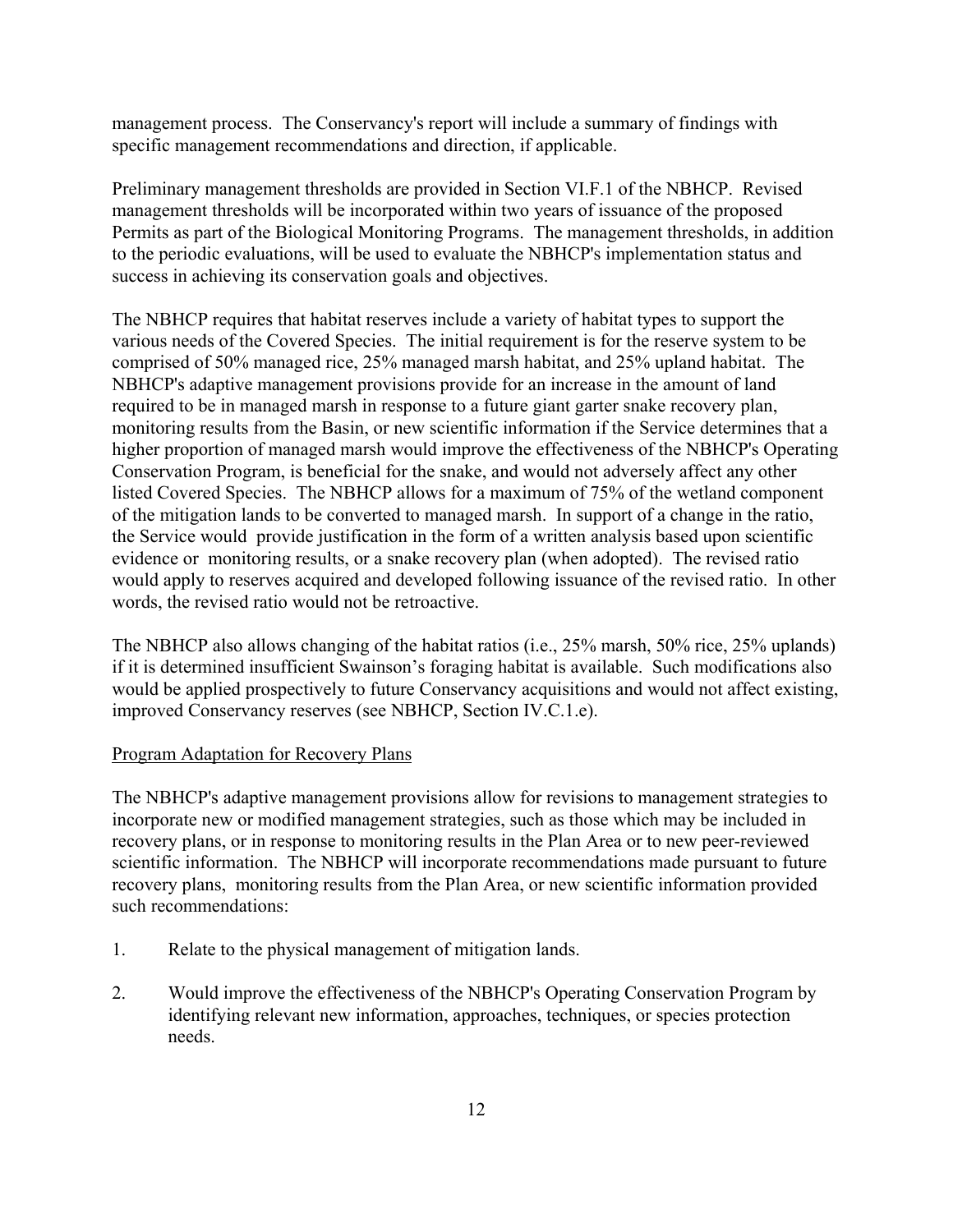- 3. Can be implemented within the NBHCP Plan Area.
- 4. Fit within the overall intent, framework, are consistent with the NBHCP's biological goals and objectives and would not exceed the established mitigation ratio of the Plan.
- 5. Will not substantially sacrifice habitat values for Covered Species that are not addressed by the recovery plan.

Adaptive management revisions will be made consistent with the NBHCP's Amendments and Revision section (see Chapter VI of the NBHCP). Changes to the NBHCP that are substantial in scope, and are beyond the scope of the Adaptive Management Program will require the amendment of the Permits, and additional review and approval under the ESA, CESA, CEQA and NEPA. The Conservancy is required to maintain a complete administrative record of all NBHCP revisions resulting from the Adaptive Management Program.

## NBHCP Overall Program Review at 9,000 acres of Development

The NBHCP establishes a comprehensive overall program review designed to evaluate the performance and effectiveness of the NBHCP to be conducted when, and if, authorized development within the Basin allowed by the Permits for the City and Sutter and by Sacramento County for MAP reaches a total of 9,000 acres (the "Overall Program Review"). This Overall Program Review will be triggered at the point Urban Development Permits covering a total of 9,000 acres of development in the Natomas Basin have been issued by the Land Use Agencies and by Sacramento County for the Metro Air Park. During the review, up to, but not more than, an additional 3,000 acres of additional urban development may be approved. In other words, no more than a total of 12,000 acres of urban development shall be approved prior to completion of the Overall Program Review.

The Overall Program Review shall specifically address the following factors: (1) status and population trends of the snake, hawk, and all other Covered Species within the NBHCP area, especially with respect to those biological factors that are directly affected by Covered Activities under the NBHCP; (2) status and effectiveness of the Plan's habitat reserve system, including its buffer and setback requirements; (3) the NBHCP's success in meeting the 2,500-acre and 400-acre minimum habitat block size requirements; (4) the status and effectiveness of the NBHCP's funding mechanisms; (5) the relative status and distribution of developed lands and reserve lands within each of the Land Use Agency jurisdictions (the City, Sutter, and MAP); (6) the success of the 25% managed marsh/50% rice/25% upland reserve system for supporting the Covered Species; and (7) compliance of RD1000 and Natomas Mutual with approved canal and ditch maintenance practices.

The review shall be conducted through consultation among all affected Permittees, the Conservancy, the Service, and the CDFG, which shall be known collectively as the NBHCP Review Board. The Conservancy shall inform the other parties, in writing, when the 9,000-acre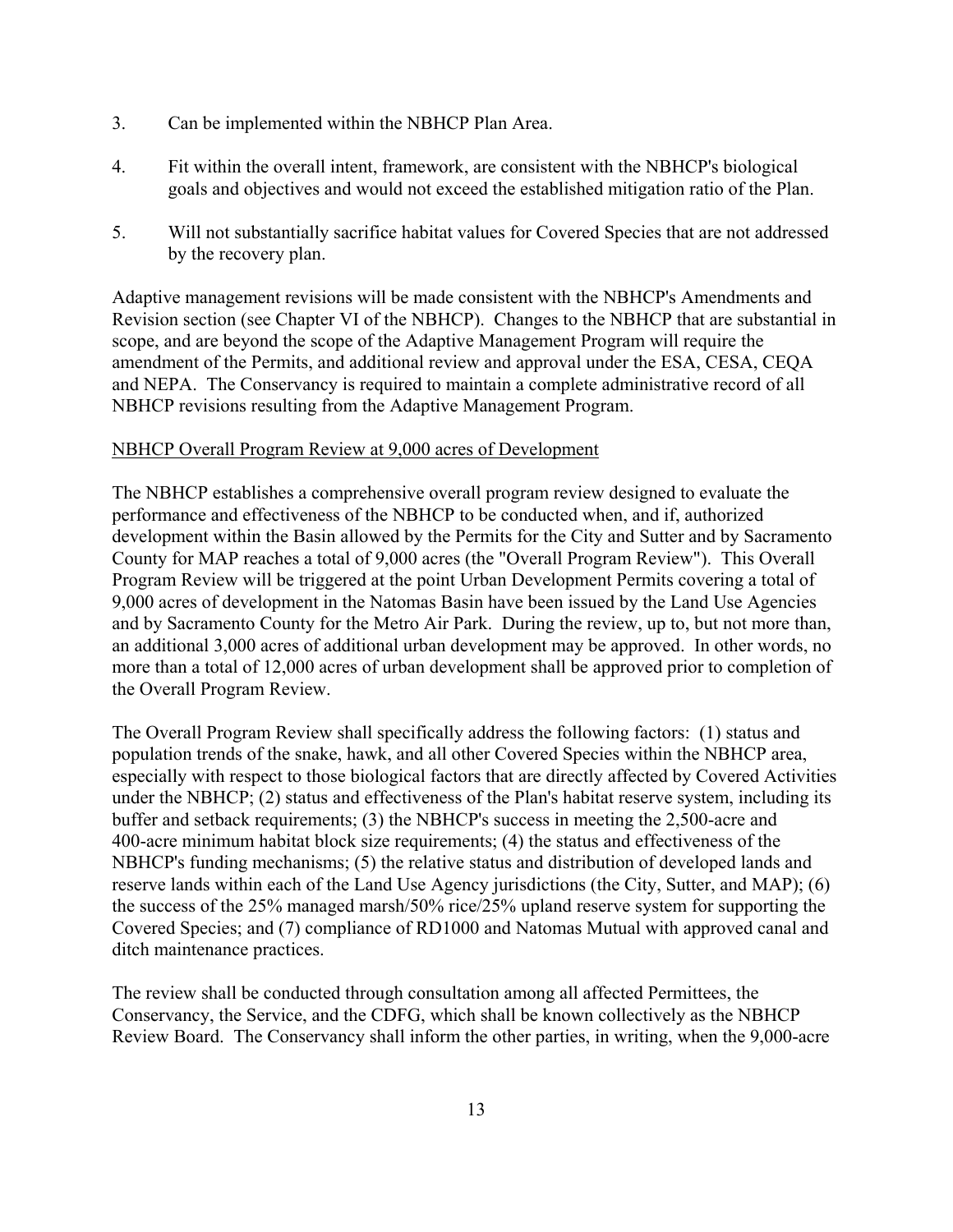trigger for the overall program review has been reached and shall initiate and coordinate the review.

Results of the review shall consist of a written report presenting the conclusions of the Review Board. These conclusions shall address each of the factors described above. The report shall also present recommendations consisting of the following or of a combination thereof: (1) a recommendation that the NBHCP is functioning as intended and that no revisions to the NBHCP's measures, in addition to those originally set forth, are necessary; (2) a recommendation that the NBHCP is significantly in need of correction and the specific corrective measures that are needed; and (3) a recommendation as to whether such corrections should be treated as an NBHCP revision under the NBHCP's adaptive management provisions, or whether the corrections exceed the scope or intent of the adaptive management process and should be treated as an amendment of the NBHCP 's associated Section  $10(a)(1)(B)$  and CDFG Section 2081 Permits. Upon completion of the review, the Service and CDFG shall, depending on the results, either document in writing that the NBHCP is functioning as intended and that no Plan revisions or Permit amendments are necessary, or assist the Permittees in revising the NBHCP and, if necessary, amending their respective Permits, as needed. The Review Board's report shall be made available to the public for review and comment before written findings are made by the Service and CDFG. If it is determined that substantial revisions to the NBHCP need to be made through amendment of the Permits, all statutory and regulatory requirements including those regarding public notice and review under the ESA, NEPA and CEQA shall be completed.

#### Independent Mid-Point Reviews for Land Use Agencies

In addition to the NBHCP Overall Program Review, once 9,000 acres of authorized development have been approved, both the City and Sutter will conduct Independent Mid-Point Reviews as development occurs within each Land Use Agency's Permit Area. Thus, up to three program reviews (one overall and two independent reviews) may be completed, depending on the timing of development within the City and Sutter. On June 19, 2003, the City advised the Service that approved Authorized Development will trigger an obligation to conduct an Independent Mid-Point Review of the NBHCP upon issuance of the proposed Permits to the City. An additional mid-point review is required to be undertaken under the MAP HCP when 800 acres of land have been authorized for development under the MAP Permit. The Independent Mid-Point Reviews conducted by the City and Sutter will address each of the factors noted for the 9,000 acre overall program review above, as well as the expanded evaluation of progress on the 2,500 acre preserve, and minimum preserve size.

#### **Changed and Unforeseen Circumstances**

Changed and unforeseen circumstances are described in Section VI.K of the NBHCP and Section 6.1 of the IA. The City and Sutter would be required to provide planned responses to the changed circumstances identified in the NBHCP in accordance with the Service's "No Surprises" rule at 50 C.F.R. 17.22(b)(5) and 17.32(b0(5). The City and Sutter, in consultation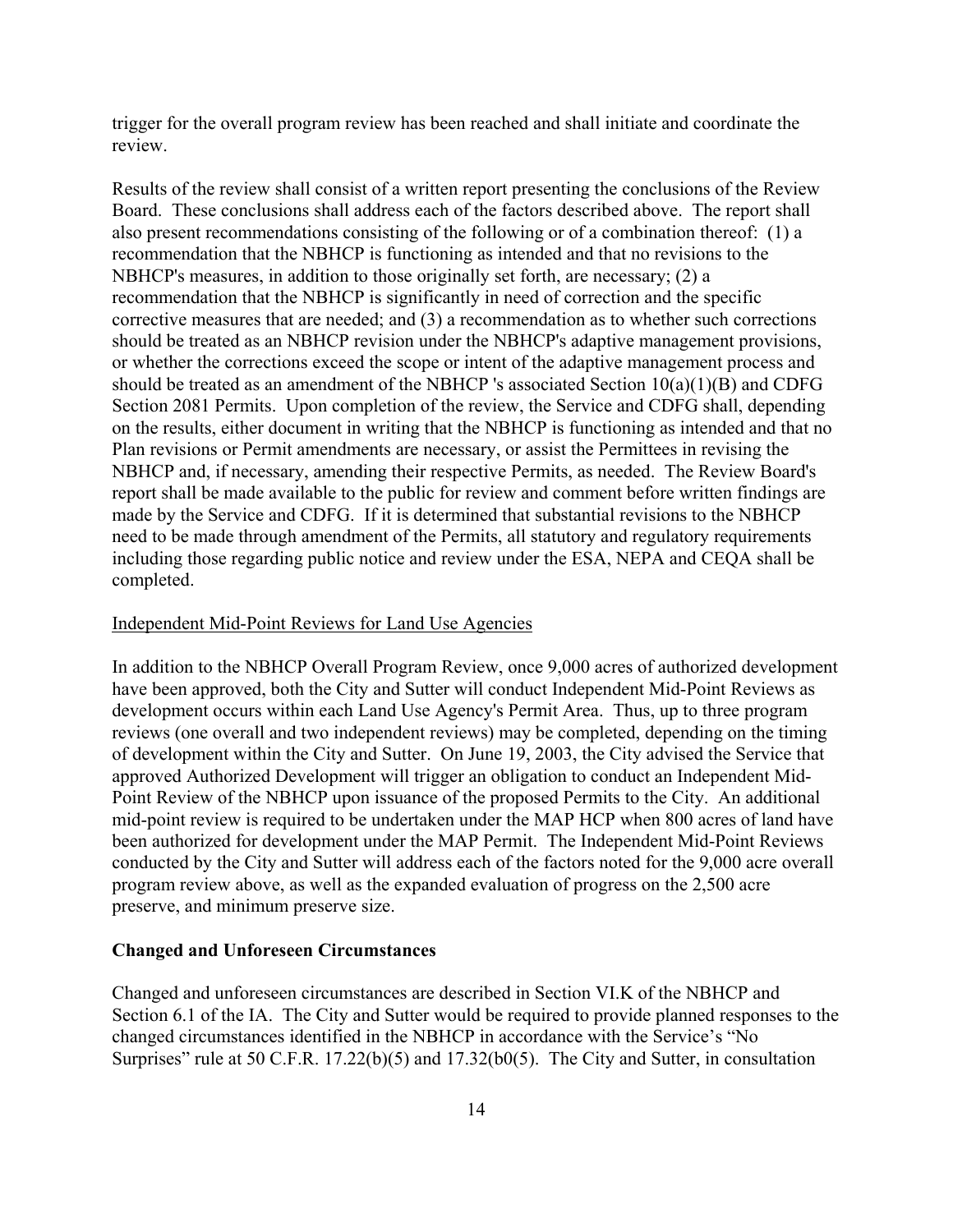with the Wildlife Agencies, have identified seven changed circumstances that may occur. Five of the changed circumstances apply to types of environmental events: floods, fire, changes in availability of irrigation water due to drought, invasion by exotic species, and toxic spills and illegal dumping of toxic materials. These five changed circumstances focus on the reserves established under the NBHCP. In the event of the changed circumstances identified above, the Conservancy shall assess the damage and with the concurrence of the Wildlife Agencies, prepare a report, and recommend remediation measures. Funding will be provided through the Conservancy, with funds provided as described in Section VI.B of the NBHCP. Two other changed circumstances consist of the non-participation by either the City or Sutter in the NBHCP and the listing of new species. In the event of non participation by either the City or Sutter, the participating Land Use Agency, in conjunction with the Conservancy's Technical Advisory Committee (TAC) and the Conservancy, shall review the existing and planned reserve system relative to the types of habitat which have been impacted and are projected to be impacted by authorized development. The existing overall reserve management measures will be reviewed and modified, as necessary, to ensure that the reserve lands are acquired in accordance with the 0.5 to 1.0 mitigation ratio and to ensure that within that ratio, adequate management and enhancement activities are incorporated in the reserve system design to respond to any change in the type of habitat and associated species which will be impacted. Additional details regarding changed circumstances are located within the NBHCP and IA. If a new species, not covered by the Permits, is listed and occurs in the Basin, the Permittees will implement measures identified by the Service as necessary to avoid take, jeopardy, and adverse modification of the designated critical habitat, if any, of the newly listed species, within their Permit Areas until either their Permits are amended to cover the newly listed species or the Service notifies the Permittees that such measures are no longer necessary to avoid take, jeopardy to, or adverse modification of the critical habitat of, the newly listed species.

Pursuant to the "No Surprises" rule, the Service will not require any additional land, water, or other natural resources without the consent of the City and Sutter in the event an unforeseen circumstance occurs. If the Service determines that an unforeseen circumstance has occurred and that additional land, land restrictions, or financial compensation beyond that required under the NBHCP are needed to conserve the Covered Species, then the City and Sutter will not be obligated to provide the additional measures without their consent. Pursuant to 50 C.F.R. 17.22(b)(8) and 17.32(b)(8) the Service retains the authority to revoke the Permits, in response to an unforeseen circumstance or otherwise, if we find that continuation of the take permitted under the permits would appreciably reduce the likelihood of the survival and recovery of a listed species.

#### **Changes made between Draft and Final NBHCP**

The Notice of Availability for the draft NBHCP was published in the Federal Register on August 16, 2002 (67 FR 54819). Public comment was solicited and lasted through December 5, 2002 (including one extension to the public comment period). The public comment period on the draft NBHCP (City *et al.* 2002) and its associated environmental documents enabled the Service to gather comments from interested parties. The process of reviewing and considering these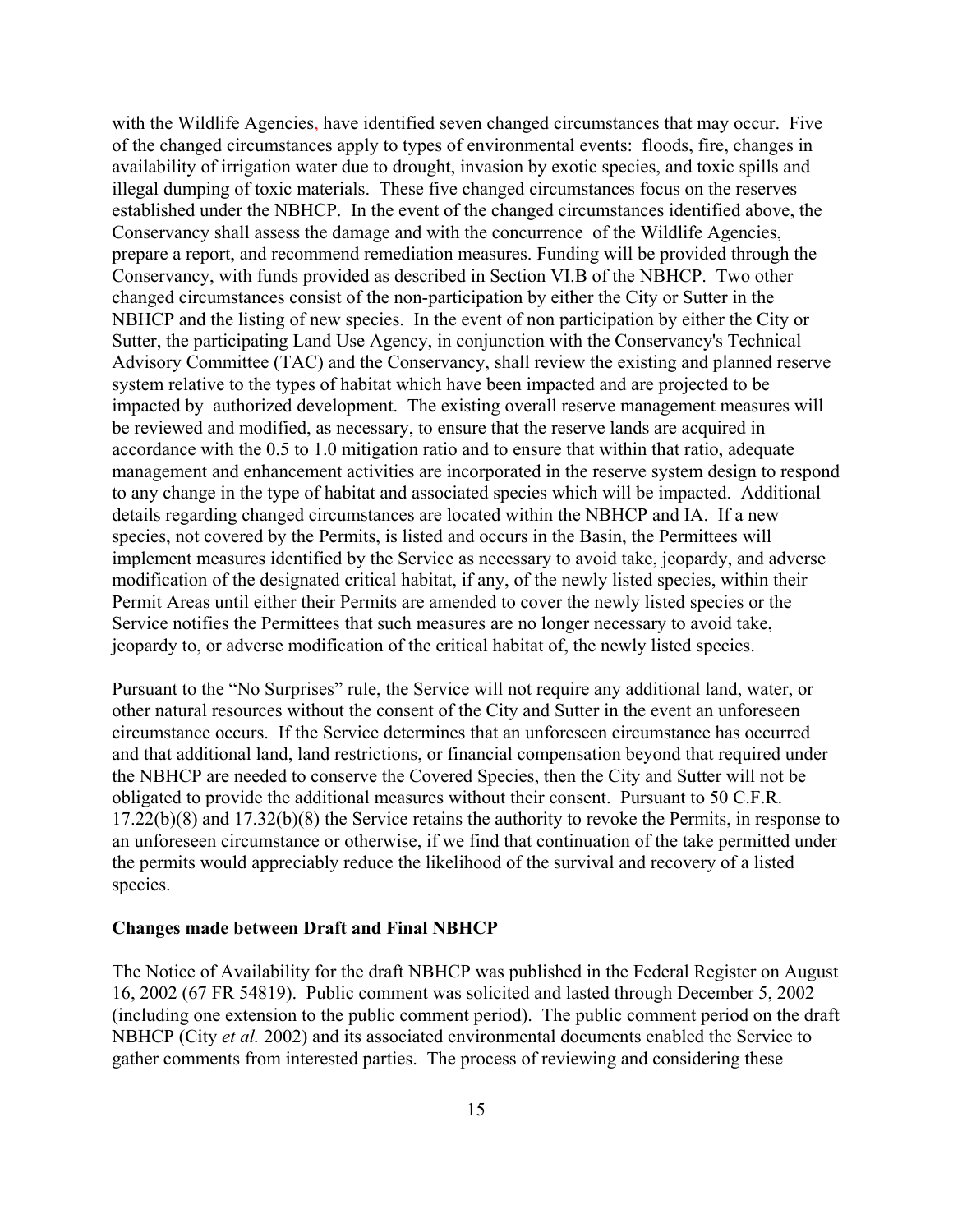comments led to the development of changes to the original proposed NBHCP. These changes were clarifications, updates, and additional minimization, mitigation, and monitoring measures. The final NBHCP was modified accordingly and is incorporated herein by reference (City *et al.* 2003). The final EIS and final NBHCP were made available to the public for review on May 2, 2003 (68 FR 23457). The main substantive changes from the draft to the final NBHCP are summarized as follows:

- 1. Sections IV.C.1, V.A.5, and V.B.4.a include updated conservation measures that improve protections for the snake.
- 2. Section IV.C.1 includes increased analysis with regards to Swainson's hawk foraging habitat.
- 3. Section IV.C.2.c addresses potential sale or transfer of mitigation reserves.

4. Section V.A.4.a includes survey protocols for Covered vernal pool plant and animal species.

- 5. Sections VI.E.2 and VI.E.3 include refined biological monitoring measures.
- 6. Section VI.F.3 includes improved database management measures.

On May 13, 2003, the City approved the Final NBHCP, with three changes that will improve protections for Covered Species (Ordinance Number 2003-290). These changes are:

1. No mitigation lands will be acquired in Area B, an area outside of the Basin that had been proposed to be used for habitat reserves in some instances.

- 2. The City may exercise its discretion to require developer/land owners to dedicate mitigation land in lieu of the land acquisition component of the mitigation fee prior to issuance of an Urban Development Permit.
- 3. Land owners within the City's Permit Area will be notified annually if they have a Swainson's nest tree on their property. The Notice will identify the nest tree and alert the owner to the specific mitigation measures prohibiting the owner from removing the nest tree prior to future Authorized Development of the property.

Sutter approved the Final NBHCP (Resolution Number 03-030) on May 13, 2003. On June 10, 2003, Sutter approved a second resolution to make Sutter's obligations consistent with those of the City. Changes included in the second resolution include:

1. No mitigation lands will be acquired in Area B. All mitigation lands must now be acquired in the Natomas Basin.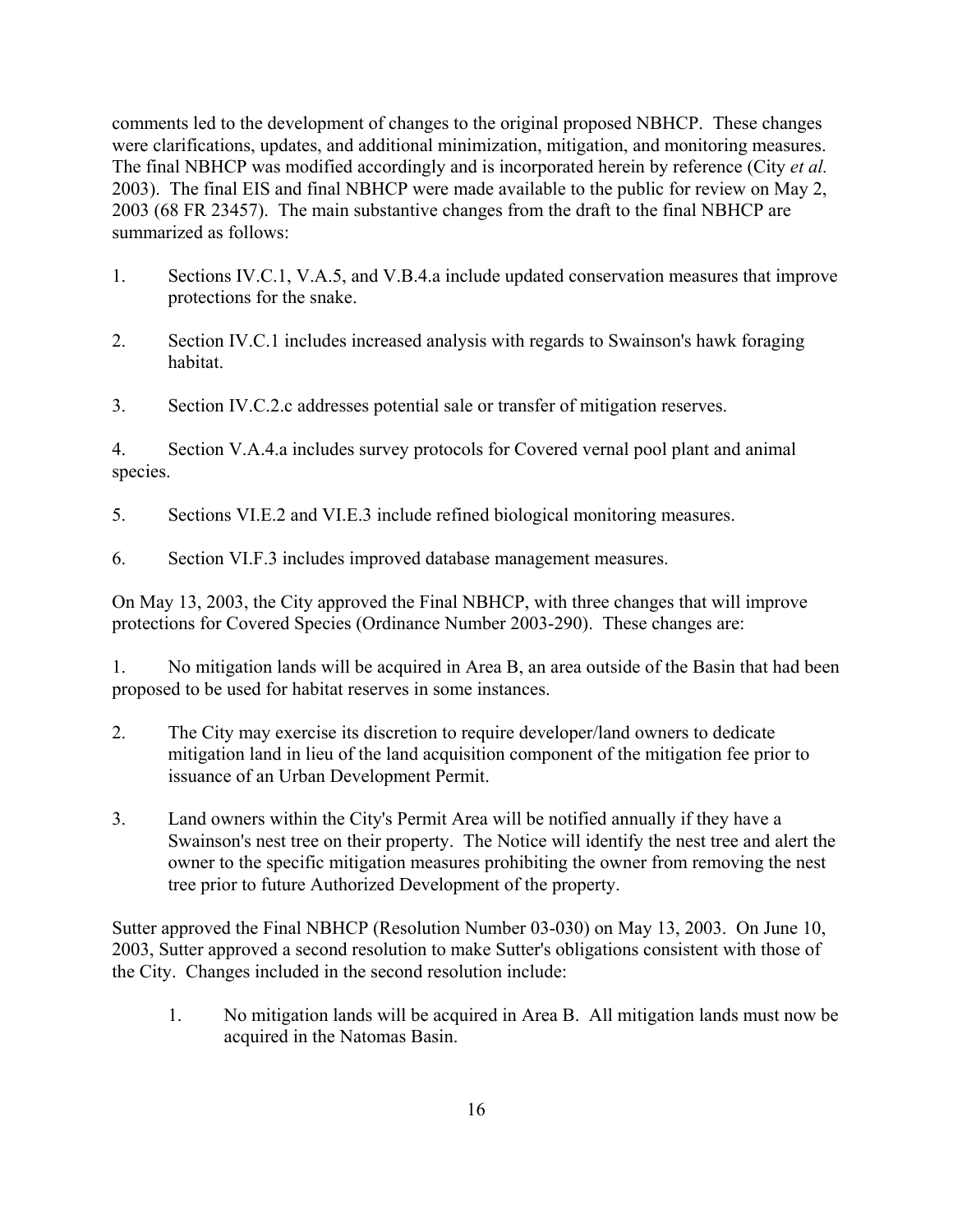- 2. Sutter may exercise its discretion to require developer/land owners to dedicate mitigation land in lieu of the land acquisition component of the mitigation fees prior to issuance of an Urban Development Permit.
- 3. Land owners within Sutter's Permit Area will be notified annually if they have a Swainson's nest tree on their property. The notice will identify the nest tree and alert the owner to the specific mitigation measures prohibiting the owner form removing the nest tree prior to future Authorized Development of the property.

### **Analysis of Effects**

As set forth in more detail below under Section III.2, the Service has determined that the impacts likely to result to listed and unlisted Covered Species that may occur as a result of issuance of the proposed Permits and approval of the NBHCP would be minimized and mitigated to the maximum extent practicable by measures described in the NBHCP and the Permits. Issuance of the Permits would result in the loss of approximately 15,517 acres of agricultural or vacant lands which provide varying levels of habitat for the Covered Species. Loss of that habitat would be offset by the establishment of 7,758.5 acres of reserve lands managed to provide high quality habitat for the Covered Species in perpetuity. The NBHCP is a multi-species plan designed to provide a regional conservation strategy for the protection and conservation of threatened, endangered, and sensitive species and their habitats in the Basin. The NBHCP emphasizes conservation of the overall ecosystem of the Natomas Basin by maintaining and enhancing a combination of wetland and upland habitat values utilized by species covered by the NBHCP.

While snakes and hawks are known to occur widely throughout the Natomas Basin, the other Covered Species: (1) are known to, or are likely to, occur within the Basin in only in limited areas or during certain periods of the year; or (2) could potentially occur in the Basin during the life of the Permits. The habitat needs of many Covered Species overlap significantly with the giant garter snake and Swainson's hawk such that specific habitat requirements of the other Covered Species can be incorporated into and met within the upland and wetland components of the reserves which are focused on providing giant garter snake and Swainson's hawk habitats. The habitat necessary to support the giant garter snake and Swainson's hawk provides, to varying extent, the habitat types utilized during some or all of the life cycles of many of the remaining Covered Species. For the vernal pool-related species, which are found in or potentially could occur in a very small portion of the Basin, separate conservation measures have been developed to ensure that these species are adequately protected by the NBHCP. Specific consideration of the needs of the other Covered Species must be incorporated into the restoration, enhancement, and management plans as they are developed for each reserve block .

Many of the Covered Species use the Natomas Basin for only a part of their habitat needs or for only a short time of the year. For example, several of the covered migratory bird species occur in the Basin occasionally during the winter and utilize the Basin for foraging and resting areas during migration and wintering. Several Covered Species that occur only occasionally or have very localized distributions within the Basin are likely to expand their distributions and become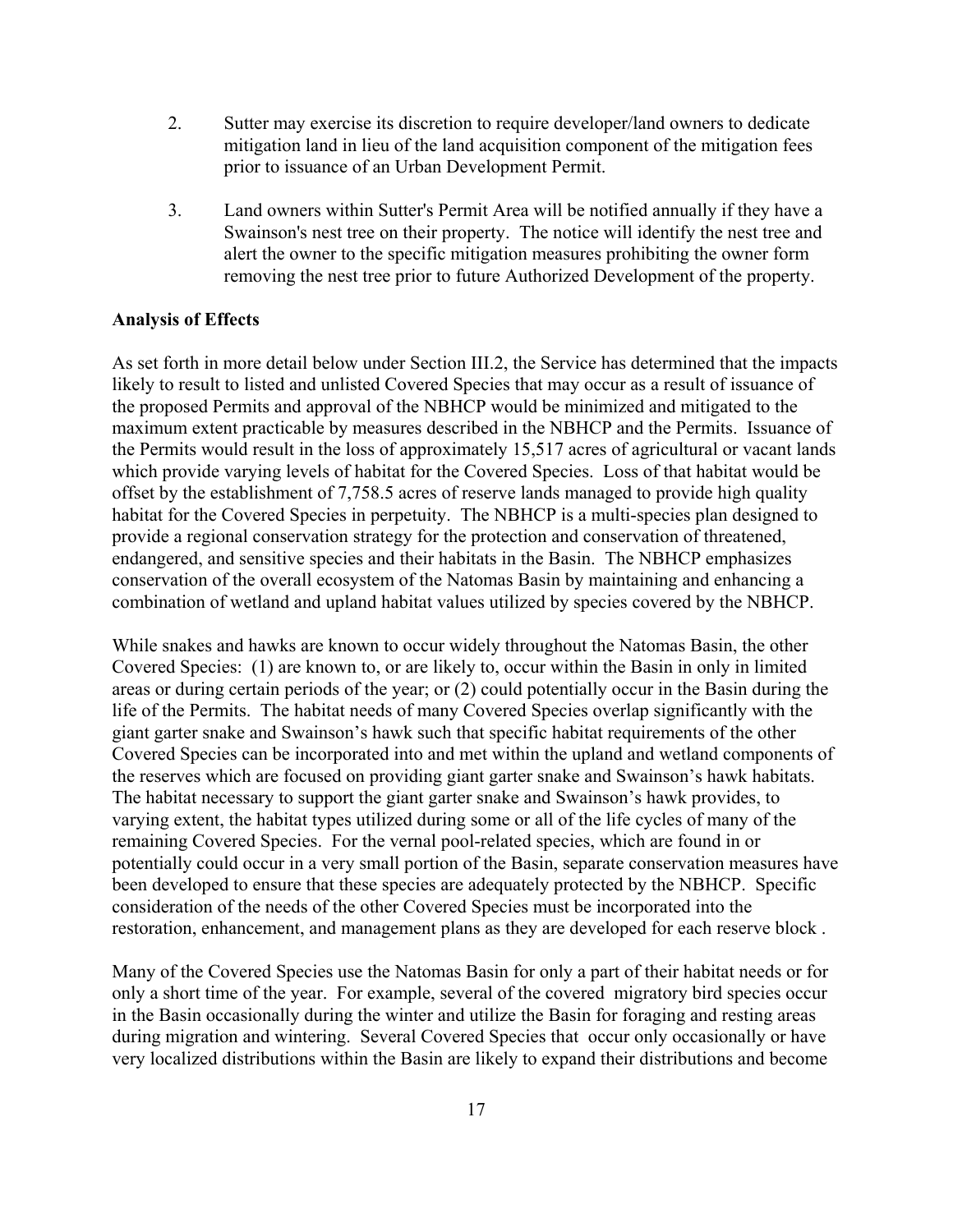more established as resident and breeding populations in response to habitat restoration and enhancement activities proposed under the NBHCP. Habitats restored and managed in the Conservancy's reserve system will also benefit the Covered Species through increased stability and quality of habitat. Covered species occupying managed habitat will encounter decreased disturbance, harassment, injury, and mortality which often results from farming practices and canal maintenance activities conducted on non-reserve agricultural lands used by the species. Marsh habitats will provide more extensive and more diverse habitats than currently exists within the Basin, and are likely to support greater numbers of giant garter snakes and other Covered Species than the existing landscape of agricultural lands and canals and waterways. The use of grazing on reserve lands will benefit burrowing owls and loggerhead shrikes. Ground squirrels are more numerous in areas that are grazed, and as burrowing owls utilize abandoned ground squirrel burrows as nest locations, there should be an increase in potential nesting locations. Grazed grasslands also allow burrowing owls and loggerhead shrike to see and avoid predators, and more efficiently prey upon small insects. Restored and created marsh habitat, which is absent from the Basin, will provide important habitat for white-faced ibis, tricolored blackbird, northwestern pond turtle, and Sanford's arrowhead. White-faced ibis, in particular, which currently use the Basin only for foraging, could in the future nest in the Basin as a result of the creation of suitable nesting habitat in the managed marsh component of the reserved lands. The tricolor blackbird will also benefit from good aquatic and upland habitat for basking, nesting, overwintering, and foraging.

## **II. PUBLIC COMMENT**

A Notice of Intent to prepare an EIS for the federal action associated with the project was published in the Federal Register on December 18, 2000 (65 FR 79115). Public comments on the scope of the alternatives and environmental effects to be examined for the proposed project were requested by January 16, 2001. Thirty-two comment letters were received.

A second Notice of Intent was published in the Federal Register on August 18, 2001 (66 FR 43267), which addressed the addition of the Water Agencies as participants in the environmental document. Public comments on the addition of the Water Agencies were requested by September 17, 2001. Two comment letters were received.

A Notice of Availability of the Draft EIR/EIS, with a public review period of 60 days, was published in the Federal Register on August 16, 2002 (67 FR 53581). Comments were requested by October 16, 2002. An extension to the public review period was published by amended Notices of Availability, and the comment period was extended to December 5, 2002. Twenty-five comment letters were received (Attachment 1 to the Final EIR/EIS). A response to each comment is included in the Final EIR/EIS as Attachment 2.

A Notice of Availability of a Final EIR/EIS was published in the Federal Register on May 2, 2003 (68 FR 23457). Eight comment letters were received. Responses to those comments are included in the Record of Decision.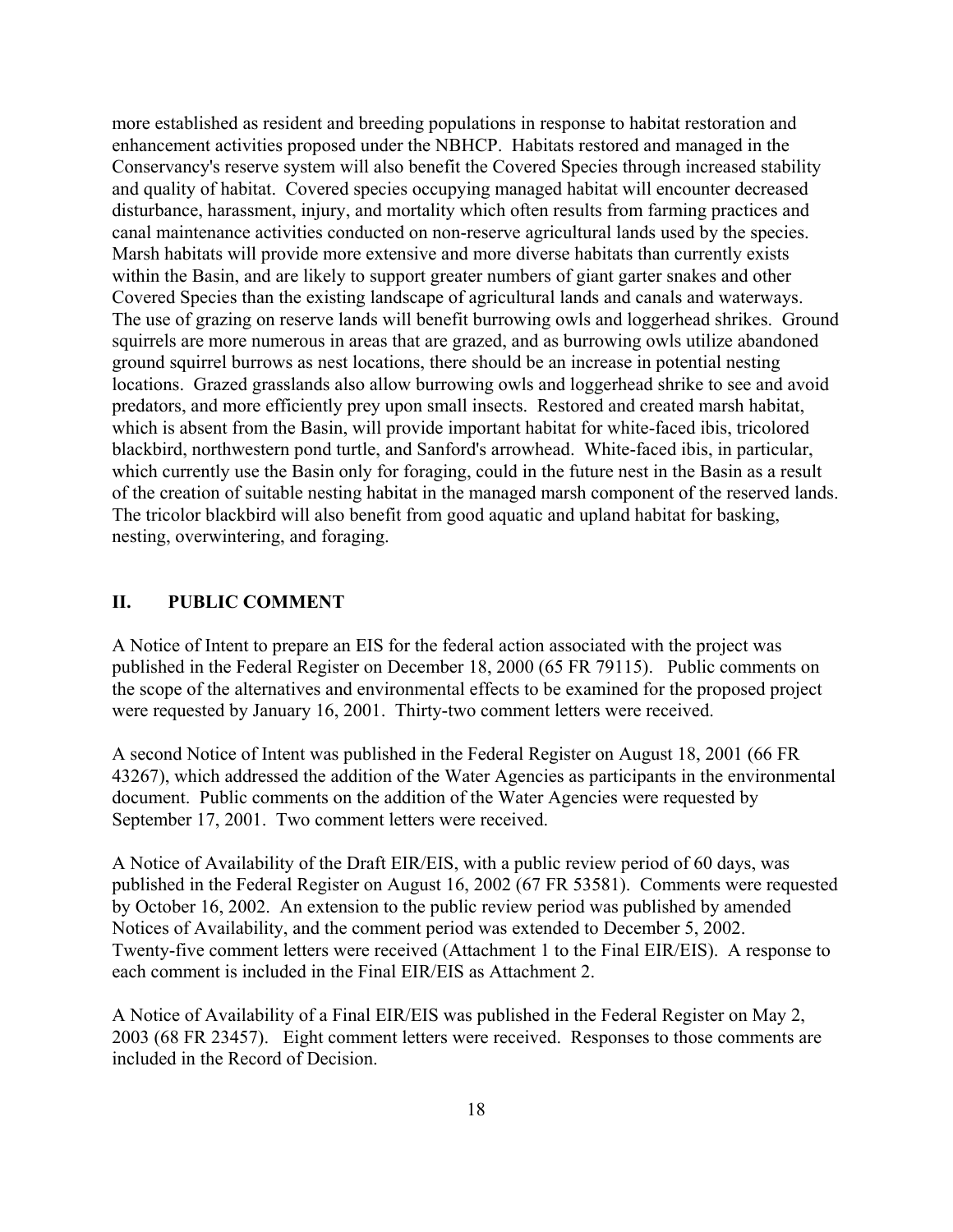# **III. INCIDENTAL TAKE PERMIT CRITERIA - ANALYSIS AND FINDINGS**

# **1. The taking will be incidental.**

The Service finds that the taking of Covered Species under the NBHCP will be incidental to otherwise lawful activities. The activities for which incidental take coverage are sought under the permits include residential and commercial development; upland crop and rice farming (on Conservancy rice and upland reserves only); and managing, enhancing, and monitoring of reserves and scientific collection associated with these activities. Any take of Covered Species resulting from the loss of habitat through its conversion to urban development, farming practices on Conservancy mitigation lands and protection, enhancement, restoration and management of those lands by the Conservancy will be incidental to, and not the purpose of, these lawful activities.

# **2. The Permittees will, to the maximum extent practicable, minimize and mitigate the impacts of taking of covered animal species and the effects to other Covered Species that may occur within the Permit Areas.**

The Service finds that the City, Sutter, and Conservancy will minimize and mitigate the impacts of take of the Covered Species to the maximum extent practicable. The City, Sutter, and Conservancy have developed the NBHCP and IA, pursuant to the incidental take permit requirements codified at 50 CFR 17.22(b)(1) and 50 CFR 17.32(b)(1), which require measures to minimize and mitigate the effects of issuing the permits. Under the provisions of the NBHCP, the impacts of take will be minimized, mitigated, and monitored in accordance with the Permit requirements of Permit #TE73665-0, #TE73663-0, #TE073667-0 through the following measures:

- (1) Identification and implementation of incidental take minimization measures to minimize impacts to species covered by the NBHCP (see Sections V.A, V.B, and VI of the NBHCP).
- (2) Establishment, enhancement, and active management of as much as 7,758.5 acres of high quality reserve habitat in perpetuity that is managed specifically for the benefit of the species covered by the NBHCP.
- (3) Establishment of a monitoring and reporting plan to gauge the anticipated biological success and effectiveness of the NBHCP and to provide information for the Adaptive Management Plan which is designed to improve the biological success of the NBHCP as new information becomes available or conditions change.
- (4) Implementation of a funding mechanism which contains assurances that the NBHCP will be implemented.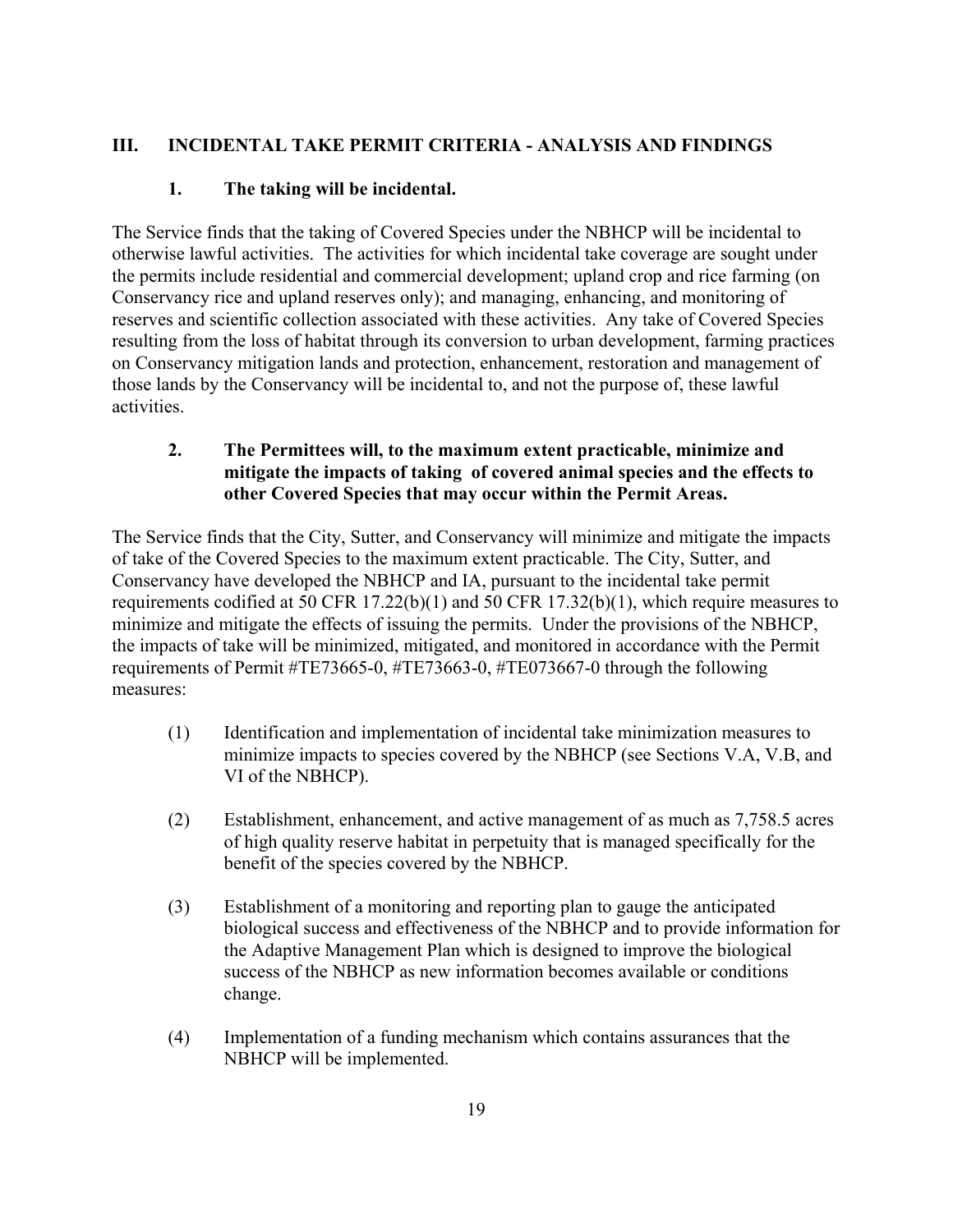The minimization and mitigation measures proposed by the prospective Permittees were developed based on a comprehensive evaluation of impacts to Covered Species that would result from urban development and Conservancy management practices that will occur in the Permit Areas. As previously described, the Monitoring Plan will monitor the effectiveness of the conservation program over the life of the Permits.

To make the finding that the conservation measures included in the NBHCP minimize and mitigate the impacts of take to the maximum extent practicable, the Service must first evaluate whether the conservation measures are rationally related to the level of take anticipated under the plan. In effect, the minimization and mitigation measures need to address the biological needs of the Covered Species in a manner that is commensurate with the impacts to the species allowed under the NBHCP. The Service believes the level of minimization and mitigation provided for in the NBHCP compensates for the impacts of take<sup>1</sup> of each Covered Species that will or could potentially occur under the plan. The primary form of take of each of the Covered Species anticipated under the NBHCP is in the form of harm resulting from the conversion of 15,517 acres of agricultural or vacant lands in the Basin to urban development. "Harm" is defined in the Service's regulations as follows:

Harm ... means an act which actually kills or injures wildlife. Such act may include significant habitat modification or degradation where it actually kills or injures wildlife by significantly impairing essential behavioral patterns, including breeding, feeding or sheltering. 50 C.F.R. 17.3.

Thus a loss of habitat, in and of itself, does not result in take; take results when the loss of habitat causes injury or death to a species by significantly impairing an essential behavioral pattern of the species. Having evaluated the effects to the Covered Species of urban development resulting in the loss of approximately 15,517 acres of land of varying habitat quality, the Service concludes that for each of the Covered Species, with the exception of the giant garter snake, the level of take will be low. The Service further concludes that with respect to all of the Covered Species, including the giant garter snake, the impacts of take will be effectively mitigated by the creation of approximately 7,758.5 acres of reserve lands managed specifically for the benefit of the species. This is because (1) several of the Covered Species are not known to occur in the Basin, or the level of use of the Basin by the species is low or sporadic; (2) the Basin constitutes an insignificant portion of most of the species' ranges; (3) for those species known to use the Basin, habitat remains available both within the Basin and outside of the Basin to satisfy the species' essential behavioral needs; and 4) the habitat value of the managed reserve lands to the species is greater than the value of the agricultural and vacant lands that will be converted to urban development. As a consequence, the loss of habitat resulting from the NBHCP

<sup>1</sup> Plants are not subject to the take prohibitions of the ESA and an incidental take permit is not required for impacts to plants. However, in discussing impacts to the Covered species, 7 of which are plants, the Service uses the term "take" to refer to both take of covered animal species and loss of covered plant species.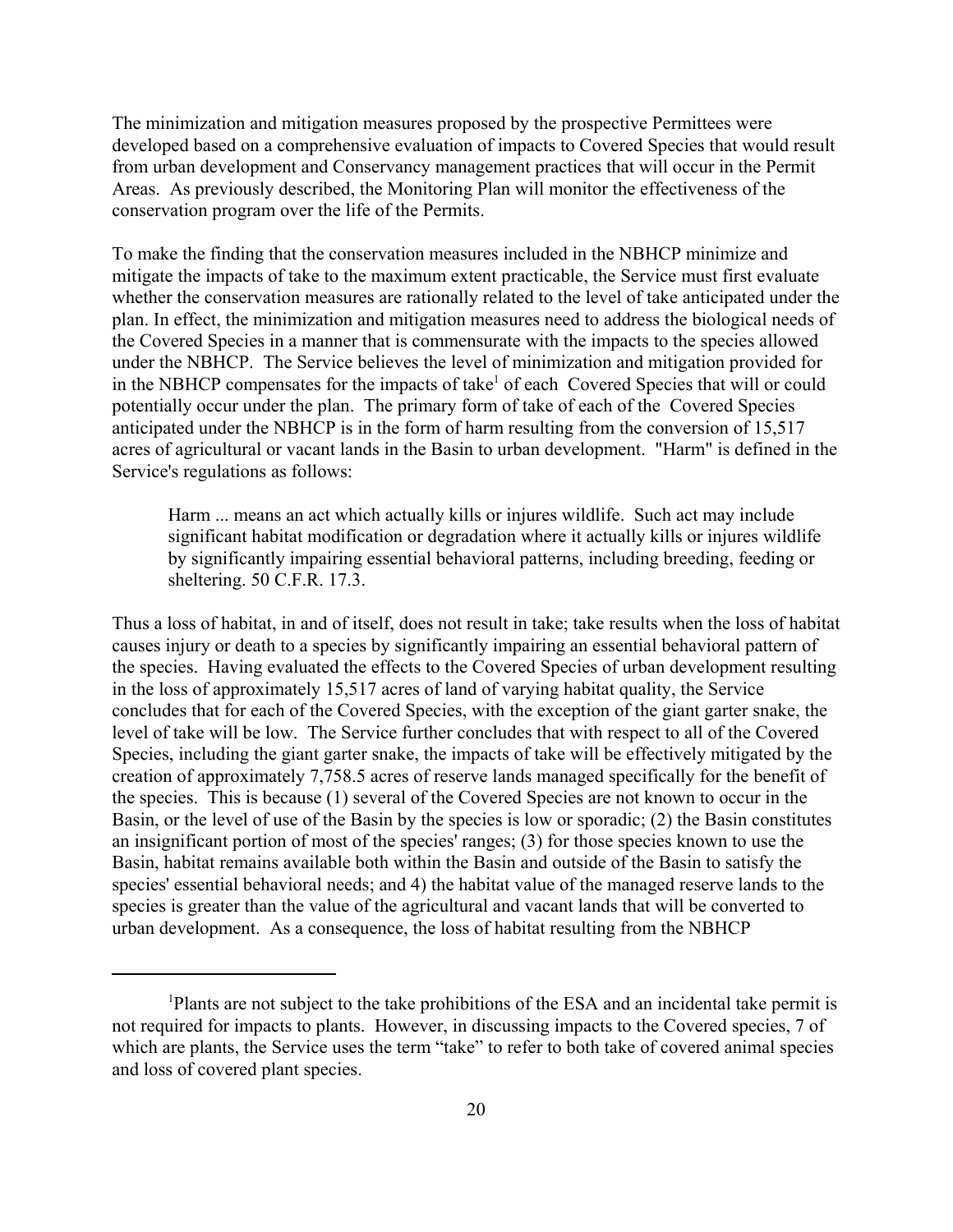implementation is not expected to significantly impair the essential behavior patterns of these species resulting in their injury or death, i.e., is not expected to result in take of these species, to a significant degree.

The midvalley fairy shrimp, western spadefoot toad, California tiger salamander, legenere, Boggs lake hyssop, Sanford's arrowhead, Colusa grass, slender Orcutt grass, Sacramento Orcutt grass, delta tule pea, and valley elderberry beetle are not known to occur within the Natomas Basin, and the Basin currently contains little potential vernal pool or wetland habitat for these species. The vernal pool tadpole shrimp and the vernal pool fairy shrimp are each known from only a single occurrence in the Basin and, because of the very limited amount of vernal pool habitat in the Basin, are not likely to be found in significant numbers in the Basin in the future. The absence of the species from the Basin, or their rarity in the Basin, combined with the dearth of suitable habitat for the species in the Basin and the take avoidance, minimization and mitigation measures incorporated into the NBHCP for each species, renders the potential for take of these species low, and in some cases, non-existent. For these reasons, impacts of take on the species would also be low. The measures incorporated into the NBHCP to minimize and mitigate effects on these species, should any be found in the Basin, should effectively offset the impacts of any future take under the NBHCP.

The pond turtle, a wide ranging species, is known from only two occurrences in the Basin. Rice fields provide most of the turtle's potential habitat in the Basin, but because these fields typically lack upland areas needed by the turtle for foraging, nesting, overwintering, and basking, rice is of questionable value to this species. Therefore, the level of take anticipated for this species is low and the impacts of take, given the species wide range, are expected to be small. The creation of managed marsh should improve conditions for the pond turtle by providing both the aquatic and upland components needed to support pond turtles' essential behavioral patterns.

The Aleutian Canada goose is also a wide ranging species that winters throughout Oregon, and California's Central Valley. It is only an occasional visitor to the Basin. While a portion of the species' foraging habitat in the Basin will be lost under the Permits, ample foraging habitat will remain for this species both in the Basin and on nearby wildlife refuges and farmlands, and additional high-quality foraging habitat will be created through the NBHCP's system of reserves. The loss of foraging habitat resulting from the NBHCP is not expected to significantly impair the species' essential behavioral patterns, resulting in take, to any appreciable degree.

The loggerhead shrike, a species that occurs throughout the United States, is common throughout lowland California and is known to occur in the Natomas Basin. Shrikes nest in shrubs and trees (<20') that are in short grass fields. A small portion of the shrike's potential nesting habitat will be lost under the NBHCP, but upland areas on managed marsh reserves and some areas of the upland reserves will provide good nesting habitat. Because the Basin occupies such a small percentage of this species' range and ample foraging habitat will remain in the Basin both on reserve and non-reserve lands as the NBHCP is implemented, the level of take of this species anticipated from the NBHCP is anticipated to be low. Given the species' stable population status in California, the impacts of such take on the species are expected to be negligible.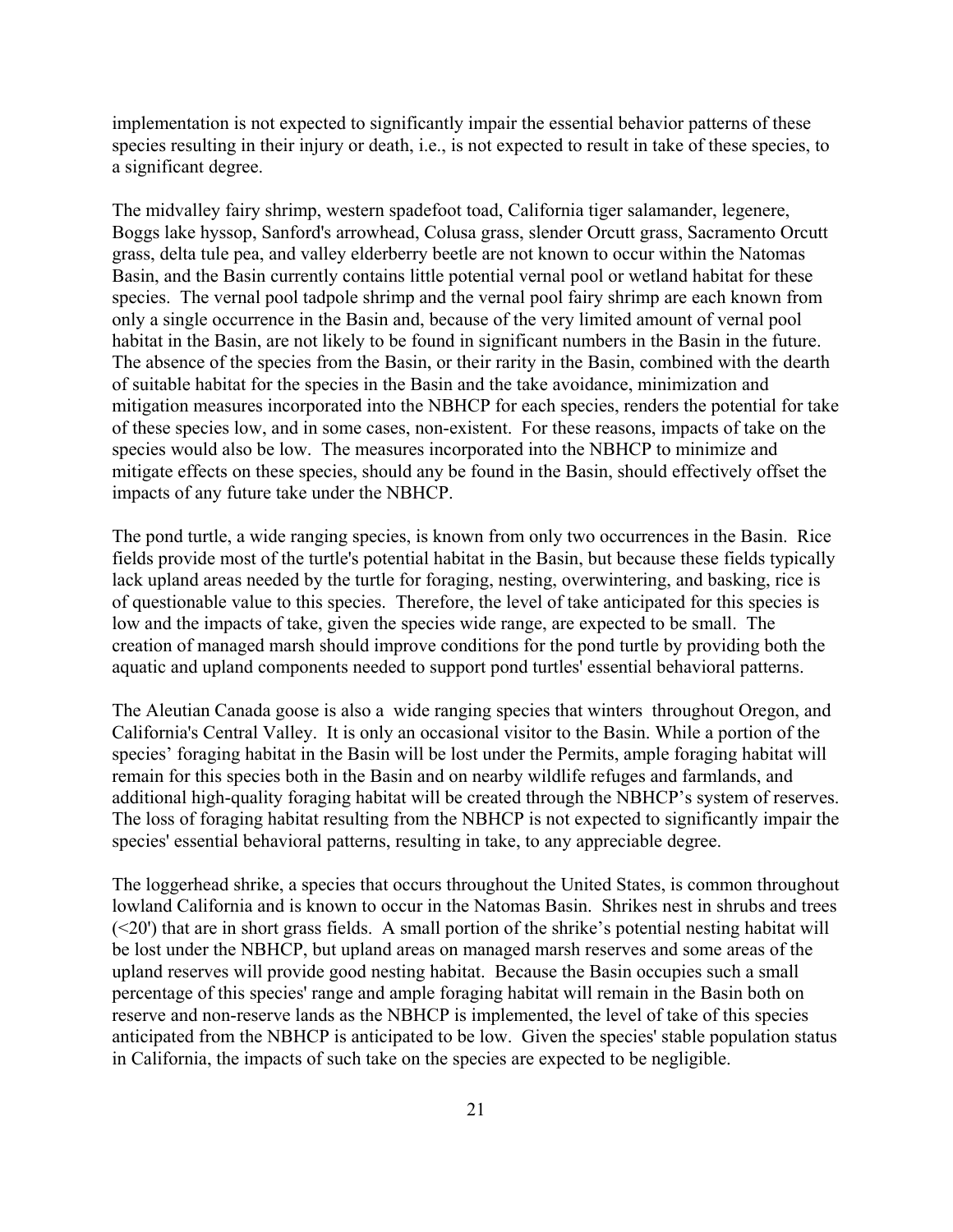The tricolored blackbird, which ranges throughout the Central Valley and inland areas of northern and southern California, is known to nest and forage in the Basin. A portion of the tricolored blackbird's potential nesting and foraging habitat will be lost under the plan, however, significant amounts of such habitat will remain available to the species in the Basin and in farmlands near the Basin, thus minimizing the level of take resulting from conversion of its habitat. The take minimization measures incorporated into the NBHCP, including avoidance of active tricolored blackbird nests and a requirement to dewater sites prior to construction, should also minimize the level of take. Importantly for this species, the managed marsh reserves created under the plan will provide potential nesting habitat in close proximity to foraging habitat, thus increasing suitable nesting opportunities for this species in the Basin beyond what currently exists. Because the Basin occupies only a small portion of the species' range, ample foraging habitat will remain in and nearby the Basin, and the wetland component of the reserves will result in higher quality habitat for this species than currently exists in the Basin, the impacts of take on the species resulting from the NBHCP are expected to be low, and will be more than offset by the creation of high quality habitat in the reserves.

Similarly, the white-faced ibis, which ranges throughout western North America, should benefit from the NBHCP. The ibis is a common visitor to the Basin, but no suitable nesting habitat for this species currently exists in the Basin. The primary impact to this species from the plan will be a loss of foraging habitat; however ample foraging habitat will remain within the Basin, and on nearby wildlife refuge areas and farm lands. Therefore, implementation of the plan is not expected to significantly impair this species' feeding or other essential behavioral patterns, resulting in take of the species, to any appreciable degree. Overall, the species should benefit from the plan as the managed marsh component of the reserves will create high quality nesting habitat in the Basin for the species where none currently exists.

The bank swallow is found throughout North and South America and breeds across the northern half of the United States. Within California, the majority of the population nests along streams found in the Central Valley, primarily the Sacramento and Feather Rivers. No suitable nesting habitat currently exists in the Natomas Basin for this species, although it could potentially forage in the Basin. Thus, the primary impact of the plan on this species is the loss of this potential foraging habitat. However, ample foraging habitat will remain for this species in and nearby the Basin, with implementation of the plan. Importantly, the NBHCP largely prohibits development within the SHZ, a one mile-wide swath of habitat adjacent to the Sacramento River, which provides valuable foraging habitat for breeding colonies of this species that nest along the Sacramento River. The impacts of take on this species, given its wide range, its speculative use of the Basin for foraging, the availability of foraging habitat in remaining portions of the Basin and nearby areas, and the take minimization and mitigation measures incorporated into the NBHCP render the impacts of take of this species negligible under the NBHCP.

The burrowing owl is a wide-ranging species that occurs throughout the western United States and extends into southern Canada and northern Mexico and breeds from Southwestern Canada to southern California and Texas. The burrowing owls known to occur in the Basin are non-migratory residents. Owl habitat occurs along the Basin's canals that contain small mammal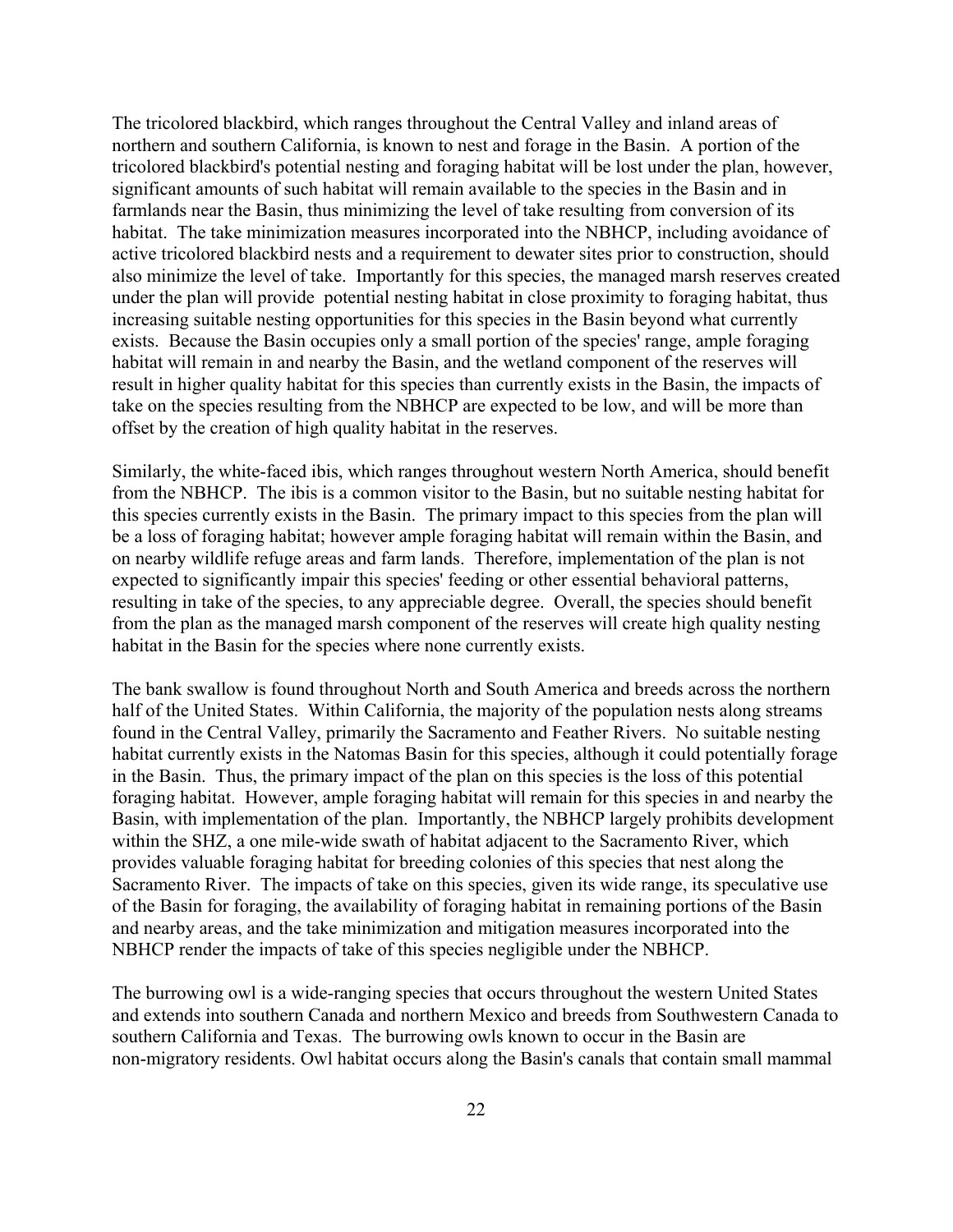burrows and in adjacent upland foraging habitat. The primary impact of the plan on the owl will be the loss of potential nesting and foraging habitat along canals. That loss will be offset by the protection and restoration of upland habitat in the reserves and management of canals within the reserves to benefit the owls and small mammals on which they depend. The plan also prohibits disturbance of owls during their nesting season and provides for relocation of owls, which has shown some success elsewhere, during other portions of the year. To date the Conservancy has acquired two blocks of habitat known to be occupied by burrowing owls; one of which is described as the largest colony of owls in the Basin. Even with the loss of some canals and ditches and adjacent foraging habitat, a majority of the canals in the Basin will remain unaffected by the Permits. That remaining habitat combined with the higher quality habitat made available to the owls on reserve lands, should offset any take that results from the NBHCP. In addition, given the very large range of this species, the impacts of any take of the owl within the Basin on the species as a whole will be negligible.

The Swainson's hawk, a wide-ranging species that breeds throughout western North America, including the Mojave Desert, northeastern California, the Central Valley and Owens Valley regions of California. The species winters in Central and South America. The Natomas Basin is home to a substantial number of Swainson's hawks, which primarily nest along the banks of, or nearby the Sacramento River and forage throughout the Basin and nearby agricultural areas. Issuance of the Permits will result in the removal of a small amount of potential nesting habitat for the species in the Basin. Six Swainson's hawk trees occur within the City's Permit area; two of these trees contained active nest sites in 2002. Hawks nesting in these trees, and in an additional nest tree located adjacent to the City's permit area and trees along Fisherman's Lake could be disturbed by nearby construction and other development related activities. In addition, four of the nest trees are anticipated to be removed as a result of Authorized Development. No nesting habitat occurs within Sutter County's portion of the Basin. After implementation of the NBHCP, over 80 percent of potential Swainson's hawk nesting habitat will remain in the Basin.

In addition to the loss of a small amount of nesting habitat, the NBHCP will result in the loss of approximately 40 percent of the hawk's potential foraging habitat in the Basin. Once establishment of the reserves is complete, the net loss of potential Swainson's hawk foraging habitat in the Basin will be between 7,000 and 9,200 acres. However, potential take of Swainson's hawk likely to result from the loss of both nesting and foraging habitat and the impacts of that take on the species is likely to be low for the reasons discussed below.

The NBHCP incorporates numerous measures to minimize disturbance to active Swainson's hawk nest sites incident to construction activities to minimize the potential for take. These measures include pre-construction surveys, avoidance buffers (until the young have fledged), timing restrictions, and monitoring. The City has committed to plant and maintain 60 new Swainson's hawk nest trees on reserve lands to replace the four nest trees in the City's Permit area likely to be lost or become unsuitable for hawks, a mitigation ratio of 15 to 1. If the two nest trees already surrounded by existing development and the additional tree located adjacent to the City's permit area are included, the planting of replacement trees represents better than an 8 to 1 mitigation ratio. These trees will be planted within 14 months of permit issuance to lessen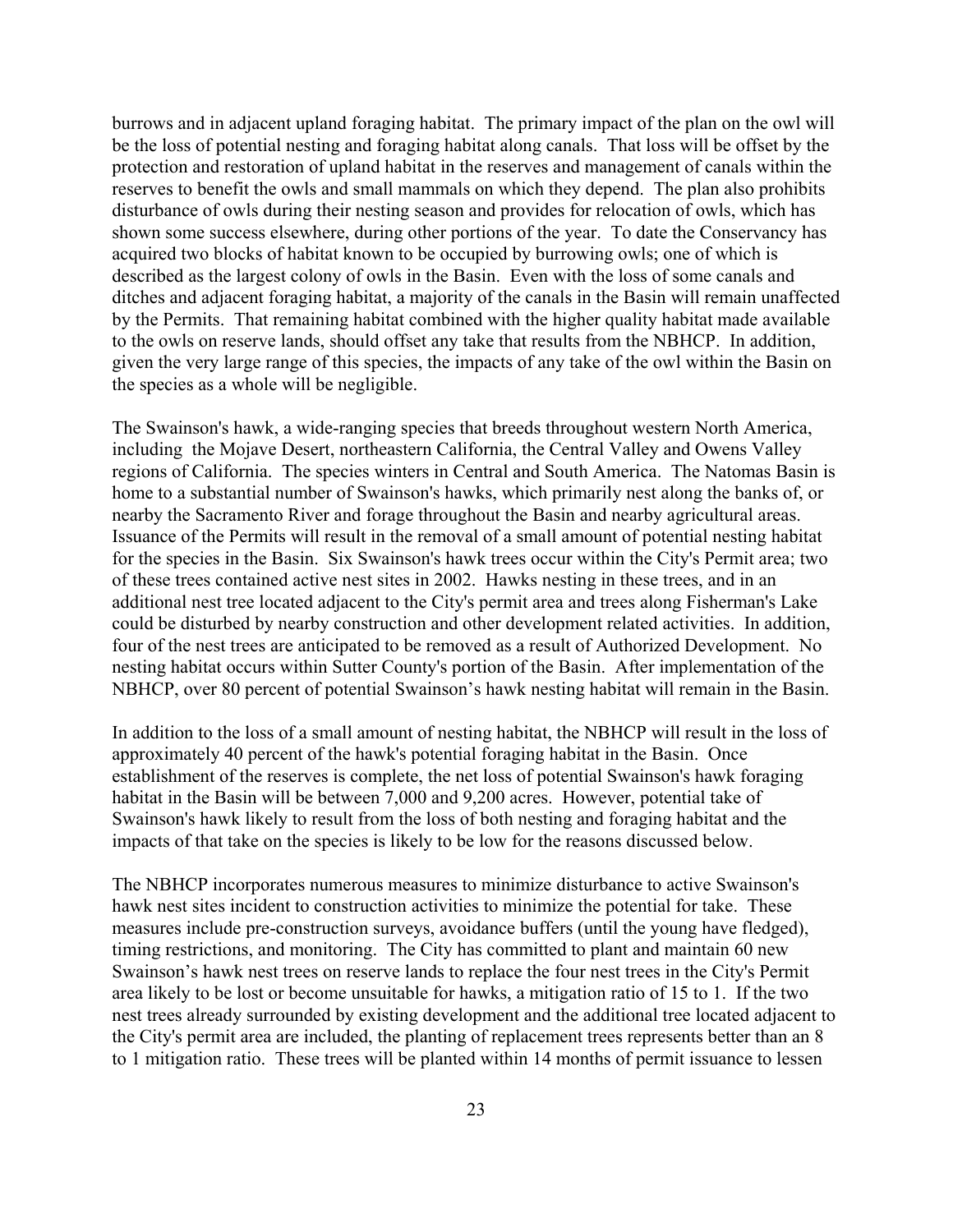any temporal effects on the species. The City's tree plantings will be supplemented by additional nest trees planted by the Conservancy on reserve lands at appropriate locations. Each of these trees will be planted in areas surrounded by foraging habitat available to the Swainson's hawk during its critical nesting season. To date, the Conservancy has planted over 300 native trees as part of the restoration and enhancement activities, including tree species used for nesting by hawks such as valley oak, sycamore, and willows. Willows are fast growing and are forecast to be suitable for nesting within 5 to 10 years. Thus, implementation of the NBHCP is expected to increase the amount of nesting habitat available to the species in the Basin.

Although the NBHCP will result in a substantial decrease in potential foraging habitat in the Basin, that loss is also expected to result in low level of take of the species. In part, this is because the majority of the foraging habitat that will be lost is currently not available to the hawk during its nesting season when the hawk is present in the Basin. In addition, even with the loss of approximately 7,000 to 9,200 acres of foraging habitat as a result of the plan, 13,000 to 15,000 acres of foraging habitat will remain in the Basin. Apart from the substantial acreage of foraging habitat left in the Basin, extensive foraging habitat will also remain available to the species across the Sacramento River in Yolo County within the species' known flight range. Much of this habitat is found in the Yolo and Sutter bypasses. Given the expanse of foraging habitat that will remain accessible to the species in and around the Basin, the likelihood that the decrease in available foraging habitat within the Basin resulting from the plan will significantly impair the species' feeding or breeding patterns, leading to injury or death, (i.e., a taking of the species) is low. Because the level of take of Swainson's hawk is expected to be low, the impacts of that take on the species either within the Central Valley of California or across its entire range are also expected to be low.

Take that may result from loss of nesting or foraging habitat will be mitigated by the creation of high quality Swainson's hawk habitat on upland reserve lands, including the upland component of wetland reserves. This high quality foraging habitat will be in close proximity to nesting birds and available to them throughout the nesting season, in contrast to the mostly moderate quality habitat that will be lost in the Basin and which is largely unavailable to the species during its nesting season. Impacts to the hawk will also be minimized through the establishment and preservation of the SHZ, a mile-wide strip of habitat along the Sacramento River which encompasses or is directly adjacent to most nest active Swainson's hawk nest trees in the Basin. With the exception of 252 acres previously approved for development in the City, the SHZ may not be developed during the life of the NBHCP.

The expected level of take of each of the 21 species discussed above, is anticipated to be low and the impacts of such take on the species are also expected to be low. The NBHCP, through its on site take avoidance and minimization measures and its creation of a system of interlinked, large reserves, managed and protected in perpetuity as high quality habitat for the species, will effectively mitigate for the low level of take of each of these Covered Species anticipated under the NBHCP.

Giant Garter Snake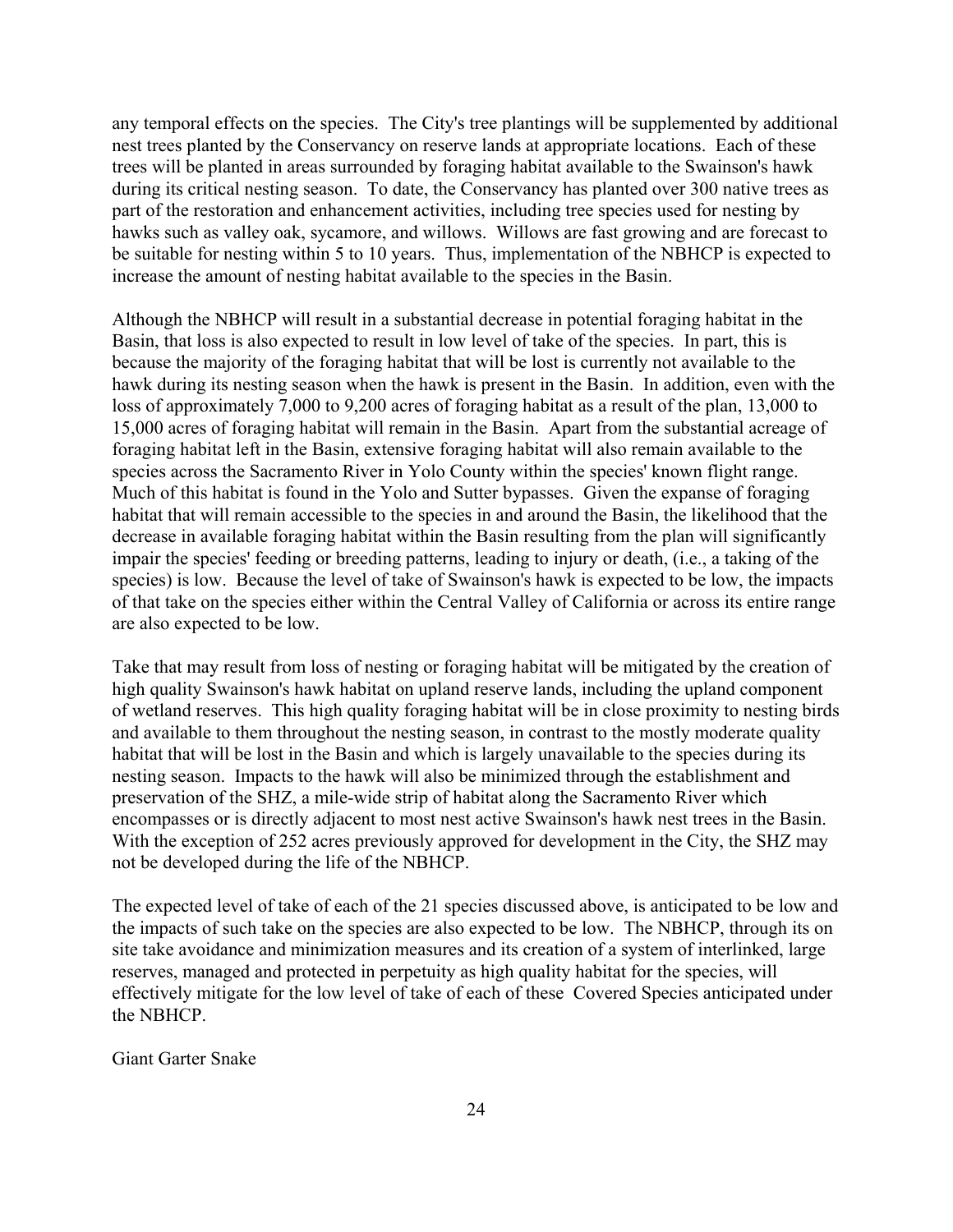In contrast to the species discussed above, there is a likelihood of higher levels of take of the giant garter snake as a result of conversion of rice fields and loss of canals and ditches anticipated under the plan. The higher take level expected for this species under the NBHCP will be minimized through on site take avoidance and minimization measures and effectively mitigated through the system of interconnected reserves to be established under the plan and managed for the snake in perpetuity in the Basin.

Approximately 8,512 acres (including Metro Air Park) of rice fields and associated drainage canals and irrigation ditches will be converted to urban development. This constitutes approximately one third of the rice habitat in the Basin. Take of snakes will result both from on site impacts of construction activities, including crushing or entombment of snakes on site, vehicle strikes, etc., and from habitat restoration and management activities undertaken by the Conservancy on reserve lands. Additional take is likely to result from the significant habitat modification that will accompany conversion of rice fields and associated canals and ditches, which compose the snake's current habitat in the Basin, to urban development. However, the plan incorporates numerous measures to minimize and mitigate the impacts of such take. No construction is permitted during the snake's dormant period from October 1 through April 30. In addition, prior to undertaking any construction activities, each development site must be surveyed for snakes, dewatered to encourage any snakes present on the site to move to other habitat, and on-site construction workers must undergo environmental awareness training by a biologist that has been approved by the wildlife agencies. If a snake is spotted during construction activities, those activities must stop to provide the snake an opportunity to leave the site. Similar requirements pertain to all construction and activities undertaken by the Conservancy on mitigation lands. These measures should significantly reduce the level of take resulting from construction activities.

In order to mitigate the loss of 8,512 acres of rice fields and associated canals, the plan provides for creation of 2,187.5 acres of high quality managed marsh, and 4,375 acres of rice lands managed in a "snake friendly" manner to benefit the snake, providing a total of 6,562.5 acres of high quality snake habitat. The managed marsh component of this habitat, in particular, should provide significantly higher value for the snake than the rice fields and canals lost to development. In contrast to existing rice fields in the Basin, managed marsh lands: (1) will not be subject to continuous disturbance resulting from snake averse farming practices; (2) will be relatively free of human intrusion; (3) will provide year round habitat for the snake whereas rice fields are drained in the fall; (4) will not be periodically fallowed; (5) will be monitored and managed specifically to benefit the snake and other wetland-dependent Covered Species; and (5) will be protected in perpetuity. The rice fields managed by the Conservancy will also provide higher quality habitat than existing Basin habitat for the snake because such fields will also adopt "snake friendly" practices. The most important habitat for giant garter snakes in the Basin are the canals, ponds, and seasonally wetted areas in the Basin. Approximately 425 acres of this essential habitat will be lost as a result of plan implementation. However, the plan will result in the creation of 2,187.5 acres of managed marsh, resulting in a 5 to 1 mitigation ratio. The 6, 562.5 acres of high quality snake habitat created on the reserves should fully mitigate for the loss of 8,512 acres of rice lands and associated canals and ditches resulting from plan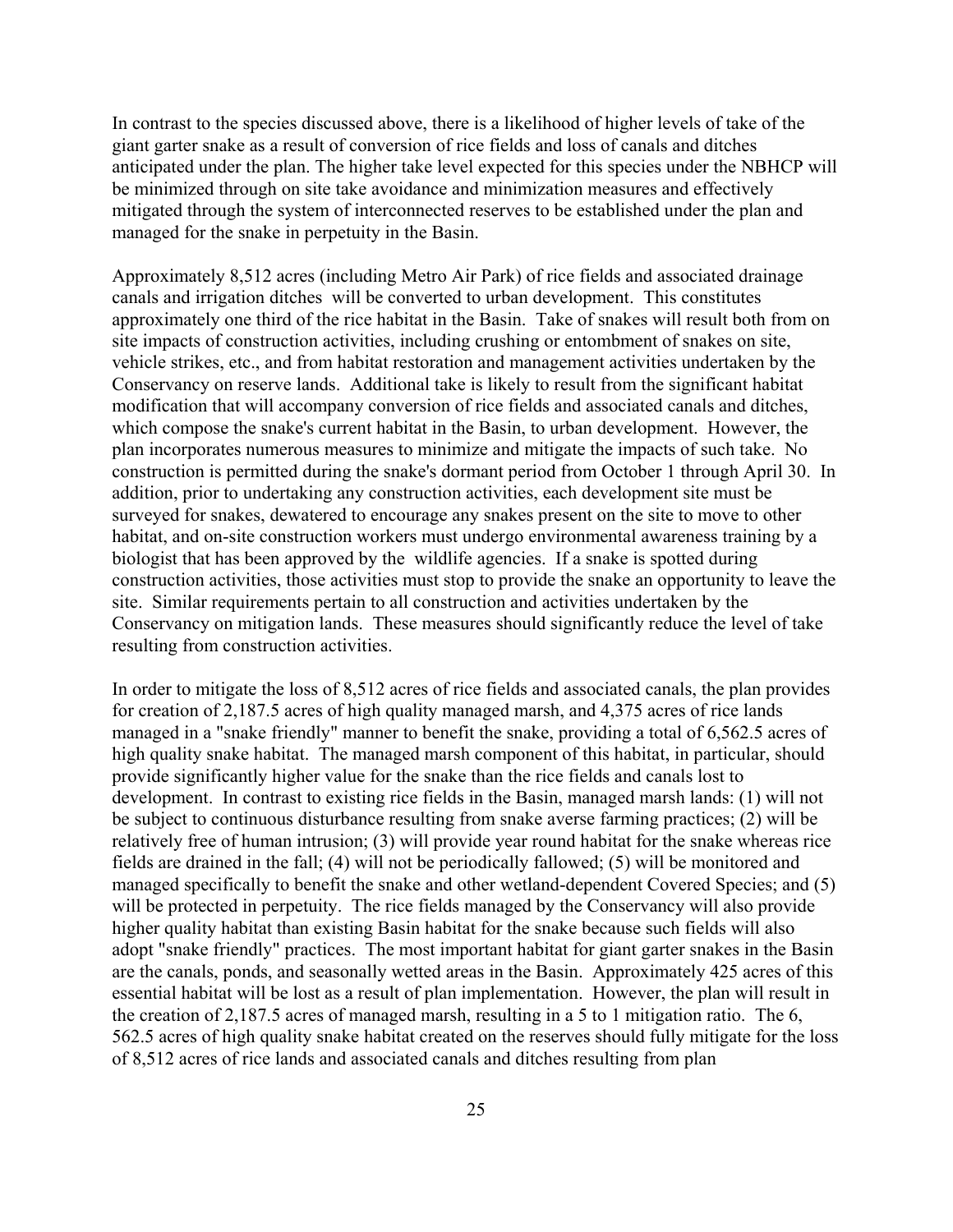implementation. Including the mitigation lands, approximately 16,000 acres of snake habitat will remain in the Basin under the NBHCP.

Implementation of the plan will not eliminate connectivity among the three important snake areas in the Basin. In some instances the current level of connectivity between the snake areas will be reduced due to the loss of a portion of the drainage canals and ditches within the City and Sutter Permit Areas; however, essential connectivity corridors will remain. Canals are required for flood control throughout the Basin, and agriculture, which depends on canals and ditches for water delivery and irrigation, is expected to persist in the Basin throughout the Permit term. The NBHCP is designed to insure that connectivity is maintained within and among the system of habitat reserves and adjacent agricultural lands to facilitate snake movement within the Basin. Under the plan, the City and Sutter are required to ensure such connectivity is maintained. Among other measures, the plan provides for the outright acquisition of canals, the granting of Memoranda of Agreement, transfer easements or lands in fee to the Conservancy, and relocation of unimproved reserve components as necessary to maintain connectivity. The consolidation of mitigation lands into large reserve blocks will also help to reduce the number of connections required. The maintenance of important connectivity corridors will also reduce the level of take of giant garter snakes resulting from the plan.

The on-site take avoidance and minimization measures, combined with the creation of high quality snake habitat on reserves and the retention of connectivity among the three major snake areas in the Basin as well as among and within individual reserves, will substantially minimize the level of take resulting from conversion to urban development of 8,512 acres(including Metro Air Park) of rice fields and associated canals and ditches within the Permit areas. Unavoidable take will be effectively mitigated through the creation of 6,562.5 acres of high quality managed marsh and rice field habitat on the reserve lands, which will be protected and managed in perpetuity for the benefit of the giant garter snake.

To make a finding that the NBHCP minimizes and mitigates the impacts of take to the maximum extent practicable, the Service first must find that the minimization and mitigation measures provided under the plan are rationally related to the level of take anticipated under the plan. As explained above, the Service believes that the level of take likely to occur to 21 of the 22 Covered Species under the plan is low, the impacts of that take on the species are also low, and the creation and management of reserves in the Basin to benefit these species, will effectively compensate for the take anticipated to occur. In the case of the giant garter snake, which is anticipated to incur higher take levels under the NBHCP, the Service also concludes that the combination of on-site take minimization measures and new high quality wetland habitat created under the plan will effectively mitigate for the effects of take on this species. With particular regard to the Swainson's hawk and the giant garter snake, target species around which the wetland and upland components of the reserve lands were designed; the Service believes that the plan will contribute to the maintenance of viable populations of these species in the Basin for the foreseeable future.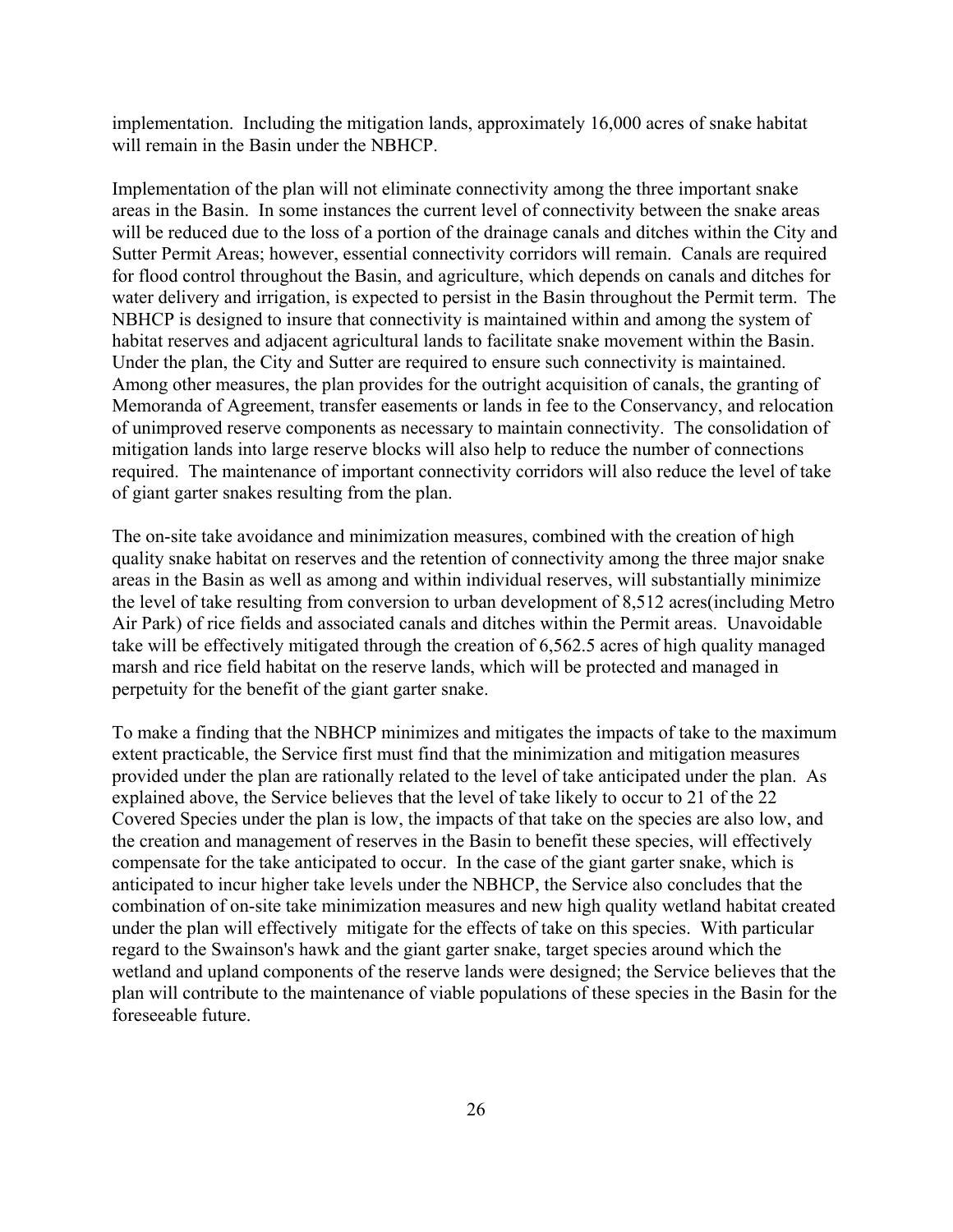In addition to evaluating the effectiveness of the minimization and mitigation provided under the NBHCP, the Service must also evaluate whether these measures minimize and mitigate the impacts of take "to the maximum extent practicable." This requires evidence in the record that additional mitigation would not be feasible. However, the Service does not believe that feasibility can be divorced from considerations of proportionality: that is, the mitigation under the plan must be proportional to the impacts of take under the NBHCP. Thus, when considering whether additional minimization and mitigation measures are feasible, the Service first and foremost, must consider the adequacy of the mitigation provided to compensate for the impacts of take and determine that the mitigation is sufficient and fair. As discussed above, this standard has been met by the City, Sutter and Conservancy.

The City and Sutter have also provided substantial evidence to the Service that additional mitigation would be impracticable. The plan provides for collection of mitigation fees for each acre of authorized development whether or not the land is known to contain habitat for any of the Covered Species. Taking into account the varying levels of habitat quality affected by urban development, the plan provides for each developer to pay a mitigation fee adequate to acquire, enhance, restore, manage and monitor in perpetuity, 0.5 acre for every one acre converted to development. There is no cap on the amount of fees that can be collected to satisfy the plan's mitigation requirements. The fee is reassessed annually by NBHCP, which recommends adjustments to the fee necessary to insure the plan is fully implemented. Failure by the City or Sutter to adjust the fee as necessary to fully fund their Permit obligations would be a violation of the permit and subject their respective permits to revocation. In fact, the Mitigation Fee which started out at \$2,624 under the 1997 NBHCP, has been raised six times by the City since then to insure the City's obligations under the plan are fully funded. In June 2003, the Mitigation Fee was increased from \$10,027 to \$12,270.

The proposed permittees submitted a financial analysis which was prepared by Economic and Planning Systems (EPS), as Appendix A to the NBHCP, to determine the effect of the fee on the overall cost burdens sustained by Authorized Development. According to EPS, the cost burden placed on urban development generally should not exceed a range of 15 to 20 percent if the development is to remain economically feasible. The cost burden for residential and commercial development in the Basin as of 2002 was already close to or at the industry benchmark for feasibility. EPS also compared the mitigation fee under the NBHCP with other HCPs either completed or under development in the Central Valley. The analysis points out that the mitigation fee under the NBHCP as of 2002 - \$ 5,993 - is considerably higher than the mitigation fee imposed in other approved Central Valley HCPs, or proposed in nearby HCPs under development. The proposed mitigation fee in the 2003 NBHCP has been increased to \$10,027 in response to increasing land acquisition costs in the Basin, as well as increases in the other components of the Mitigation Fee. As stated above, in June 2003, the fees were again increased to \$12,270. Future fee increases are expected to occur in rough step with increases in land values in the Basin.

The Service finds that the NBHCP minimizes and mitigates the impacts of take of the Covered Species to the maximum extent practicable, based on the information provided above because: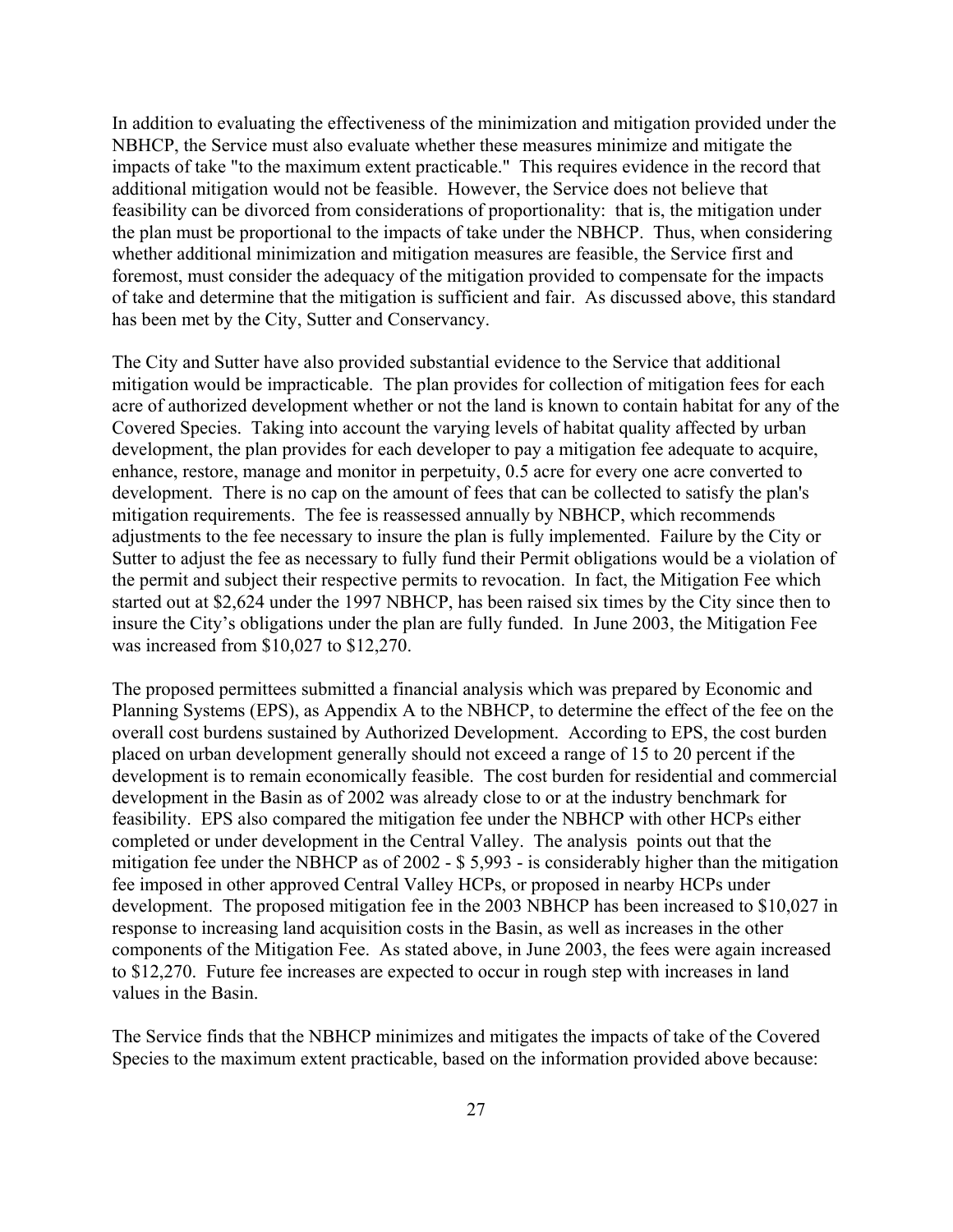(1) the NBHCP's minimization and mitigation measures effectively compensate for the impacts of take under the plan; (2) the plan provides for adaptive management to adjust to changing habitat conditions and adjustment of the mitigation fee over the life of the plan to fully fund its implementation; and (3) the City and Sutter provided substantial evidence to the Service that an additional mitigation resulting in a higher initial mitigation fee would compromise the feasibility of the NBHCP.

The Final EIS considers the proposed NBHCP and five alternatives: (1) Increased Mitigation Alternative; (2) Habitat-based Mitigation Alternative; (3) Reserve Zones Alternative; (4) Reduced Potential for Incidental Take Alternative; and (5) No Action Alternative. The Increased Mitigation and Habitat-Based Mitigation Alternatives would result in the acquisition of more mitigation lands than the proposed action. However, the applicants demonstrated in the economic analysis conducted by EPS that neither one of these alternatives is feasible. In addition, the Service believes that the Habitat-Based Mitigation Alternative would actually result in less mitigation lands, as it would create an incentive for agricultural producers to simply quit farming their lands in advance of development in order to eliminate habitat for the Covered Species on their properties. Additional discussion is provided in the "Alternatives" section below.

On June 24, 2003, the City, Sutter, and Conservancy provided the Service with a letter (Guerra 2003) summarizing why they believed their Section  $10(a)(1)(B)$  permit applications should be approved by the Service. After reviewing the City's, Sutter's, and Conservancy's June 24, 2003, letter, the Service concurs with their conclusion that the avoidance, minimization, and mitigation measures included in the Final NBHCP minimize and mitigate to the maximum extent practicable the impacts of the take of Covered Species for the reasons described in this section of the Findings.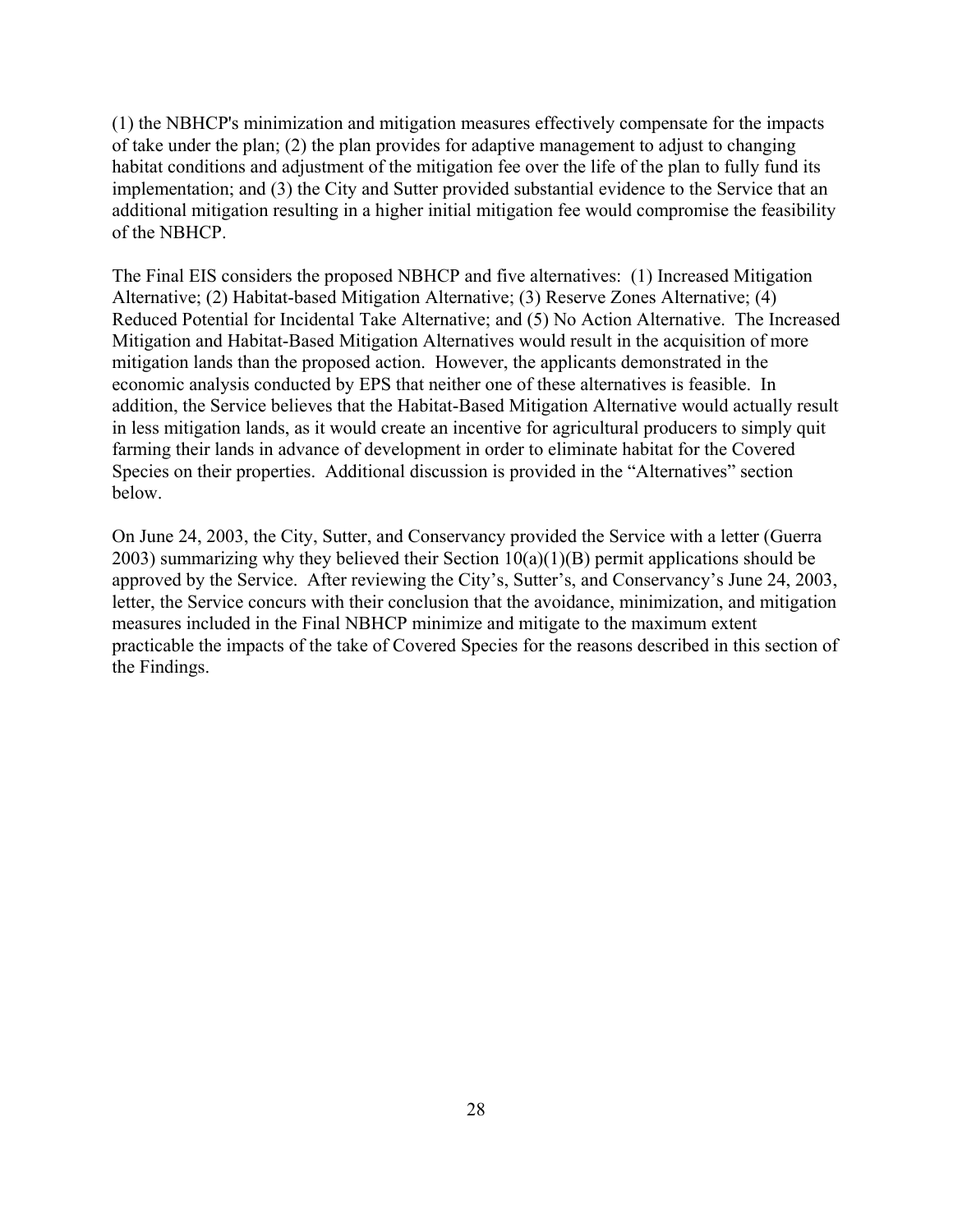## **3. The applicant(s) will ensure that adequate funding for the plan and procedures to deal with unforeseen circumstances will be provided.**

The Service finds that the City, Sutter and the Conservancy will ensure funding adequate to carry out the Plan. Funding for the acquisition, restoration, management, and monitoring of habitat reserves in perpetuity will be financed through the collection of development fees for authorized development (in acres), as described in Chapter VI of the NBHCP. A mitigation fee will be paid to fund 0.5 acre of mitigation land acquisition and associated habitat enhancement, management, administration and monitoring for each one acre of authorized development.

The mitigation fee has five components. The land acquisition fee component funds acquisition of reserve lands, including transaction costs, and includes a contingency to address land cost spikes in any given year. The Restoration and Enhancement component funds restoration and enhancement of reserve lands, including restoration to managed marsh of a proportion of the lands. The Administration and Operations (O &M) component funds on-going operation and maintenance of the reserve lands, including administration costs. This component also includes farming income and hunting revenues generated from the reserve lands and is projected to exist in perpetuity. The  $O & M$  Endowment component accumulates fee revenues that will earn interest income over time. The interest income may be used to subsidize funding of the O & M account, primarily after year 45 of the plan. Finally, the Supplemental Endowment component accumulates revenue to allow the conservancy to purchase 200 acres of land in advance of all fees being paid and supplement annual purchases, if land acquisition prices rice unexpectedly in any given year. This fund is also available to supplement operations and maintenance, adaptive management, monitoring, and plan responses to changed circumstances in perpetuity.

The mitigation fee is based upon a conservative cash flow model that incorporates several contingencies including: (1) a supplemental fee for land acquisition; (2) a restoration and enhancement contingency; (3) an administrative contingency; (4) a conservative estimate of interest earned from the operations and maintenance endowment; (5) an increase in the supplemental endowment fee to provide for costs form changed circumstances; (6) the ability to use the fee funding the Conservancy's annual costs for any of their other activities; and (7) no cap on the mitigation fee. All of these contingencies provide additional assurances that the NBHCP will be adequately funded.

The Mitigation Fee, including each of its component parts, is required to be reassessed by March 1 of every year and must be adjusted as necessary by the City and Sutter to reflect actual operation and land costs in the Basin, changes to the adaptive management program to increase the effectiveness of the Operating Conservation Program, and to otherwise fully fund implementation of the plan. Fee adjustments will typically originate with a recommendation from the Conservancy to the Land Use Permittees, although any party may recommend such an adjustment. The mitigation fee must also be adjusted annually to account for inflation or deflation using the Consumer Price Index. In addition, the City and Sutter will each enact a Catch-Up fee ordinance that requires developers to pay a "catch-up" mitigation fee in the event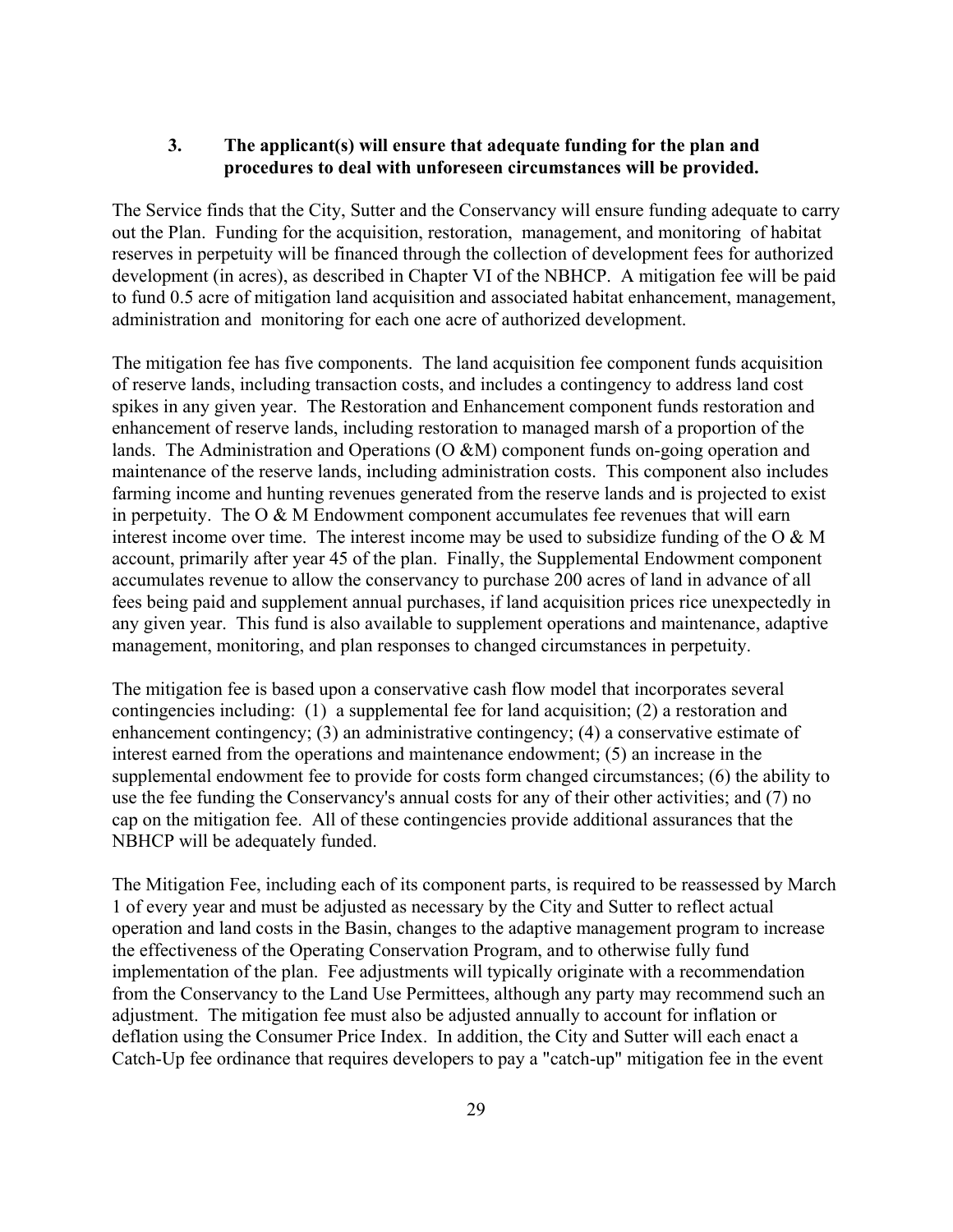the developer pays the mitigation fee prior to obtaining an Urban Development Permit (The City adopted its catch up fee ordinance in 2001).

Individual landowners may be required by the City or Sutter, or may on their own, choose to donate land to the Conservancy in lieu of payment of some or all of the acquisition component of the mitigation fee. In such cases, the Conservancy, Service and CDFG will determine which lands are acceptable, considering location, proximity to urban uses and roads, and current condition. All land proposed to be transferred in lieu of payment of all or a portion of the land acquisition component of the mitigation fees must be approved by the Service and CDFG prior to acceptance by the Conservancy. In addition, the landowner remains responsible for payment of each of the other components of the mitigation fee.

The Conservancy will acquire and manage mitigation lands based on the total amount of fees collected, and acres approved for authorized development by both the City and Sutter. Therefore, the failure of either jurisdiction to raise mitigation fees in a timely manner and in an amount sufficient to fully implement the NBHCP, including acquisition and management of mitigation lands, may result in the inability of the Conservancy to acquire and manage mitigation lands for all authorized development approved under the NBHCP. In that event, any shortfall in acquisition of mitigation lands or shortfall in funds available to cover the management and other plan implementation costs, may result in suspension or revocation of one or both Permits. If the shortfall in funding is attributable to the failure of only one of the Land Use Agencies to adjust its mitigation fee, the shortfall shall be attributed solely to that agency. Notwithstanding the revocation of their individual federal permits, the City and Sutter each remain obligated pursuant to 50 C.F.R. 17.22(b)(8) and 17.32(b)(8) to complete its mitigation obligations with respect to all Authorized Development approved by the jurisdiction prior to the revocation or other termination of its Permit.

In order to help assure implementation of the NBHCP, the Conservancy will establish and maintain a 200-acre cushion of mitigation lands prior to the approval of any new authorized development by the City or Sutter County. No Urban Development Permits for Authorized Development may be issued after September 30 of each calendar year until the Conservancy has acquired mitigation lands which equal the number of acres necessary to cover the mitigation obligation attached to all prior authorized development under the NBHCP plus an additional 200 acres of mitigation lands.

If the Conservancy falls behind on acquiring mitigation land, then the Conservancy must notify all Land Use Agencies and the Conservancy may not accept additional mitigation fees until acquisition of mitigation land is in compliance. The Land Use Agencies, in turn, may not issue any additional Urban Development Permits for Authorized Development until the 200 acres of advance mitigation are in place. This NBHCP requirement will ensure that mitigation will always be in place in advance of Authorized Development and will preclude the possibility that Mitigation Fees collected under the permits will be insufficient to fund the acquisition of required mitigation lands. The 200-acre advance mitigation requirement, in combination with the annual reassessment of the adequacy of each component of the Mitigation Fee required under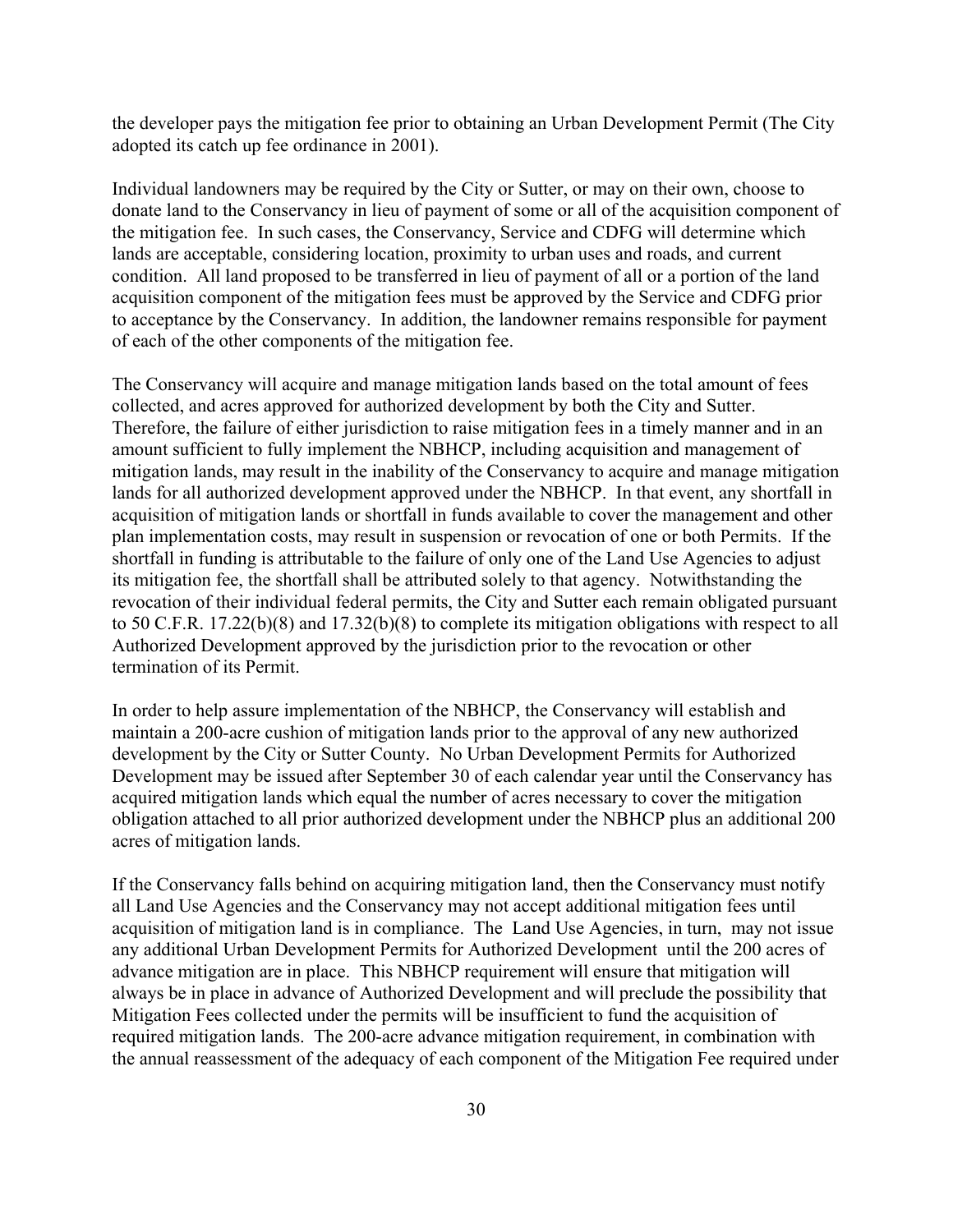the plan, will ensure that adequate funding will be available to fully implement the NBHCP throughout the permit term and provide permanent management of the reserve lands beyond the Permit terms.

The Service finds that the NBHCP includes procedures to address unforeseen circumstances. NBHCP and IA include procedures for determining the occurrence of both changed circumstances and unforeseen circumstances. The City and Sutter identified, described and provided responses in the NBHCP, six changed circumstances that may affect Covered Species or their habitats and can reasonably be anticipated and planned for in the plan. Identified changed circumstances include the listing of a new species not covered by the Permits, fire or flood, invasion of non-native species onto the reserve lands, changes in water availability, toxic spills or illegal dumping of toxic materials and non-participation of the City or Sutter in the NBHCP. In accordance with the Service's "no surprises" regulations at 50 CFR 17.22(b)(5) and 17.32(b)(5), in the event of an unforeseen circumstances, and assuming the NBHCP is being properly implemented, the City and Sutter may be required to make modifications within the reserve lands or to the plan's Operating Conservation Program, but only if such modifications will not involve the commitment of additional land, water, or financial compensation or additional restrictions on the use of land, water, or other natural resources beyond the level agreed to under the NBHCP, unless the City or Sutter consent to such additional mitigation. However, in the event an unforeseen circumstance occurs that would result in an appreciable reduction in the likelihood of survival and recovery of any of the Covered Species, and the circumstance has not been remedied in a timely fashion, the Service retains authority to revoke the Permits under 50 C.F.R. 17.22(b)(8 ) and 17.32(b)(8).

On June 24, 2003, the City, Sutter, and Conservancy provided the Service with a letter (Guerra 2003) explaining why they believed their Section  $10(a)(1)(B)$  permit applications should be approved by the Service. After reviewing the City's, Sutter's, and Conservancy's June 24, 2003, letter, the Service concurs with their conclusion that the City, Sutter, and Conservancy have ensured adequate funding for the reasons described in this section of the Findings.

## **4. The taking will not appreciably reduce the likelihood of the survival and recovery of the species in the wild.**

The Service finds that the taking to be authorized under the proposed Permits will not appreciably reduce the likelihood of the survival and recovery of the Covered Species in the wild. The ESA's legislative history establishes the intent of Congress that this issuance criterion be identical to a finding of "no jeopardy" pursuant to section  $7(a)(2)$  of the ESA and the implementing regulations pertaining thereto (50 CFR 402.02). As a result, the Service has reviewed the NBHCP under section 7 of the Act. In a Biological and Conference Opinion (Service 2003b), which is incorporated herein by reference, the Service has concluded that the issuance of the proposed Permits are not likely to jeopardize the continued existence of the 22 species covered under the Permits. Neither critical habitat for the valley elderberry longhorn beetle nor proposed critical habitat for vernal pool species will be destroyed or adversely modified as neither designated valley elderberry longhorn beetle critical habitat nor proposed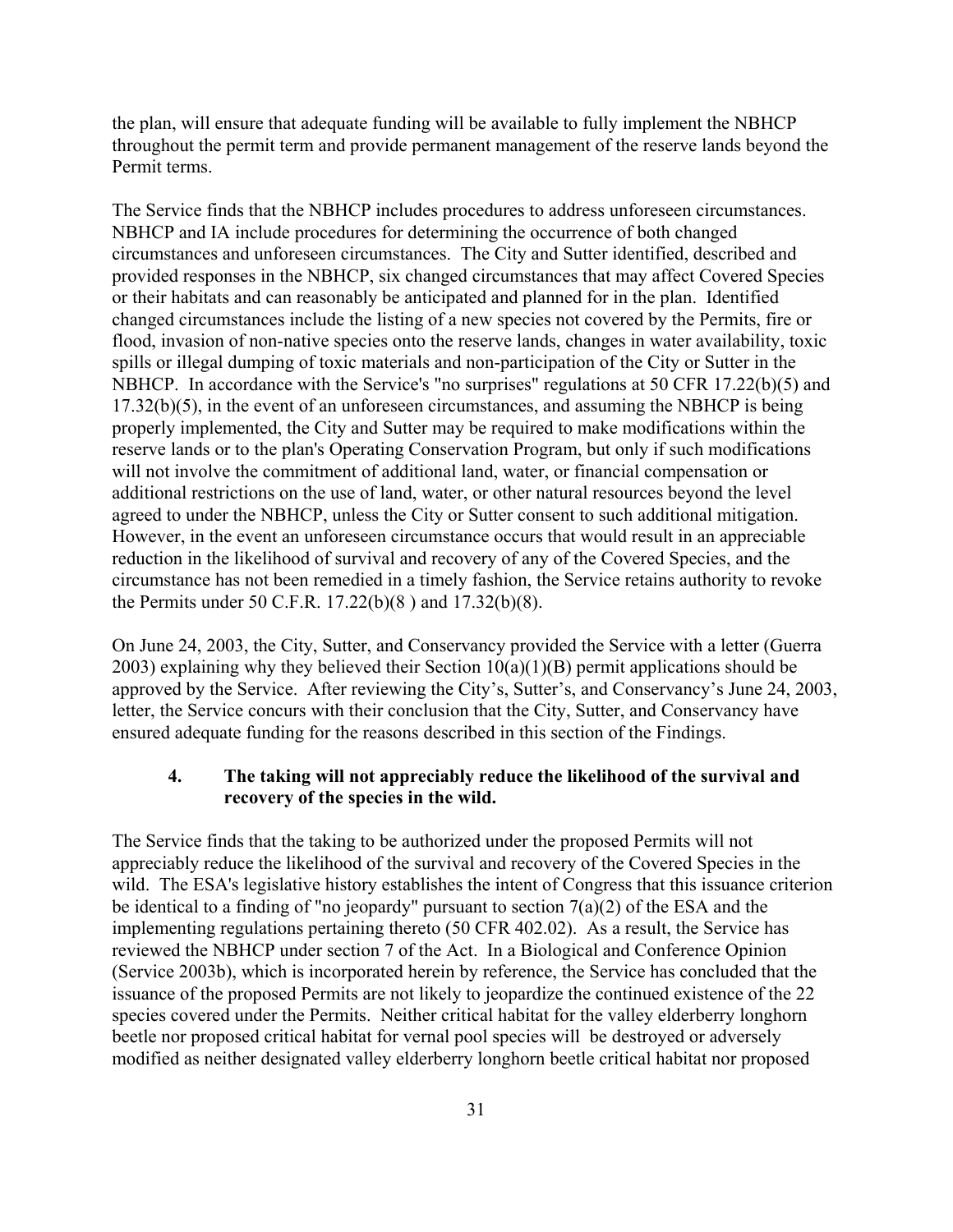vernal pool critical habitat is located within the proposed project's action area. The Service's finding that the Covered Species will not be jeopardized as a result of the take authorized under the proposed permits is discussed in detail in the Service's Biological and Conference Opinion (Service 2003b) and summarized below.

The Natomas Basin is within the American Basin portion of the Mid-Valley Recovery Unit of the giant garter snake. The Basin supports an important and sizeable snake population with a fairly widespread distribution that is currently dependent almost entirely on rice lands and associated drainage canals and irrigation ditches. Implementation of the NBHCP and issuance of the incidental take permits will not appreciably reduce the likelihood of the survival and recovery of the giant garter snake for the following reasons: (1) effective impact avoidance and minimization are proposed for the snake measures such as preconstruction surveys, and dewatering of construction sites; (2) loss of each acre of agricultural or vacant land will be compensated for by protecting and enhancing 0.5 acre of high-quality habitat on reserve lands, three-quarters of which will be specifically managed in perpetuity to benefit the snake; (3) essential connectivity corridors for the snake will remain to ensure that connectivity is maintained; (4) habitat targeted for protection under the NBHCP is focused on large blocks of interconnected habitat with appropriate habitat features incorporated to support essential behaviors of the snake; and (5) the NBHCP Biological Monitoring Plan and Adaptive Management Plan will allow such adjustments to the reserve system as are necessary to maintain high quality habitat and provide for the persistence of snake populations on reserve lands in perpetuity.

The Natomas Basin is home to substantial numbers of the Swainson's hawks, a wide ranging species that breeds throughout western North America, nesting in the Mojave Desert, northeastern California, the Central Valley and Owens Valley regions of California. The Swainson's hawk primarily nests along the banks of, or near the Sacramento River, and forages throughout the Basin and nearby agricultural areas.

Implementation of the NBHCP will not appreciably reduce the likelihood of the survival and recovery of the Swainson's hawk for the following reasons: (1) the Natomas Basin comprises only a minor portion of the range of this species; (2) effective impact avoidance and minimization measures have been proposed for the hawk, including preconstruction surveys and timing restrictions to avoid active nests; (3) take levels anticipated for the hawk under the plan are expected to be low; (4) loss of habitat in the NBHCP Plan Areas will be adequately compensated by protecting and enhancing high-quality habitat on reserve lands that will be specifically managed in perpetuity to benefit the hawk; (5) high quality foraging habitat will be in close proximity to nesting birds and available to them throughout the nesting season; (6) planting and maintaining of Swainson's hawk nest trees on reserve lands surrounded by foraging habitat is expected to increase the amount of nesting habitat available to the hawks in the Basin; (7) the establishment and preservation of the SHZ protects the primary nesting habitat of the hawk in the Basin; and (6) the NBHCP Biological Monitoring Plan and Adaptive Management Plan will allow such adjustments to the reserve system as are necessary to maintain high quality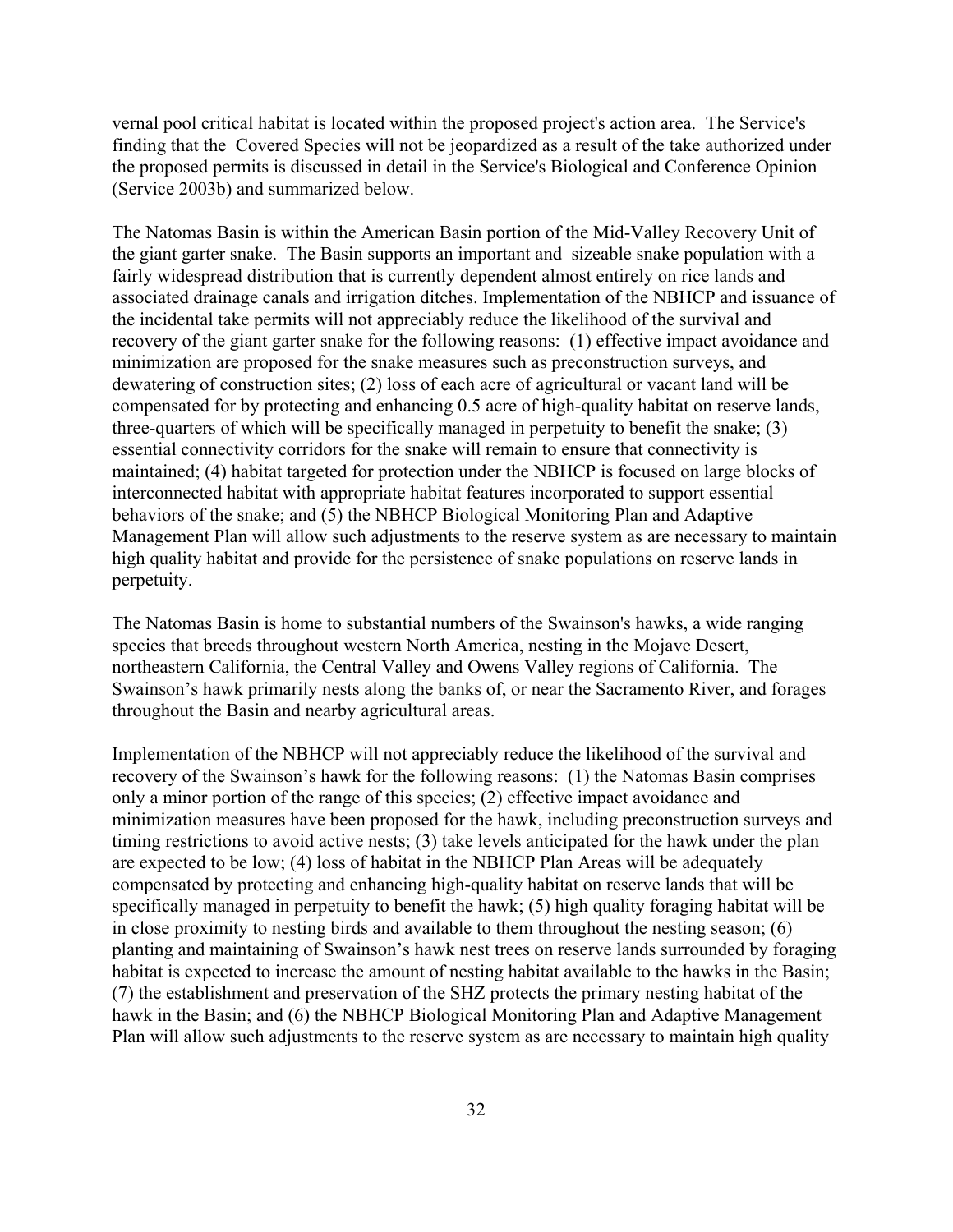habitat and provide the necessary conditions for the persistence of the Swainson's hawk populations on reserve lands in perpetuity.

Issuance of the Permits is expected to have little impact on, and result in only limited take of, the vernal pool Covered Species. The vernal pool tadpole shrimp, vernal pool fairy shrimp, Sacramento Orcutt grass, slender Orcutt grass, and Colusa grass inhabit vernal pools, swales, and other seasonal wetlands capable of supporting vernal pool species. Sacramento Orcutt grass, slender Orcutt grass, and Colusa grass are typically found in large vernal pools that hold water later in the year; the Basin's vernal pools are typically small and do not hold water later in the year. While the vernal pool tadpole shrimp and vernal pool fairy shrimp have both been identified in the Basin, the midvalley fairy shrimp, Sacramento Orcutt grass, slender Orcutt grass, and Colusa grass are not known to occur in the Basin. As explained more fully in the biological opinion, potential habitat for each of the covered vernal pool species is very limited in the Basin, and none of this habitat has been identified by the Service as essential for the conservation of the vernal pool Covered Species in its proposed rule to designate critical habitat for these and other vernal pool species.

Implementation of the NBHCP will not appreciably reduce the likelihood of the survival and recovery of the vernal pool tadpole shrimp, vernal pool fairy shrimp, midvalley fairy shrimp, Sacramento Orcutt grass, slender Orcutt grass, or Colusa grass because: (1) effective impact avoidance and minimization measures are proposed for these species which require on-site avoidance of vernal pools or mitigation through a Service-approved mitigation bank where avoidance is not appropriate; (2) the amount of take of the covered vernal pool crustaceans is likely to be low given the paucity of vernal pool habitat in the Basin; (3) the loss of the three listed covered plant vernal pool species is anticipated to be low to non-existent, given the absence of any documented occurrences of these three species in the Basin; (4) the species are relatively rare in the action area, not because of the past conversion of their habitat, but because of the absence of suitable habitat (soil types, hydrology, etc.) for these species in the Basin; (5) the vast majority of the range for the vernal pool species is outside the NBHCP plan area; and (6) the recovery of these species does not depend on the conservation of their habitat in the Basin.

The valley elderberry longhorn beetle's range includes substantial population strongholds in areas outside of the Basin. There are no known valley elderberry longhorn beetle occurrences within the Basin, although there are several occurrences of valley elderberry longhorn beetle along the western and southern edges just outside of the Basin. Implementation of the NBHCP will not appreciably reduce the likelihood of survival and recovery of the valley elderberry longhorn beetle because: (1) the vast majority of the documented range for the valley elderberry longhorn beetle is outside the NBHCP Plan area; (2) impacts to the valley elderberry longhorn beetle will be mitigated according to the Service's July 9, 1999, *Conservation Guidelines for the Valley Elderberry Longhorn Beetle*; and (3) the Basin contains only a small amount of potential beetle habitat, and no occurrences of the beetle are known from the Basin, so the overall impacts to the species and its habitat are expected to be small.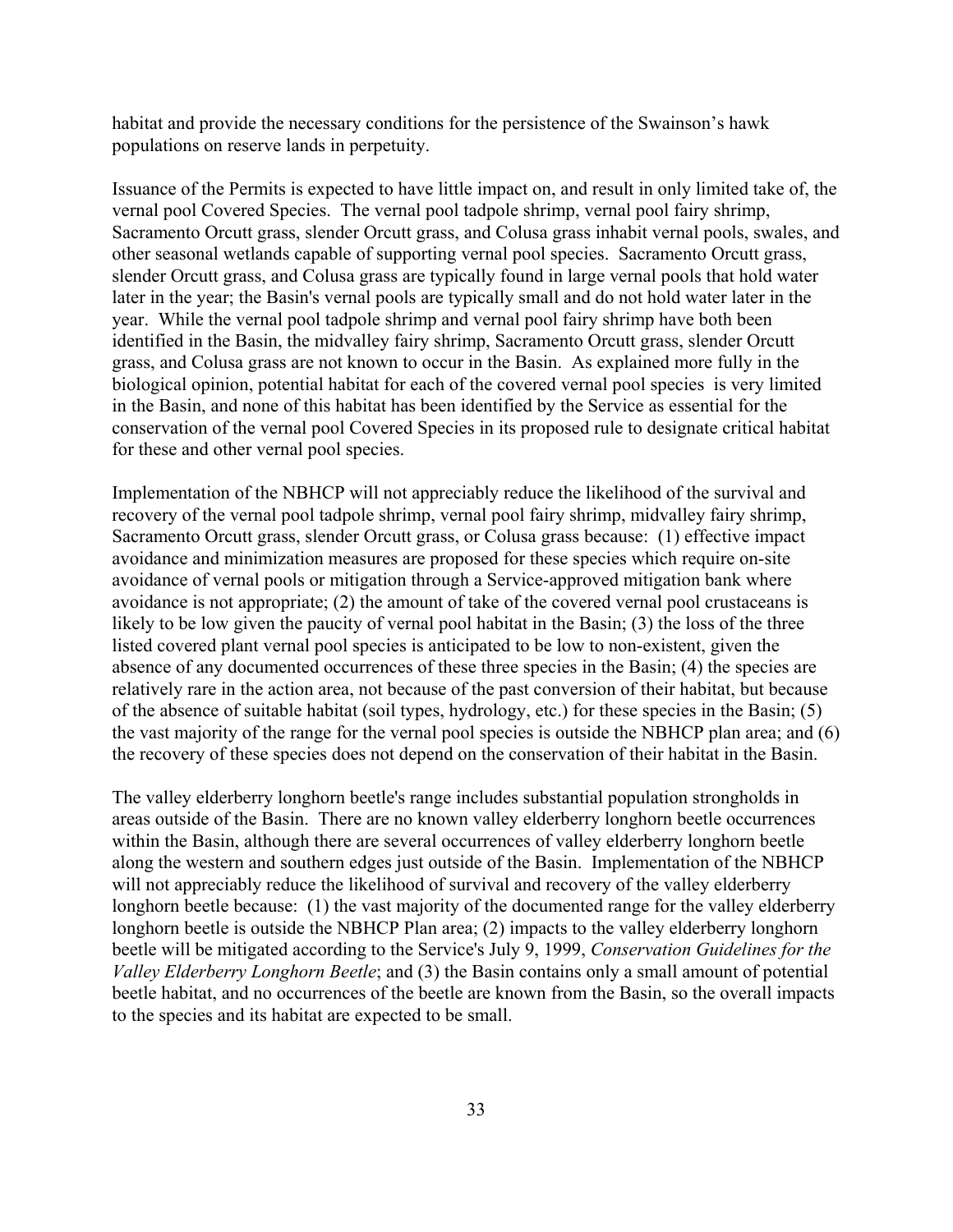After review of the current status of the Aleutian Canada goose, burrowing owl, tricolored blackbird, loggerhead shrike, white-faced ibis, bank swallow, northwestern pond turtle, California tiger salamander, western spadefoot toad, Delta tule pea, Sanford's arrowhead, Bogg's Lake hedge-hyssop, and legenere; the environmental baseline for the action area; the effects of the proposed action and the cumulative effects; the Service concludes in the Biological and Conference Opinion (2003b) that should any of these species be listed in the future, issuance of the Permits, will not appreciably reduce the likelihood of the survival and recovery of these species because: (1) the Natomas Basin comprises only a minor portion of the range of these species; (2) effective impact avoidance and minimization measures are proposed for all species, including preconstruction surveys, timing restrictions to avoid active nests, dewatering of construction sites, and relocation of species where appropriate; (3) take levels anticipated for each of these species under the plan is expected to be low; (4) loss of habitat in the NBHCP Permit areas will be adequately compensated by protecting and enhancing 0.5 acre of highquality habitat on reserve lands that will be specifically managed in perpetuity to benefit the Covered Species for each acre impacted; (5) habitat targeted for protection under the NBHCP is focused on large blocks of interconnected habitat with appropriate habitat features incorporated to support essential behaviors of these species; (6) the NBHCP Biological Monitoring Plan and Adaptive Management Plan will allow such adjustments to the reserve system as are necessary to maintain high quality habitat and provide conditions that will promote the persistence of populations of these species on reserve lands, consistent with the biological objectives of the NBHCP; and (7) as a result of implementing the NBHCP, many of these species may expand their distributions and become more established as resident and breeding populations in response to habitat restoration and enhancement activities.

## **5. Other measures, as required by the Director of the Fish and Wildlife Service, as necessary or appropriate for purposes of the plan will be met.**

The Service finds that all additional measures required by the Service as necessary or appropriate for the NBHCP are included in the NBHCP, IA and/or the Permits. In particular, the IA, an agreement among the Service, CDFG, the City, Sutter and Conservancy that governs implementation of the plan, binds the Permittees to fully implement and fund the NBHCP.

# **6. The Service has received the necessary assurances that the plan will be implemented.**

The Service finds that the NBHCP and IA provide the necessary assurances that the plan will be carried out by the City, Sutter and Conservancy. By accepting their individual Permits, the City, Sutter and Conservancy are bound to fully implement the provisions of the NBHCP in accordance with the IA.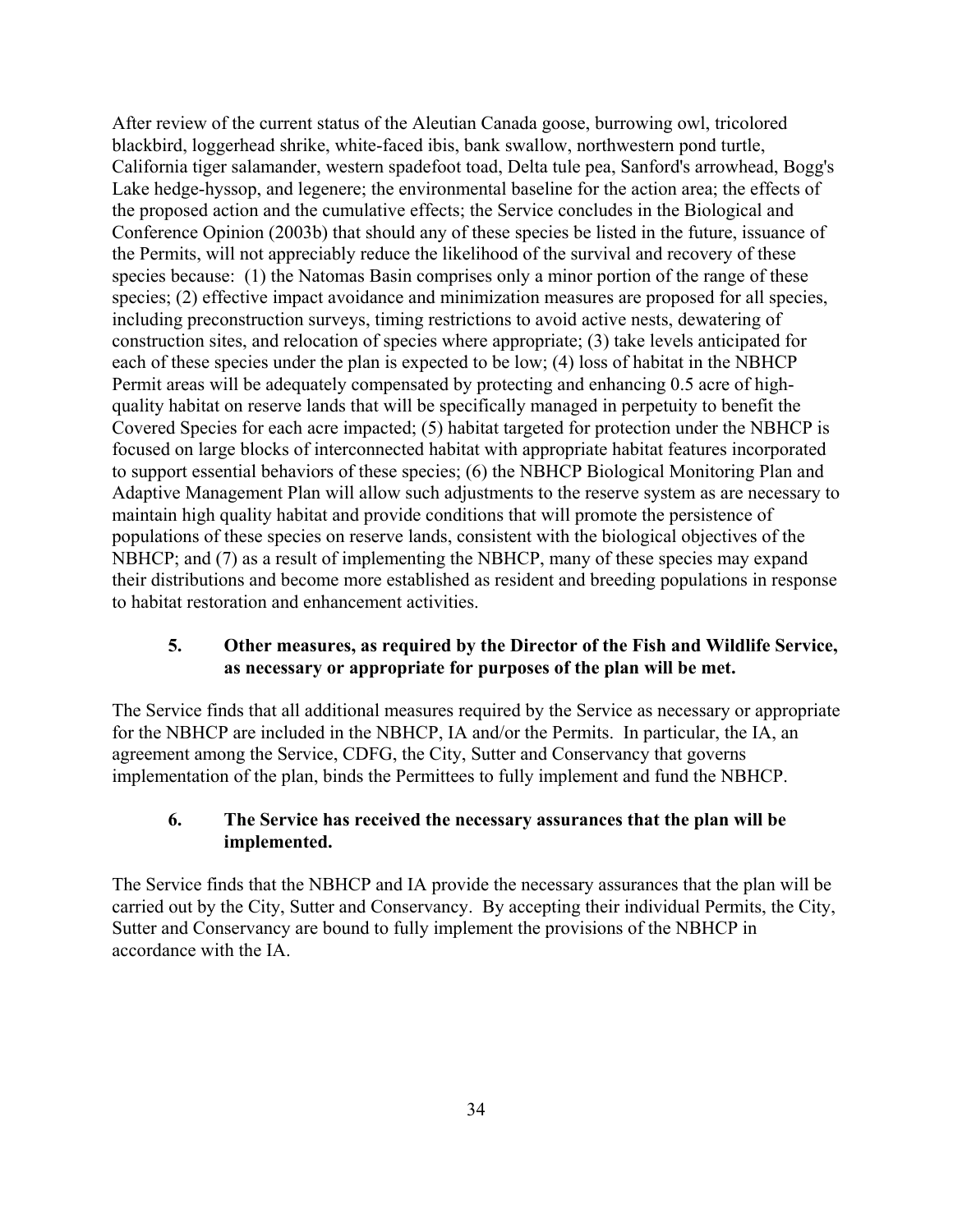### **Alternatives**

The Final EIS describes the NBHCP Alternative (identified as the NEPA preferred Alternative in the Final EIR/EIS), which is to issue the Permit as requested by the prospective Permittees as described above, and five alternatives that were considered by the Service prior to issuance of the Permits. The alternatives are the following: (1) Increased Mitigation Alternative; (2) Habitat-based Mitigation Alternative; (3) Reserve Zones Alternative; (4) Reduced Potential for Incidental Take Alternative; and (5) No Action Alternative.

#### Increased Mitigation Alternative

Under this alternative, the mitigation ratio for developed land would be increased from 0.5:1 to 1:1. The development limit for the City, Sutter County, and Metro Air Park would remain the same as for the NBHCP Alternative, but this amount of development would result in the acquisition of twice as much mitigation land. The requirement for one contiguous block of 2,500 acres would not change, and other reserve lands would be acquired to ensure that they form 400-acre contiguous blocks. Avoidance and minimization measures for construction and management activities would be the same as under the NBHCP Alternative. This alternative would result in the loss of additional farm lands (as they are converted to reserves). As explained above, the Service does not believe a 1 to 1 mitigation ratio is appropriate because it is not commensurate with the level and impacts of take likely to result from implementation of the plan. Given the variable quality of habitat that currently exists on the undeveloped agricultural and vacant lands, requiring a 1 to 1 mitigation ratio that ignores these habitat variations would result in significantly greater mitigation - at least in the form of land set asides - than the Service's analysis of impacts of take requires. The financial analysis prepared by EPS also indicates that adopting a 1 to 1 mitigation ratio, in combination with all of the other conservation measures included in the NBHCP's operating Conservation Program, is impracticable from a funding perspective. While leaving the lands as rice fields or other agricultural crops would decrease plan costs, the Service believes that active management, enhancement and restoration of the mitigation lands to benefit the Covered Species is a critical component of a successful conservation strategy for these species. Therefore, the Service does not believe a 1 to 1 mitigation ratio is either necessary to mitigate the impacts of take of the Covered Species or practicable from an economic standpoint.

#### Habitat-Based Mitigation Alternative

Under this Alternative, the mitigation ratio to compensate for urban development impacts would be based on the habitat value of the lands to be developed. Site-specific management plans would be developed as the reserve lands are acquired, and these reserve lands would be subject to the same requirements as under the NBHCP alternative. For this alternative, mitigation requirements would be based on the habitat needs of the two key species, giant garter snake and Swainson's hawk. Giant garter snake mitigation ratios would be consistent with the Service's *Programmatic Formal Consultation for U.S. Army Corps of Engineers 404 Permitted Actions*.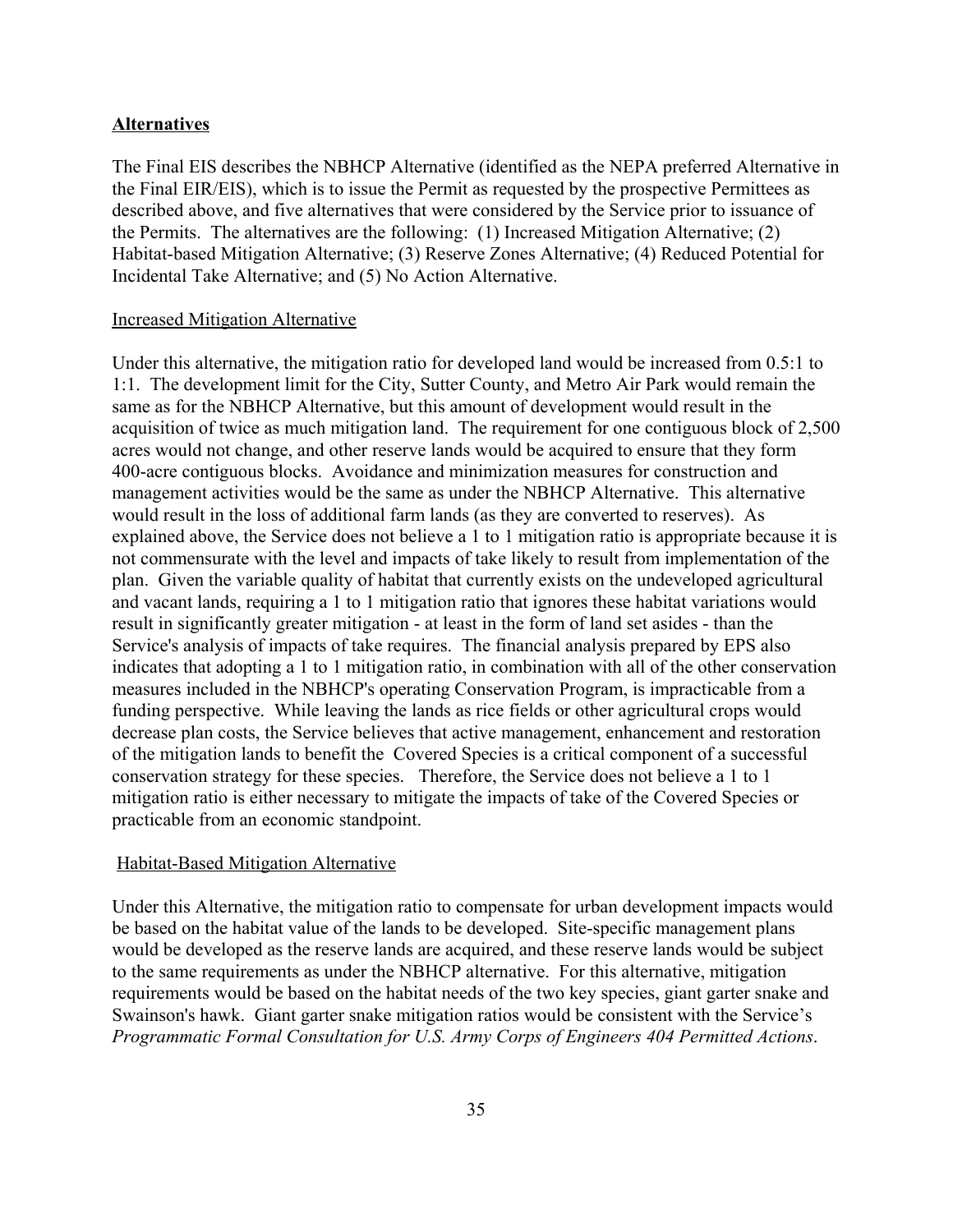Swainson's hawk mitigation ratios are based on CDFG's *Staff Report Regarding Mitigation for Impacts to Swainson's Hawks in the Central Valley of California*. Avoidance and minimization measures for construction and management activities would be the same as under the NBHCP alternative. About twice as much land would be incorporated into the habitat reserves under this alternative compared with the NBHCP alternative. As stated for the Increased Mitigation Alternative, the 0.5:1 ratio has been determined to effectively minimize and mitigate the impacts of take resulting from planned urban development in the Basin. The habitat based mitigation ratio uses standard categories of existing land uses in the Basin, including rice fields, canals, and other lands within 10 miles of an active Swainson's hawk nest to predict future habitat conditions. As such it represents a crude approximation of habitat potentially available to the giant garter snake, Swainson's hawk and other Covered Species. The habitat based alternative results in a total mitigation land requirement that is very similar to the 1 to 1 mitigation ratio discussed under the Increased Mitigation Alternative. As with the Increased Mitigation Alternative, the Habitat-Based Mitigation Alternative would be economically infeasible. The mitigation fees required to both acquire mitigation lands at an approximate 1 to 1 mitigation ratio and also implement the habitat enhancement, restoration, management and monitoring elements of the plan on these lands would likely increase the cost burden on development in the Basin beyond the recognized industry yardstick for feasibility. If the habitat enhancement and management features of the plan's conservation strategy were eliminated in order to make this alternative more feasible, the Service believes the conservation value of the alternative would significantly suffer. The Service believes that an active habitat restoration and management plan imposed on fewer mitigation lands will yield a higher conservation benefit than the acquisition of more rice fields and other agricultural and vacant lands for the Covered Species.

Additionally, the Habitat-Based Mitigation Alternative could be difficult to implement from a practical standpoint and could actually result in less mitigation habitat than the proposed plan. This is because almost all of the existing habitat for the Covered Species in the Basin is provided by agricultural lands, either rice fields, canals and irrigation ditches, or other agricultural crops. Very little if any natural habitat remains in the Basin. Thus, a Habitat-Based Mitigation Alternative could create a perverse incentive for agricultural producers to simply quit farming their lands in advance of development in order to eliminate habitat for the Covered Species on their properties. This would result in less extant habitat for the species prior to development, less mitigation imposed on the developers, and ultimately less mitigation land for the species as development occurs. In contrast to the current plan which distributes the costs of mitigation evenly across all lands in the Basin, the Habitat-Based Mitigation Alternative would target those landowners who, by virtue of their farming practices, currently provide the vast majority of habitat which allows the Covered Species to maintain viable populations in the Basin.

### Reserve Zones Alternative

This Alternative identifies specific reserve zones that would be emphasized in reserve acquisition efforts. These reserve zones would be outside the North and South Natomas Community Plan areas, and outside of Sutter County's Industrial-Commercial Reserve. Land acquisition would occur based on a 0.5:1 mitigation ratio as under the Proposed Action. This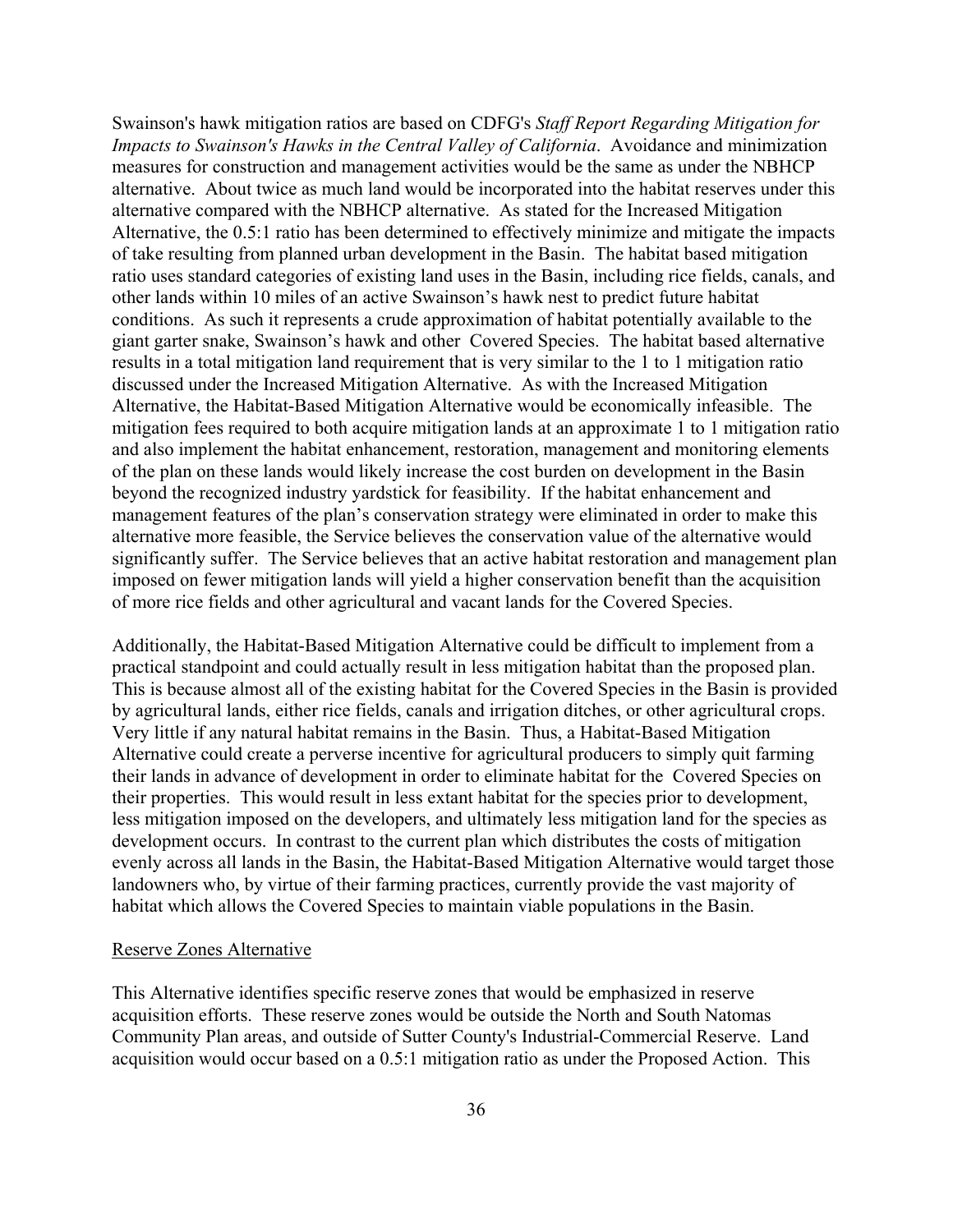Alternative differs from the NBHCP alternative, however, in that reserve acquisition would focus on five overlapping zones that are distributed throughout the Natomas Basin based on the habitat needs of giant garter snakes and Swainson's hawks, rather than on the NBHCP's alternative broad requirement to mitigate generally within the Basin. Special conditions regarding the size and distribution of reserve blocks within the five zones would apply. The effects of this Alternative would be the same as those from the NBHCP Alternative. The Service does not believe an alternative which identifies specific zones for reserve acquisition is biologically necessary or economically practicable. The goal of the conservation strategy is to create high value habitat out of currently vacant lands or lands currently in agricultural production. The biological success of the plan does not depend on conservation of particular tracts of land which current information may indicate may support snakes or another Covered Species (with the exception of vernal pool species, which have a separate mitigation program). Rotating crop patterns, fallowing of fields, canal maintenance activities, etc. can result in changing patterns of habitat use by the Covered Species from year to year and season to season. The Service believes that the criteria for reserve land acquisition specified in the plan will result in high-quality habitat for the Covered Species throughout the Basin. In addition, this conservation strategy which focuses solely on the snake and Swainson's hawk could compromise the plan's overall conservation strategy which is to protect and provide opportunities for expansion of other Covered Species in the Basin. Apart from biological considerations, identification of specific areas for reserve acquisition results in significantly increased land values in those areas. The targeting of specific lands in Sacramento County under the recent Settlement Agreement in *NWF v. Babbitt*, dramatically illustrates this point. As a result of the settlement, the City imposed an approximate \$4,000 premium on the land acquisition component of the Mitigation Fee. The City and Sutter recently agreed to restrict the acquisition of all mitigation lands to the Natomas Basin. The Service supports this modification to the plan because it will result in more in-Basin habitat to support viable populations of the Swainson's hawk and giant garter snake, while acknowledging that it will likely cause the cost of mitigation lands to increase. Further restriction of acquisition to specific areas in the Basin would, as EPS and the City's recent experience demonstrated, likely increase land acquisition costs even further. The reserve zones alternative is not biologically necessary to mitigate for the impacts of take under the plan and would compromise the feasibility of the plan.

## Reduced Potential for Incidental Take Alternative

Under this Alternative, lands that may be developed as a result of the proposed action have been reduced by 5,500 acres. Consequently, impacts of the proposed action would reduce by 5,500 acres. Development of 12,000 acres under this Alternative (5,197 acres in the City of Sacramento, 4,820 acres in Sutter County, and 1,983 acres for Metro Air Park) would result in the acquisition of 6,000 acres of habitat reserves, at 0.5:1 mitigation ratio. Acquisition criteria, management, oversight, and other aspects of the planned habitat reserve system would remain the same as described in the NBHCP. This alternative is not deemed practicable to the Land Use Agencies because it would not be consistent with approved land use plans and development planned within their respective jurisdictions within the Basin. While a reduced development scenario would reduce impacts to the Covered Species, the conservation strategy proposed under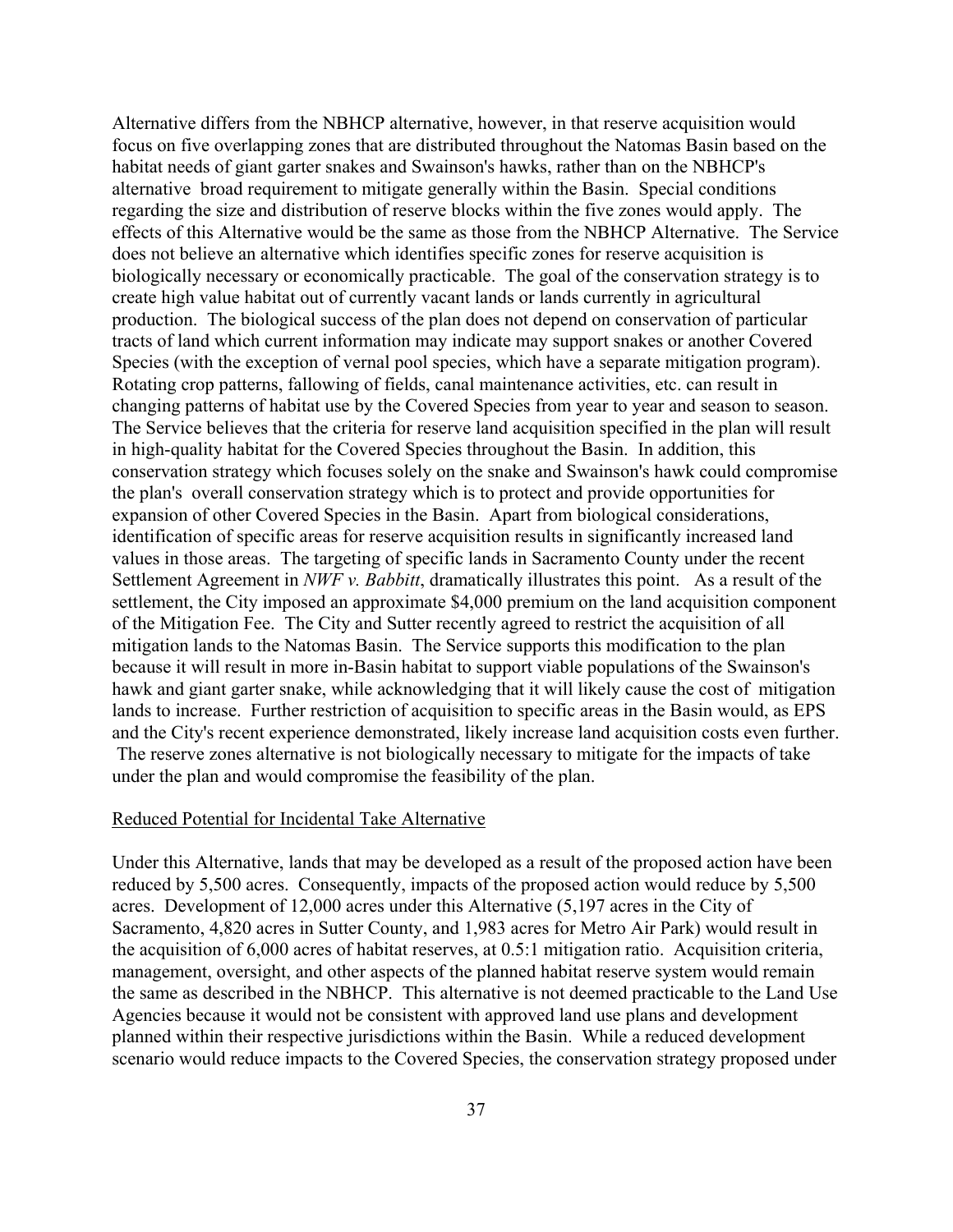the NBHCP effectively mitigates impacts to the Covered Species while accommodating compatible urban development previously approved by the jurisdictions. This alternative is neither biologically necessary nor, from the standpoint of the permit applicants, practicable. The analysis of this alternative by EPS also indicates it would require higher mitigation fees that could impair the feasibility of the overall plan.

#### No Action Alternative

Under the No Action Alternative, no Section  $10(a)(1)(B)$  permit would be issued for take of listed species as a result of urban development and other activities in the plan area and no comprehensive HCP would be implemented. In the absence of a comprehensive habitat conservation planning program, the needs of listed species would be addressed on a project-by-project basis, resulting in piecemeal planning that would likely establish smaller and more widely isolated patches of mitigation land scattered throughout the Basin. This alternative would not provide for the establishment and management of reserves designed to consolidate and improve habitat for the Covered Species. Also, species other than those federally-listed would not derive the benefits of a regionally based approach, as would be facilitated through the NBHCP program.

## **IV. MIGRATORY BIRD SPECIAL PURPOSE PERMIT**

Pursuant to the Migratory Bird Treaty Act, 16 U.S.C. 703 - 712, and 50 C.F.R. 21.27, the Service finds that the City, Sutter, and Conservancy have made a sufficient showing that each of the seven Covered Species currently listed under the Migratory Bird Treaty Act will benefit from the conservation measures included in the NBHCP to minimize disturbance and enhance the habitat of these species. The Section 10(a)(1)(B) permit applications submitted by the City, Sutter and Conservancy, including the NBHCP, provide detailed information regarding the MBTA related activities, the purpose of such activities, the permit areas, the effects of those activities on the MBTA Covered Species, and other information relevant to the issuance of the Special Purpose Permits required under 50 C.F.R. 21.27. Therefore, the Section 10(a)(1)(B) permits, if issued, shall also constitute Special Purpose Permits under the MBTA and 50 C.F.R. 21.27 for each MBTA Covered Species that may become listed under the ESA during the term of the Section 10(a)(1)(B) permits. Such Special Purpose Permit shall become effective concurrent with the listing of the MBTA Covered Species under the ESA.

### **V. GENERAL CRITERIA AND DISQUALIFYING FACTORS -- FINDINGS**

The Service has no evidence that the Permit applications should be denied on the basis of the criteria and conditions set forth in 50 CFR 13.21(b) - (c).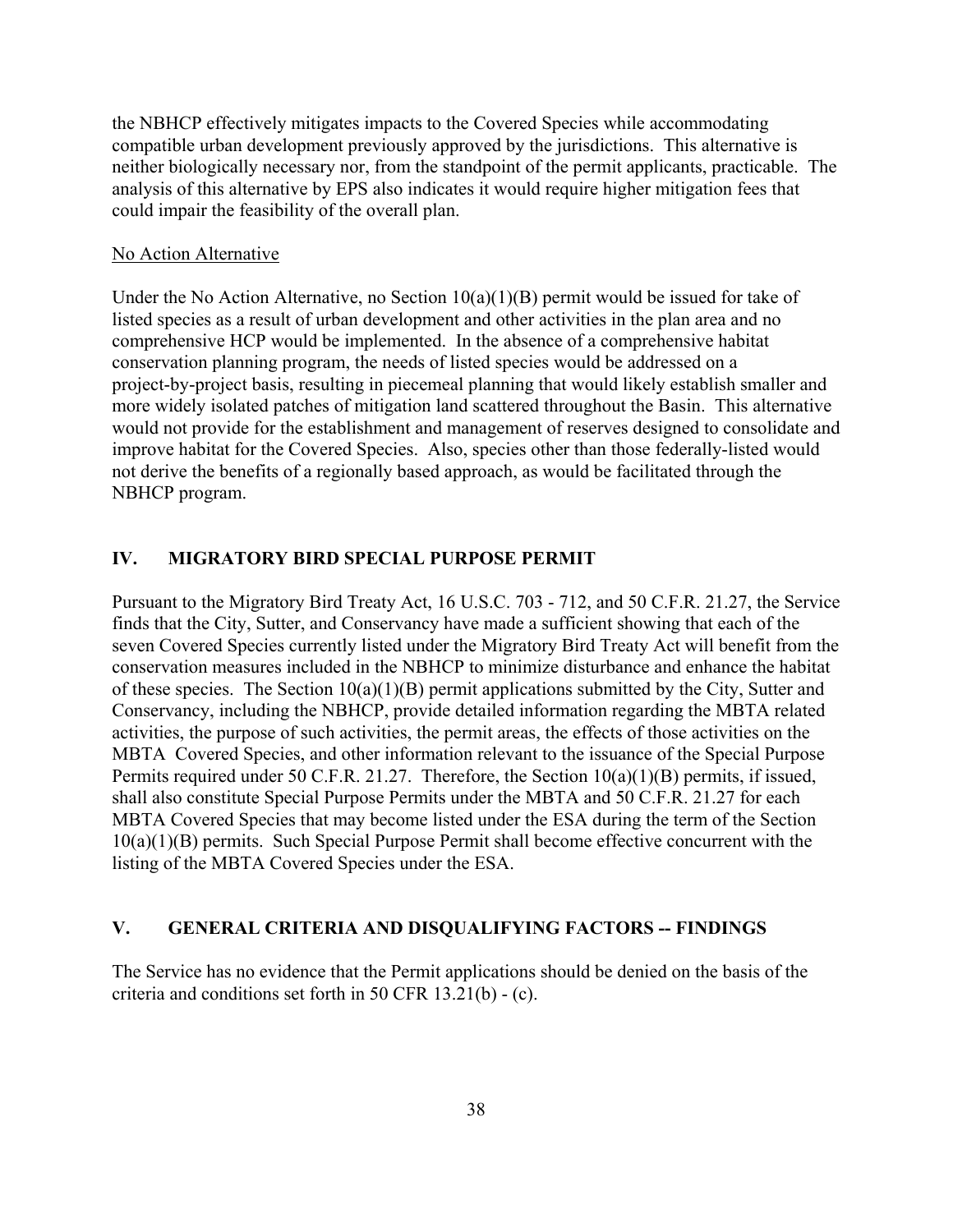# VI. RECOMMENDATION ON PERMIT ISSUANCE

Based on the foregoing findings with respect to the proposed action, I recommend approval of the issuance of Permit Numbers #TE073665-0, #TE073663, and #TE073667-0 in accordance with the NBHCP and its supporting IA.

Acting lti .<br>Ciwe

Deputy Manager California/Nevada Operations Office

427/03 Date